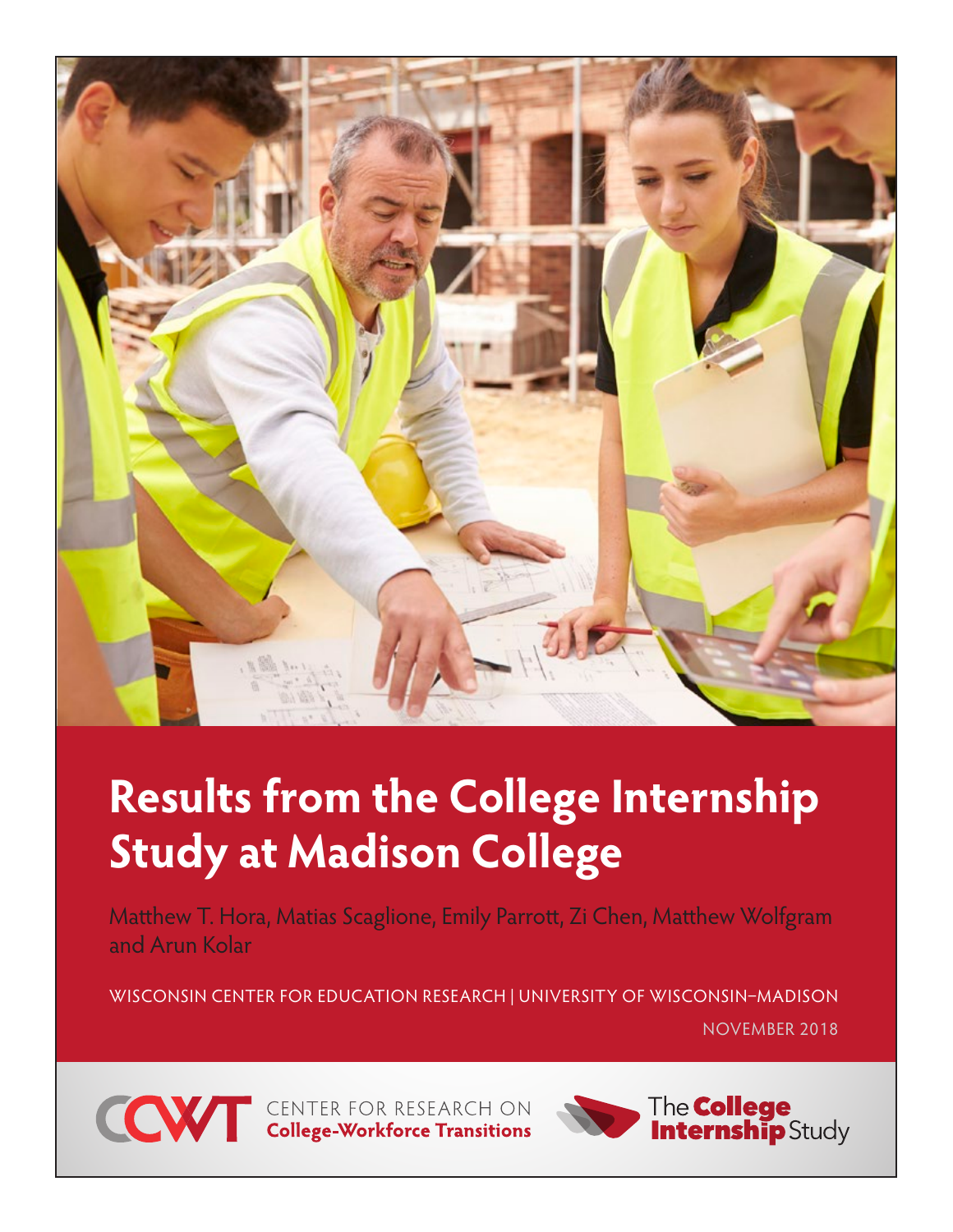# **EXECUTIVE SUMMARY**

This report includes preliminary findings from the first round of data collection for *The College Internship Study,* which is a mixed-methods longitudinal study of internship programs at Madison College. The study includes an online survey of students in the second half of their academic programs (n=395), focus groups with students who have and who have not had an internship experience (n=14), and interviews with career advisors and faculty (n=12), and area employers (n=18) involved in internship program administration. The first stage of data collection occurred in the Spring of 2018, which will be followed by a second round of data collection after one year.

The research questions guiding this study focus on how stakeholders conceptualize the idea of internships, participation rates by certain demographic characteristics, and the relationship between internship program structure and student outcomes. Some key findings from our analysis of the data include:

- While students, educators, and employers agreed that terms such as "learning" and "experience" capture the idea of an internship, students were unique in reporting "unpaid" and "exploration," thus signifying the importance of career exploration and compensation;
- Twenty seven percent of the respondents of our survey had participated in an internship program within the past year (n=106);
- For these students, 71% of them reported that internship is not required to graduate, and only 11% of the students reported that internship is required to graduate from their academic program;
- Participation in internships was not correlated with many of the demographic variables measured in our survey, such as first-generation or disability status. However, students with a higher GPA and those whose main job provides career-related skills were more likely to have participated in an internship;
- Barriers to participation in internships included having a job (57%) and a heavy course load (45%). Focus group participants also reported that needing to earn money was a key factor in their decision to not pursue an unpaid internship;
- Several features of internship program structure are strongly associated with college students' satisfaction and their perception that the internship helped to develop their personal career goals, including: the quality of supervisor support, the presence of supervisor mentoring, the goal clarity of work tasks, task similarity to entry-level jobs, and the amount of the intern's autonomy in performing their work;
- While outcomes such as employment status and wages will be studied over the next 12 months, nearterm outcomes of participating in an internship program include the opportunity to gain real-world experience and socialization into a profession, to explore oneself and one's career interests, to cultivate professional networks, and to obtain post-graduation employment.

This report concludes with recommendations for specific steps that students, faculty and staff at Madison College, employers and policymakers can take to increase participation rates, access, and program quality for internship programs in the Madison area.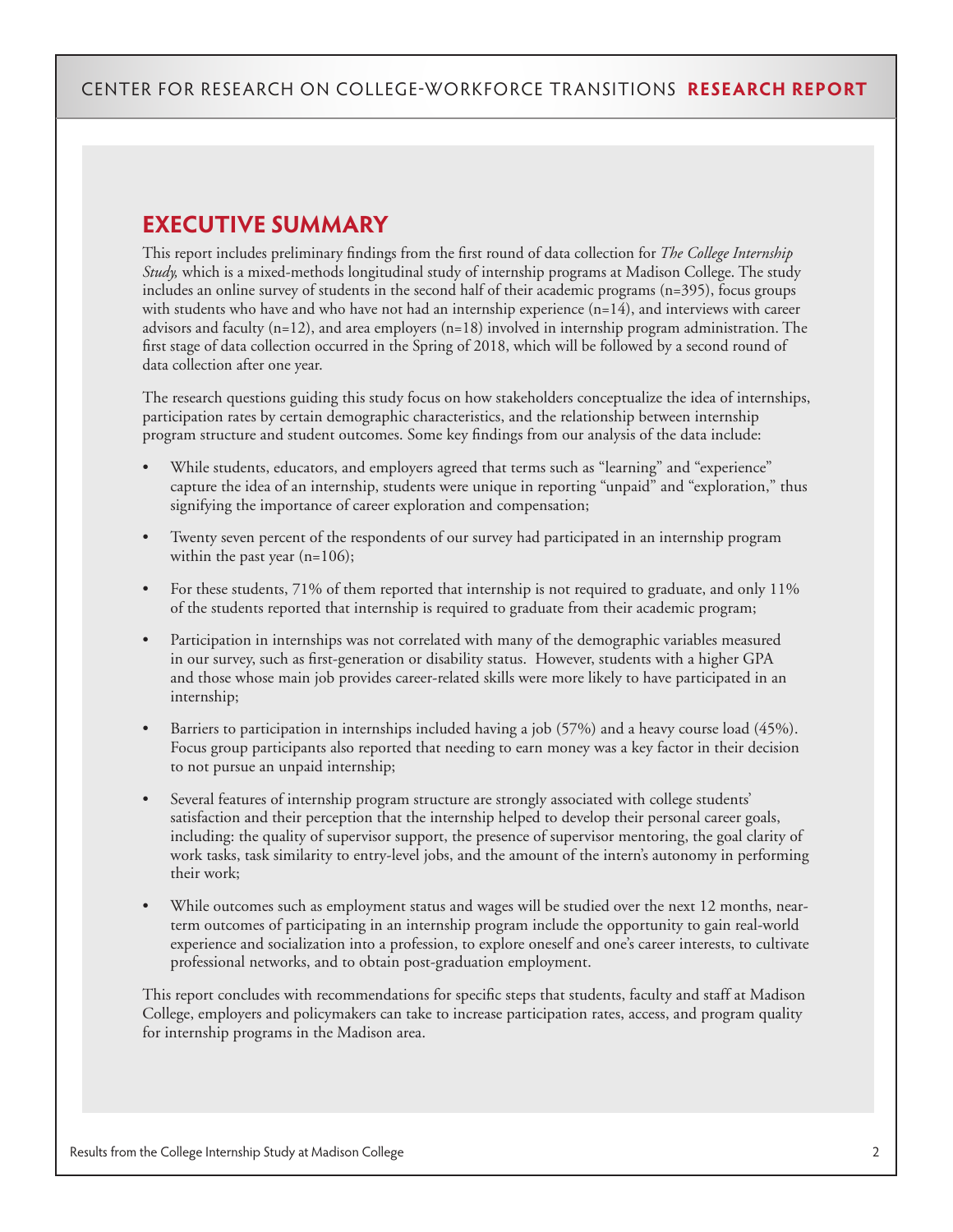# **TABLE OF CONTENTS**

| Ι.    |                                                                                    |
|-------|------------------------------------------------------------------------------------|
| II.   | BACKGROUND: What does the research literature say about internships? 5             |
| III.  |                                                                                    |
| IV.   | RESULTS: Institutional capacity and procedures for administering                   |
| V.    | RESULTS: How do students, educators, and employers conceptualize the               |
| VI.   | RESULTS: Which students are taking internships at Madison College? 10              |
| VII.  | RESULTS: Barriers to participation in internships for Madison College students  18 |
| VIII. | RESULTS: What types of internships are students at Madison College taking,         |
| IX.   |                                                                                    |
| X.    | RECOMMENDATIONS FOR PROVIDING EQUITABLE,                                           |
|       |                                                                                    |
|       |                                                                                    |

# **ACKNOWLEDGEMENTS**

CCWT staff would like to thank the staff, leadership, and students of Madison College for sharing their time, expertise, and experiences with our research team. We would also like to thank WCER and the UW-Madison School of Education for their support of this applied research initiative.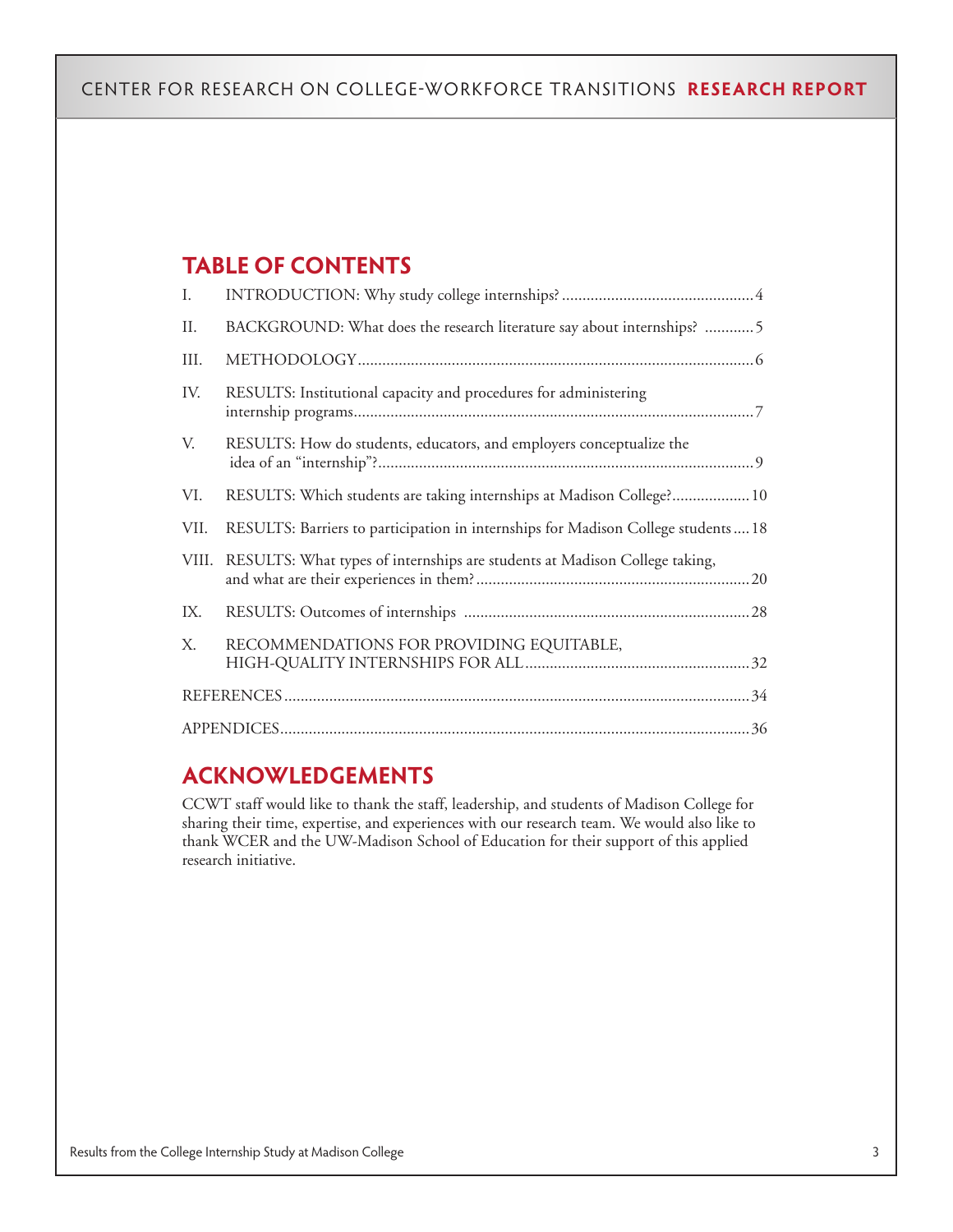# **I. INTRODUCTION: Why study college internships?**

Internships are widely perceived as important co-curricular experiences that can enhance student learning and facilitate their transition to the workforce. Advocates argue that through internships, students can develop new skills and abilities by transferring academic knowledge to real-world tasks, explore different career options, develop new professional networks and even obtain full-time employment. At the same time, employers can use internship programs to develop a pipeline of new recruits that can be vetted on the job for future employment, and postsecondary institutions can increase their students' career prospects and real-world experiences. Given these potential outcomes, internships are often described as a "win-win-win" situation for higher education, employers, and students themselves.

However, the research literature clearly indicates that internships are neither easy to design and implement, nor are they a panacea for the long-standing problems of cultivating students' skills and easing their entry into the labor market (Hora, Wolfgram, & Thompson, 2017). Access to internships themselves can be difficult, particularly for low-income, first-generation students who may be unable to engage in unpaid labor and/or lack social networks that facilitate participation in internship programs. Furthermore, while internships can provide a rich, experiential learning opportunity for students, long promoted by education theorists and learning scientists (e.g., Dewey, 1938; Resnick, 1987), designing a robust learning experience within an internship is much easier said than done. Not all internship experiences are designed and implemented with attention to best practices in the field, which could be due to a lack of knowledge about internships, adequate human and financial resources, or institutional capacity and supervisory expertise at both the college or job-site.

Despite these challenges of access and program quality, policymakers and educators view internships as a potentially important and influential component of students' education and career development. But before the potential of internships can be fully realized, it is necessary to first document the current state-of-affairs at the institutional level, so that future planning can be based on rigorous evidence. For instance, data on student participation and experiences with internships as well as the perspectives of career services staff, faculty and employers can be used to: (1) identify strengths and weaknesses in current programming, (2) establish a baseline for long-term analysis of program quality and impacts, and (3) inform decision-making about future program development and resource allocation.

In early 2018, the Center for Research on College-Workforce Transitions (CCWT) at University of Wisconsin-Madison launched *The College Internship Study* as a translational research program that could provide key stakeholders with robust, actionable evidence about internship programs. Since in-depth data on internships tend to be difficult to access, our aim in this study is to provide institutional leaders, faculty, and career services professionals at Madison College with rigorous data on issues related to internship program access and quality. In doing so, we place students' experiences and perspectives at the heart of the analysis while also attending to the critical issue of institutional capacity—two considerations that should guide decision-making about future policy and practice around internship programs.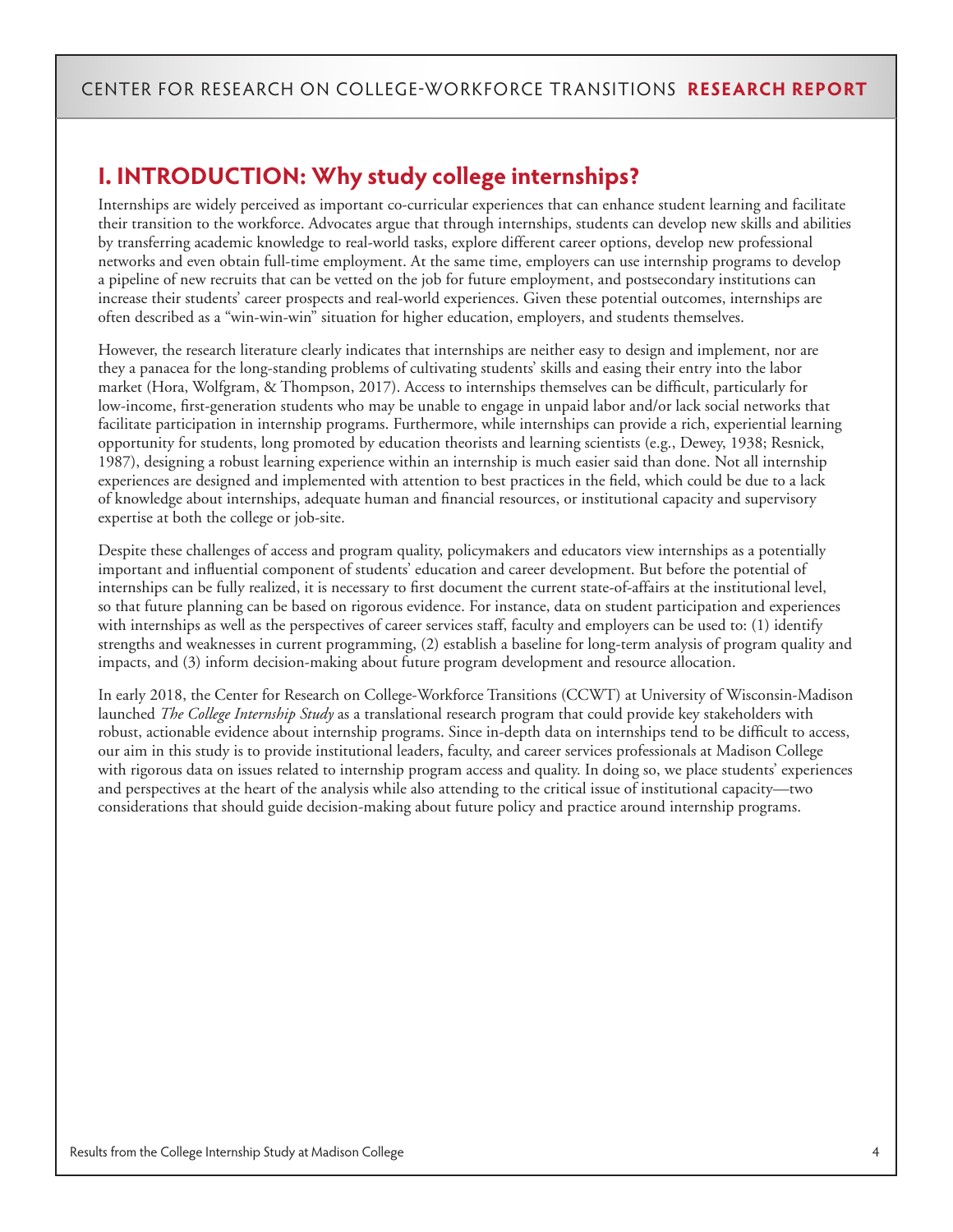# **II. BACKGROUND: What does the research literature say about internships?**

An extensive body of research exists on college internships across a variety of disciplines and countries, leading to a literature that is simultaneously robust and inconsistent (Hora, Wolfgram, & Thompson, 2017). One of the biggest challenges facing the field of internship research is the lack of clear and standardized definitions regarding internships in general, and the paucity of empirical research on the structure of internship programs themselves. Given their similarity with other co-curricular experiences like coops or practicums and the variability in internship program design with respect to factors such as duration and task quality, in many studies it is highly unlikely that study participants are answering questions about their internships with a similar frame of reference in mind. Furthermore, before claiming causal relations between particular programs and student outcomes, it is essential to first describe these variables and the mechanisms that may govern their relations (Loeb et al., 2017). Consequently, descriptive research on critical mediating factors such as "the structure and format of internships" is essential in order to avoid treating the internship experience like a "black box" that mysteriously transforms students into work-ready individuals (Silva et al, 2016, p. 704).

In our study, we build upon promising lines of inquiry that examine specific features of internship program structure such as compensation, quality of supervision, and task clarity. For instance, studies on the coordination between employers and academic programs have shown that the more internships are clearly coordinated with academic coursework, the more students will gain from the overall experience (Katula & Threnhauser, 1999; Narayanan, Olk, & Fukami, 2010). Another important factor in perceived internship quality and efficacy is the behavior of job-site supervisors. Active and meaningful supervisor support was found to positively impact business students' satisfaction with the internship experience (D'abate, Youndt, & Wenzel, 2009), and was also positively associated with job pursuit, satisfaction, and career development in a study of 99 students in an undergraduate management program (McHugh, 2016). Other program design features that have been associated with satisfaction and other student outcomes include the duration of internships (Murphy, Merritt, & Gibbons, 2013), the degree of student autonomy to design and perform tasks (Virtanen, Tynjala & Etelapelto, 2014), the clarity and variety of work tasks (Bauer et al., 2007; Beenen & Rousseau, 2010), and the presence of detailed feedback from both educators and employers (Rothman, 2007).

With respect to outcome measures, some of the most common effects of internship participation examined in the literature is that of students' employment status, employer demand, or students' perceived readiness to enter the labor market (e.g., Jung & Lee, 2017; Nunley, Pugh, Romero, & Seals, 2010; Weible & McClure, 2011). While these long-term outcomes of internships are important, another effect of experiential and work-based learning is the development of students' psychological resilience and self-concept (Callanan & Benzing, 2004; Paulson & Eugene Baker, 1999; Taylor, 1988). A concept in vocational psychology that is particularly salient for college students in a labor market that increasingly features short-term contract work and frequent job switching is that of career adaptability, or the psychosocial capacity and skills to continuously adapt, persist, and self-manage one's career tasks, transitions and personal traumas (Savickas, 1997, 2005), which is the a psychosocial variable examined in our study.

Finally, career advisors and postsecondary educators are increasingly concerned about the problem of access, particularly for low-income, first-generation students who may be unable to engage in unpaid labor and/or lack transportation, child-care, or social networks that facilitate participation on internship programs (Curiale, 2009; Finley & McNair, 2013; Perlin 2012). Additionally, internship opportunities in rural areas and for students in certain fields (e.g., arts and humanities) may be limited, further exacerbating the access problem that may afflict students in many or our nation's colleges and universities.

The data reported here represent the first phase of data collection at Madison College (Time 1). Data will also be collected in the Spring of 2019 (Time 2), and will include a follow-up survey of students who responded to the T1 survey, which will represent a panel of students to track as they enter the workforce. Interviews will also be conducted with a sub-sample of these students, and also educators and employers in order to assess the nature of internship programming and/or effects over time.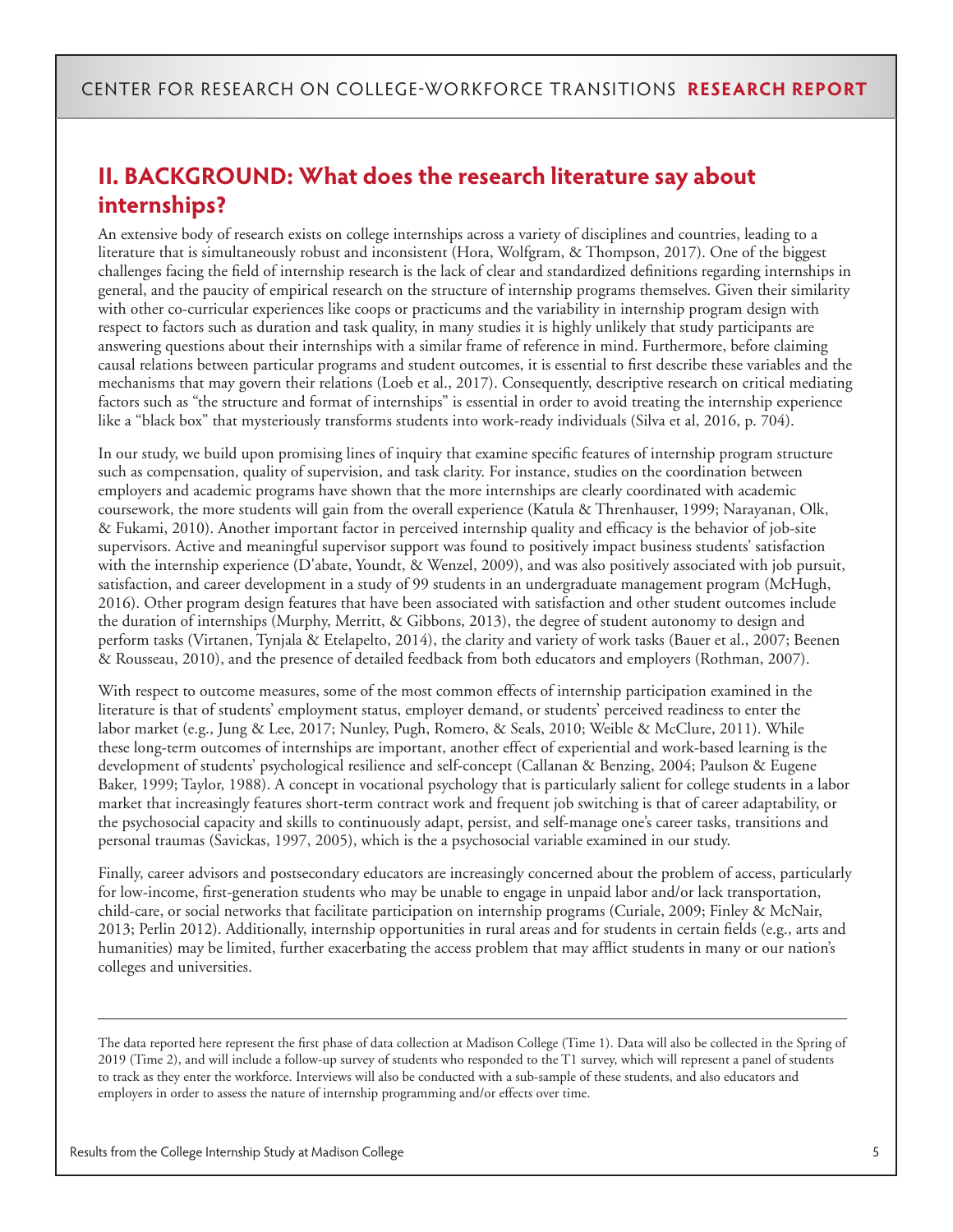# **III. METHODOLOGY**

*The College Internship Study* is a mixed-methods longitudinal study of internship programs that is guided by the following research questions: (1) How do students, educators, and employers conceptualize the idea of an "internship"? (2) Does participation in internships vary by students' race, major, or socio-economic status? And, (3) To what degree are characteristics of internship programs associated with student satisfaction and students' perception of the value of the internship for their own career development?

The data collected for the study include an online survey of students in the second half of their academic programs, focus groups with students who have and who have not had an internship experience, interviews with individuals (e.g., career advisors, faculty, and area employers) involved in internship program administration and implementation and documents and online resources about internship programs and services at the institution. A team of trained researchers collected this data at Madison College in the Spring of 2018. The online survey was administered to 1,250 students in the second half of their program (with the exception of students in clinical, nursing and liberal arts transfer programs), and 395 responded (Response Rate = 31.6%). The survey included questions about student demographics, characteristics of internship programs, barriers to internship participation, and students' career adaptability (i.e., a psychological construct linked to positive vocational outcomes). 114 students agreed to be contacted to participate in a focus group. A total of 14 students were able to be scheduled and to participate in a focus group, which lasted approximately 45 minutes and included between 2 and 3 students in each group. The focus groups included more indepth questions about experiences with and barriers to internships. In addition, 7 educators, 5 career advisors, and 18 employers from 11 firms participated in hour-long interviews regarding their own experiences administering internships (see Table 1).

|  | Table 1: Description of Spring 2018 sample |  |  |  |
|--|--------------------------------------------|--|--|--|
|--|--------------------------------------------|--|--|--|

|                     | <b>Survey</b> | <b>Focus Groups</b>  | <b>Interviews</b>           |
|---------------------|---------------|----------------------|-----------------------------|
| <b>Students</b>     | 395           | 6 (n=14 individuals) | N/A                         |
| <b>Educators</b>    | N/A           | N/A                  |                             |
| Faculty/instructors | N/A           | N/A                  |                             |
| Career advisors     | N/A           | N/A                  |                             |
| <b>Employers</b>    | N/A           | N/A                  | 11 firms (n=18 individuals) |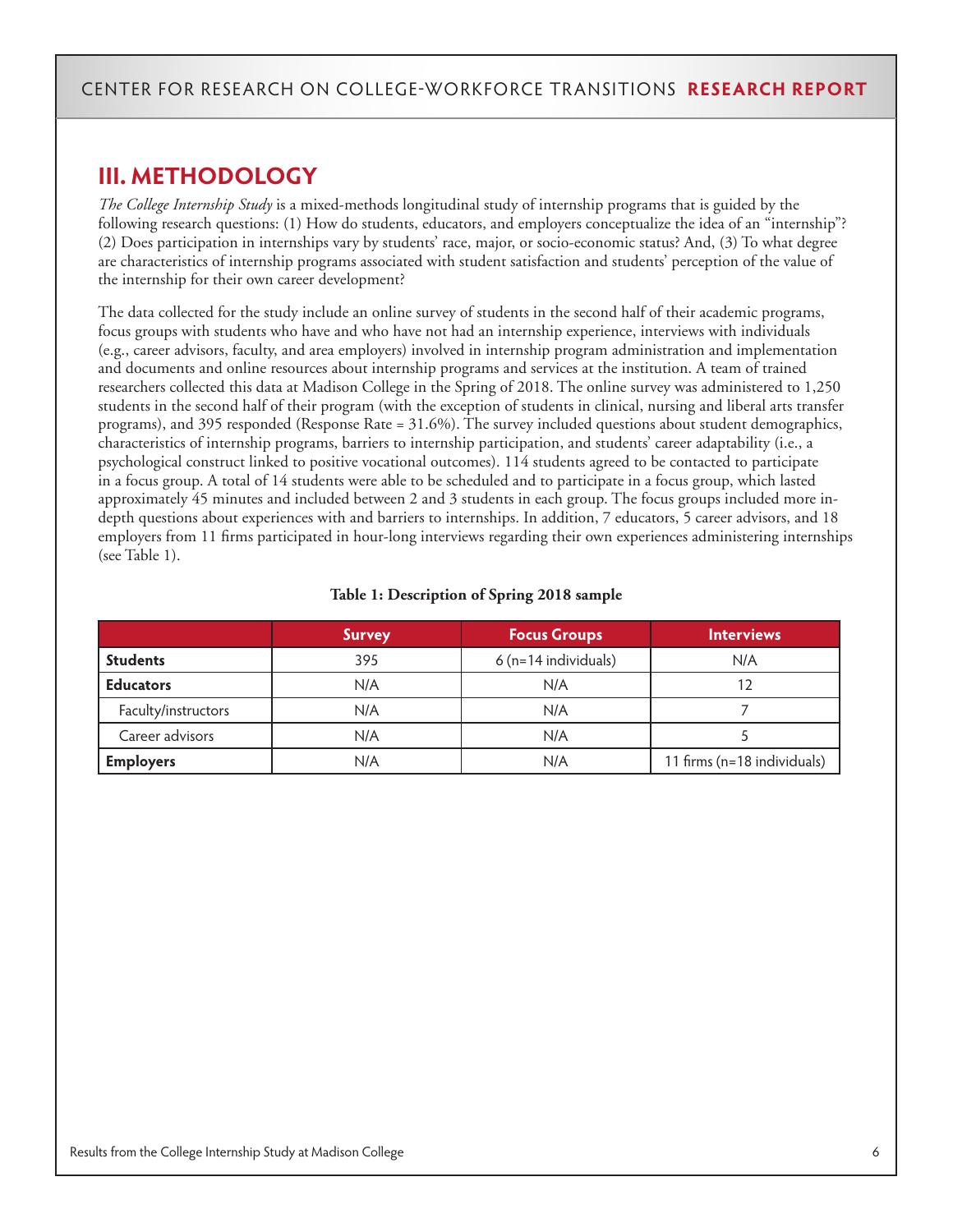|                | <b>Survey Sample</b>                                                      | <b>Institutional Population</b>                                               |
|----------------|---------------------------------------------------------------------------|-------------------------------------------------------------------------------|
| Total          | $N = 395$                                                                 | $N=1,989$                                                                     |
| Gender         | Male= 171 (44%)<br>Female= 211 (55%)                                      | Male= 1035 (52%)<br>Female= 954 (48%)                                         |
| Race           | Asian= 31 (8%)<br>Black= 19 (5%)<br>Hispanic= 18 (5%)<br>White= 312 (80%) | Asian= 112 (6%)<br>Black= 106 (5%)<br>Hispanic= 160 (8%)<br>White= 1490 (75%) |
| 1st gen status | Yes= 110 (39%)<br>No= 276 (61%)                                           | $Yes=N/A$<br>$No=N/A$                                                         |

#### **Table 2: Description of survey sample**

These data were analyzed using a variety of techniques, including inductive theme analysis of interview and focus group transcripts, saliency analysis of free-list terms, descriptive analyses of survey responses, chi-square testing and simple linear regression analyses of survey data. In our study we advance no claims of causality among internship program participation and/or design features and student outcomes, but instead provide the type of descriptive research that must precede such empirical research and explore associations among these variables (Loeb et al, 2017). A more detailed description of our research methodology is included at Appendix A of this report.

# **IV. RESULTS: Institutional capacity and procedures for administering internship programs**

One of the goals of our research was to map the institutional routines in place regarding how internship programs are designed, implemented, and monitored. This kind of diagnostic assessment provides a "road map" of the five Ws—where, who, what, when, and why—of a program or initiative. Without such information at hand, it is difficult to ascertain precisely how programs like internships function within a complex organization, what (if any) kinds of mechanisms may be at work in shaping student outcomes, and where strengths and weaknesses exist that could be addressed in future programming. In the case of internship programs, which are often not administered through a centralized unit (e.g., a single career services office) but are managed by multiple parties across (and even outside of) campus, this type of diagnostic mapping is even more important. At Madison College we collected information on these issues from interviews with faculty and advisors, along with an analysis of online and hard-copy documents.

### **Are internships required to graduate from Madison College?**

In many cases, academic programs at Madison College require students to take an internship to graduate. The Career and Employment Services (CES) department has compiled an institutional survey of internship and other work based learning opportunities on campus called the Madison College Internship Environmental Scan—Findings, Promising Practices and Toolkit Discussion. The document reports 41 out of approximately 140 programs require an internship to graduate, and eight offer internships as an elective. Many of the programs that require internships are housed in the School of Business and Applied Arts, such as Court Reporting, Paralegal, and Meeting and Event Management. In other cases, programs offer internships as an elective, such as Accounting, Hotel and Restaurant Management, and Interior Design, but these programs do not require an internship for graduation.

### **Who is in charge of administering internship programs?**

Internship programing at Madison College is fairly decentralized across the institution, with internships supported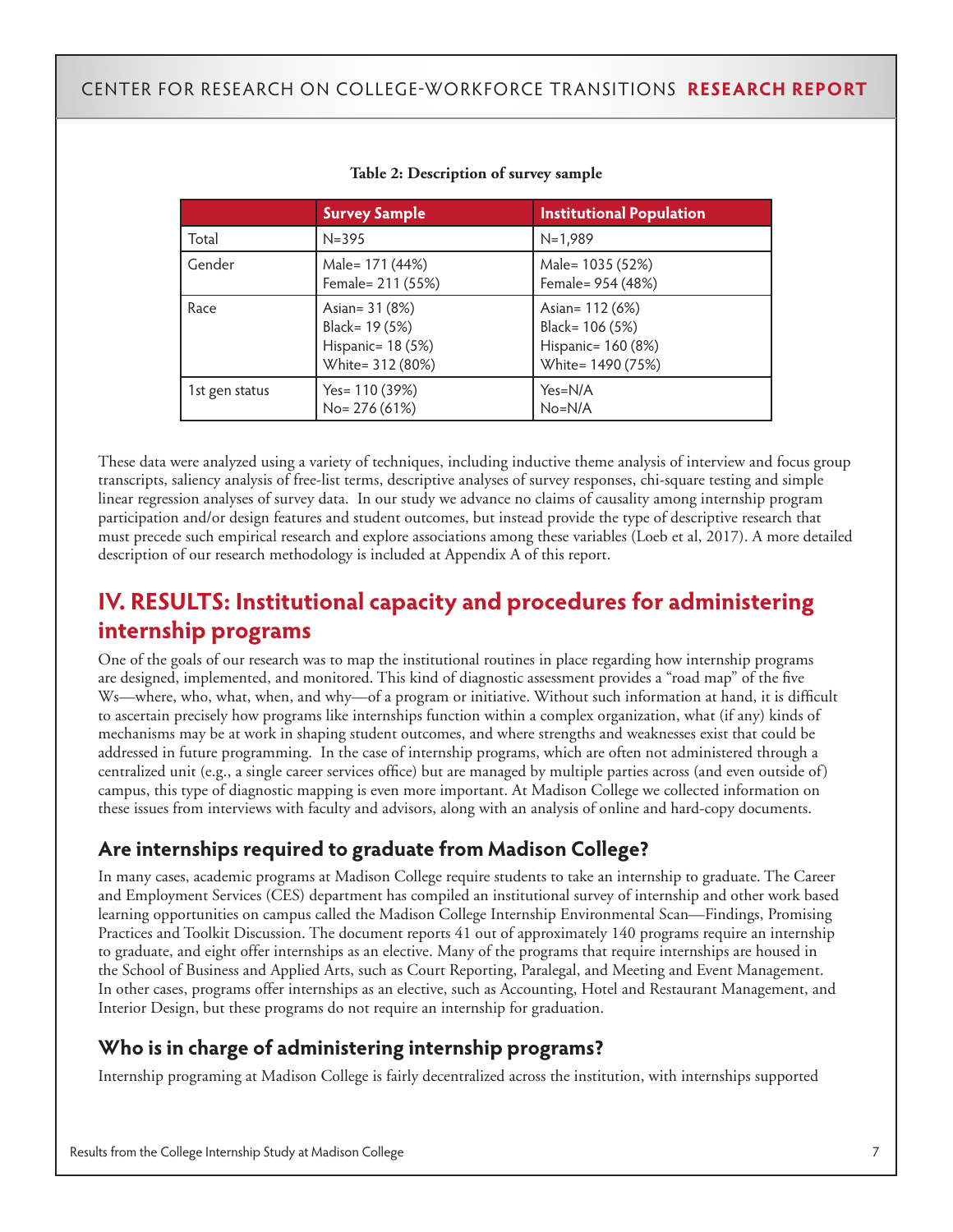by the advisors in Career and Employment Services, but also by individual faculty within academic departments and programs. General career development support for students is provided by the Center Director and seven full-time career advisors and five part-time advisors located in Career and Employment Services. The CES department reports 578 student appointments in the last quarter (7/1-9/27/2018), but this does not capture a larger portion of their service such as classroom presentations and career event support. In addition to the support provided by CES, most internsihp programs are facilitated by faculty and department administratives across campus who coordinate for credit internships for their students.

### **What is involved in the administration of internship programs?**

Staff in Career and Employment Services conduct resume reviews and interview coaching, and collaborate with students, faculty and employers to identify potential internship opportunities. Advisors also support student internships by giving career development presentations in internship courses offered by faculty, and by sponsoring an internship recruitment fair on campus. Advisors and faculty are both heavily involved in the process of cultivating relationships with employers for the purposes of identifying internship hosts. In some cases, they match students with particular employers, and in other cases, they compile lists of potential internship opportunities for students to pursue.

Faculty in programs with an internship requirement and/or course are also involved in a number of coordination activities with the student and the internship supervisor. This type of coordination can involve educating and formalizing an agreement on the expectations of the internship between the student, supervisor, and faculty, midterm or more frequent check-in meetings and a final end-of-internship evaluation meeting with the student and/or supervisor, and assigning and evaluating reflective writing assignments for the student to process their experience.

### **When do these activities take place?**

While some fields tend to have a typical timing for internships during the academic year (e.g., accounting internships tend to be during tax season) others find that they have interns participating year-round. One faculty member in the Fashion Marketing program explained that "we can't tell an employer when they should have their time and money...," so the timing of internships has to be responsive to employer resources and needs. Large employers such as American Family Insurance conduct their internship programs during the summer. There is also variation in the timing of internships during the academic program, either midway through the program (e.g., the Veterinary Technician), or near the end of the program (e.g., the IT programs), which is for some students concluded just prior to graduation.

### **Why are personnel and organizational units involved in internship programs?**

Many of the faculty and advisors who we interviewed for this study viewed their efforts to facilitate student internship experiences as an important and central aspect of their work. For example, one faculty member explained that since most of the students are returning to education to change or advance their careers, this motivated her to support students through internships, "It's that I just feel like [internships are] where the rubber meets the road. That's where I can provide value to them [the students]." Career advisors and faculty often described their motivation to support student internships in terms of the value the experience can provide to students, including helping students to make connections in their field, become excited about their career and motivated to finish the program, expand their skills, and, as one faculty explained, "it's about [our students] jumping feet first in and getting some experience," in particular, by obtaining experience in an industry that is related to their career goals. Instructors also support student internships through credited internship courses which students can take concurrently with their placement. Internships courses facilitate and assess the students' internship experiences, often through career development workshops, classroom discussions with peers, and written reflection assignments, presentations, and projects."

\* For the academic year of 2017-2018, 508 Madison College students passed their internship courses and completed a work experience with a grade C or above (123 students in Fall 2017, 246 students in Spring 2018, and 139 students in Summer 2018).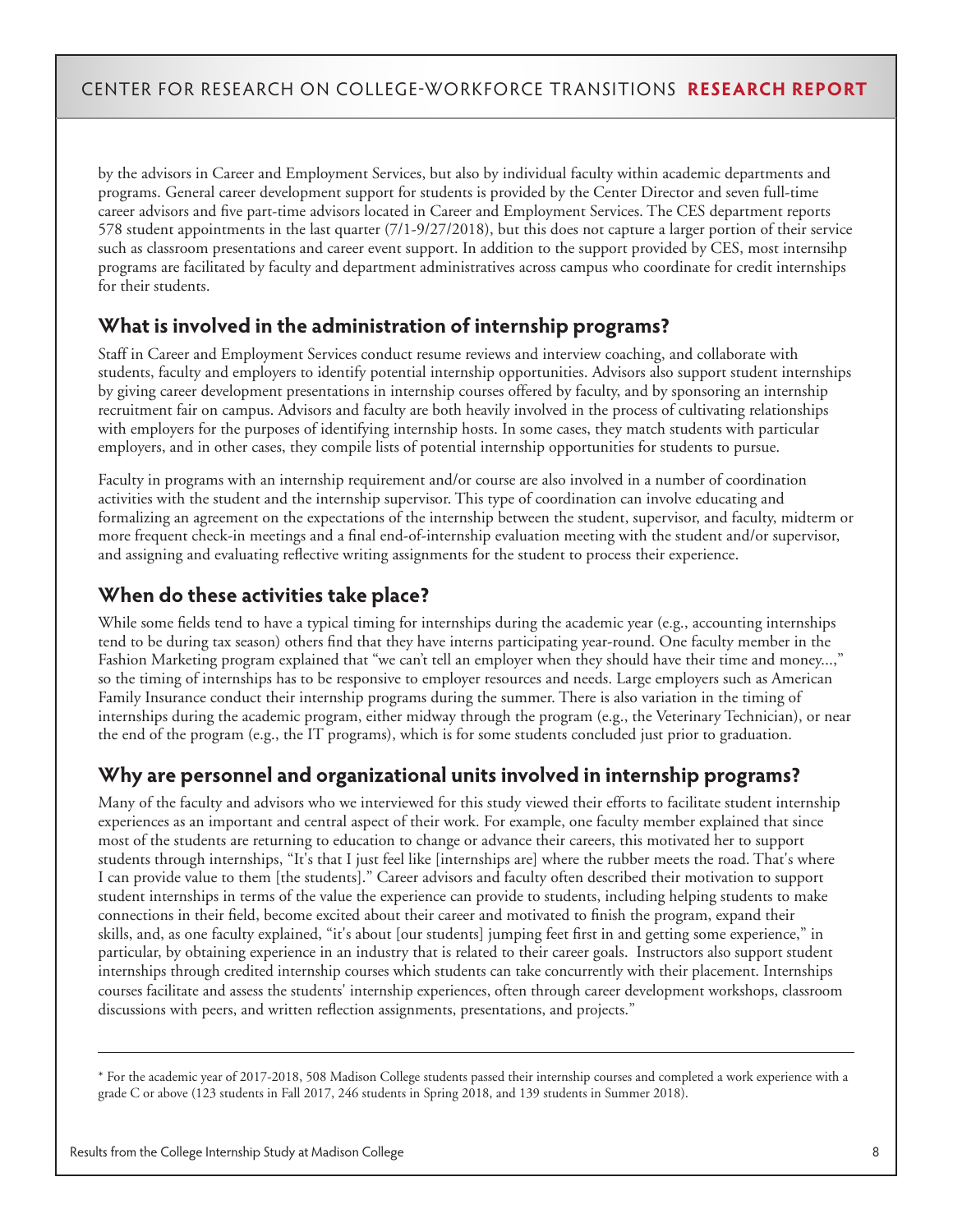# **V. RESULTS: How do students, educators, and employers conceptualize the idea of an "internship"?**

One of the findings from our review of the research literature on college internships was that the term is used to describe a variety of different programs and experiences, such that a standardized definition of the term did not exist in policy, research or practice. Most commonly, the term wasn't defined at all in the literature and instead was presented as if a common understanding of the program's characteristics were known to all. Besides terminological confusion that inhibits comparability across studies, however, is the related issue of not knowing what different parties think about when they hear the term, or what cultural anthropologists call a "cultural domain" (Borgatti, 1994).

### **Focus group and interview results: What do "internships" mean to different people?**

In our study, we sought to document the specific ideas and phrases that students, educators and employers associated with the term "internships," which sheds light on the assumptions and associations that social groups attach to an idea or phrase. These data were collected at the beginning of focus groups with students, and interviews with educators and employers.

| Students (n=14) |          | Educators (n=12)      |          | <b>Employers (n=18)</b> |          |  |
|-----------------|----------|-----------------------|----------|-------------------------|----------|--|
| Term            | Salience | Term                  | Salience | Term                    | Salience |  |
| Learning        | 0.62     | Experience            | 0.511    | Learning                | 0.368    |  |
| Experience      | 0.452    | Mentorship            | 0.463    | Mentorship              | 0.367    |  |
| Unpaid          | 0.260    | Connections           | 0.441    | Development             | 0.224    |  |
| Exploration     | 0.229    | Development           | 0.424    | Intern qualities        | 0.210    |  |
| Connections     | 0.195    | Practical Application | 0.255    | Experience              | 0.205    |  |
| Temporary       | 0.193    | Learning              | 0.246    | College                 | 0.167    |  |
| Development     | 0.145    | Advancement           | 0.229    | Benefits to employer    | 0.145    |  |
| Career          | 0.143    | Real world            | 0.222    | Positive                | 0.144    |  |
| Opportunity     | 0.136    | College               | 0.133    | Real world              | 0.139    |  |
| Mentorship      | 0.127    | Internship tasks      | 0.117    | Exploration             | 0.139    |  |
| Low-value work  | 0.127    | Exploration           | 0.109    | Internship tasks        | 0.097    |  |

#### **Table 3. Free-list results for term "internship" for students, educators, and employers of Madison College.**

Table 3 illustrates the most salient associations that students, educators, and employers at Madison College had with the word internship. On one hand, educators seemed to approach internships as opportunities for students to gain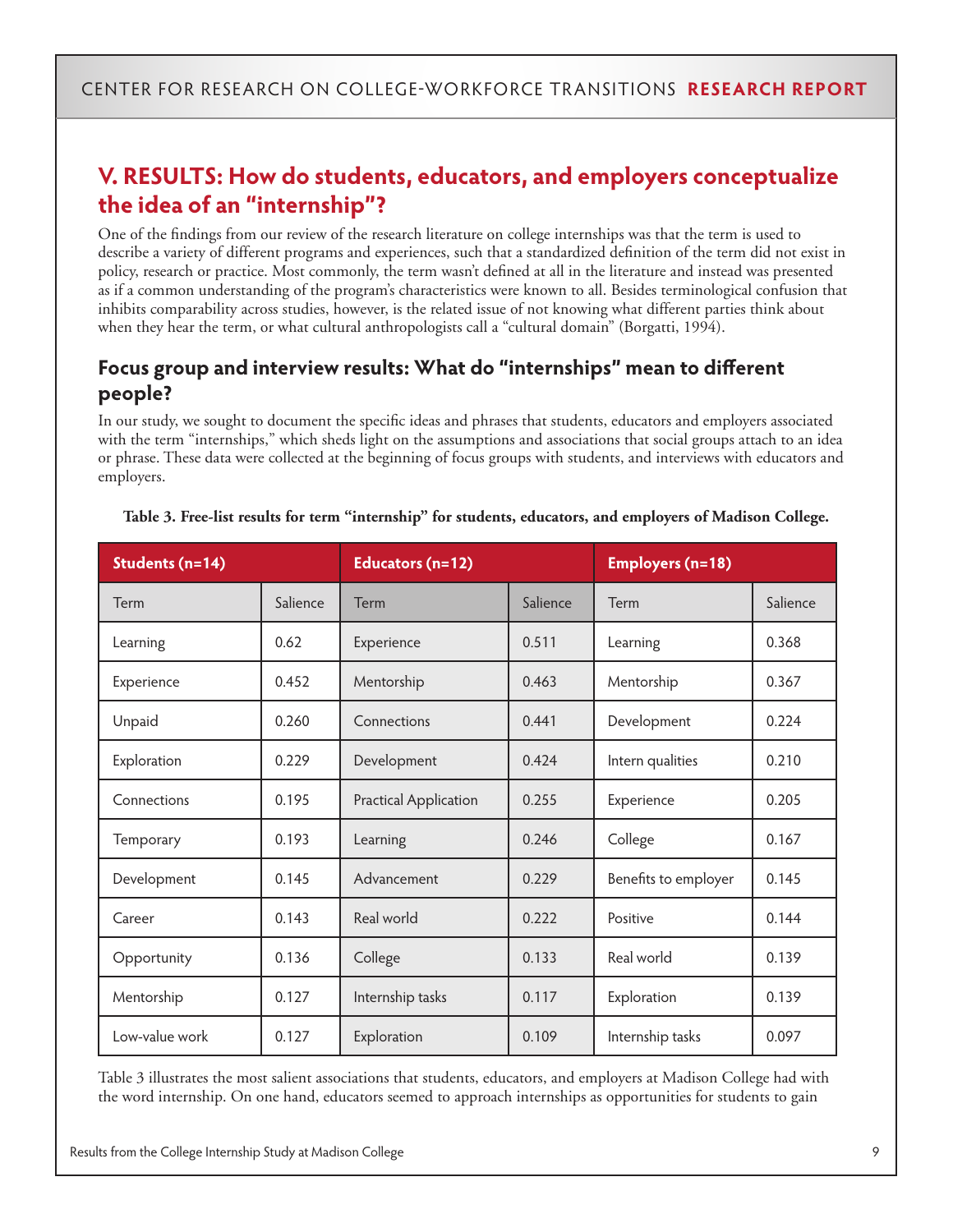experience, receive mentorship and networking opportunities, and apply their knowledge from the classroom into the real world, and employers focused on interns' learning and the company's mentorship. On the other hand, students approached the topic from two directions: although learning, experience, exploration and development of internships was salient to them, so was the unpaid, temporary, low-value-ness of internships.

# **VI. RESULTS: Which students are taking internships at Madison College?**

In this section we present findings from the online survey and student focus groups regarding the number of students at Madison College who have (and have not) participated in internships.

#### **Survey results: How many students are participating in internships?**

One of the most fundamental questions facing research, policy, and practice on college internships is how many students are participating in these programs. Among our study sample (N=395) we found that 27% took an internship in the past 12 months, with most students (93%) in this group having had at least one internship experience (see Figure 1).



#### **Figure 1. In the past 12 months, have you participated in an internship?**

N = 395. Number of observations by category: Yes = 106; No = 289.

These results indicate that a large number—approximately three-quarters —have not had an internship experience, indicating that it is possible to substantially grow internship participation at Madison College.

### **Survey results: Are there any demographic, life circumstance, psychological, or program characteristics that are associated with participation and nonparticipation in internship programs?**

A wide range of factors may explain why a student elects to take an internship (or not), and understanding these forces is essential for institutional stakeholders who aim to improve access to these workplace learning experiences. In this section we report findings regarding differences in internship participation according to three categories: demographic variables (I.e., gender, race/ethnicity, first-generation college status, disability status, and parents' income), psychological variables (I.e., career adaptability), and features of academic programs (i.e., requirement to take internships, enrollment status, academic program, GPA).

#### **Demographic characteristics and internship participation**

Little research exists on the relationship between participation in internship programs and demographic characteristics of college students. Given growing concerns about access to internship programs—particularly for students of color, low-income and first-generation students—here we examine the issue of equitable access for all groups among Madison College students who responded to our survey.

The results show higher internship participation for female relative to male students (see Figure 2; 30% vs 21%). A chisquare test of independence shows a significant relation between gender and internship participation,  $\chi^2(1, 382) = 4.21$ ,  $p = 0.04$ . Female students are more likely to participate an internship than male students.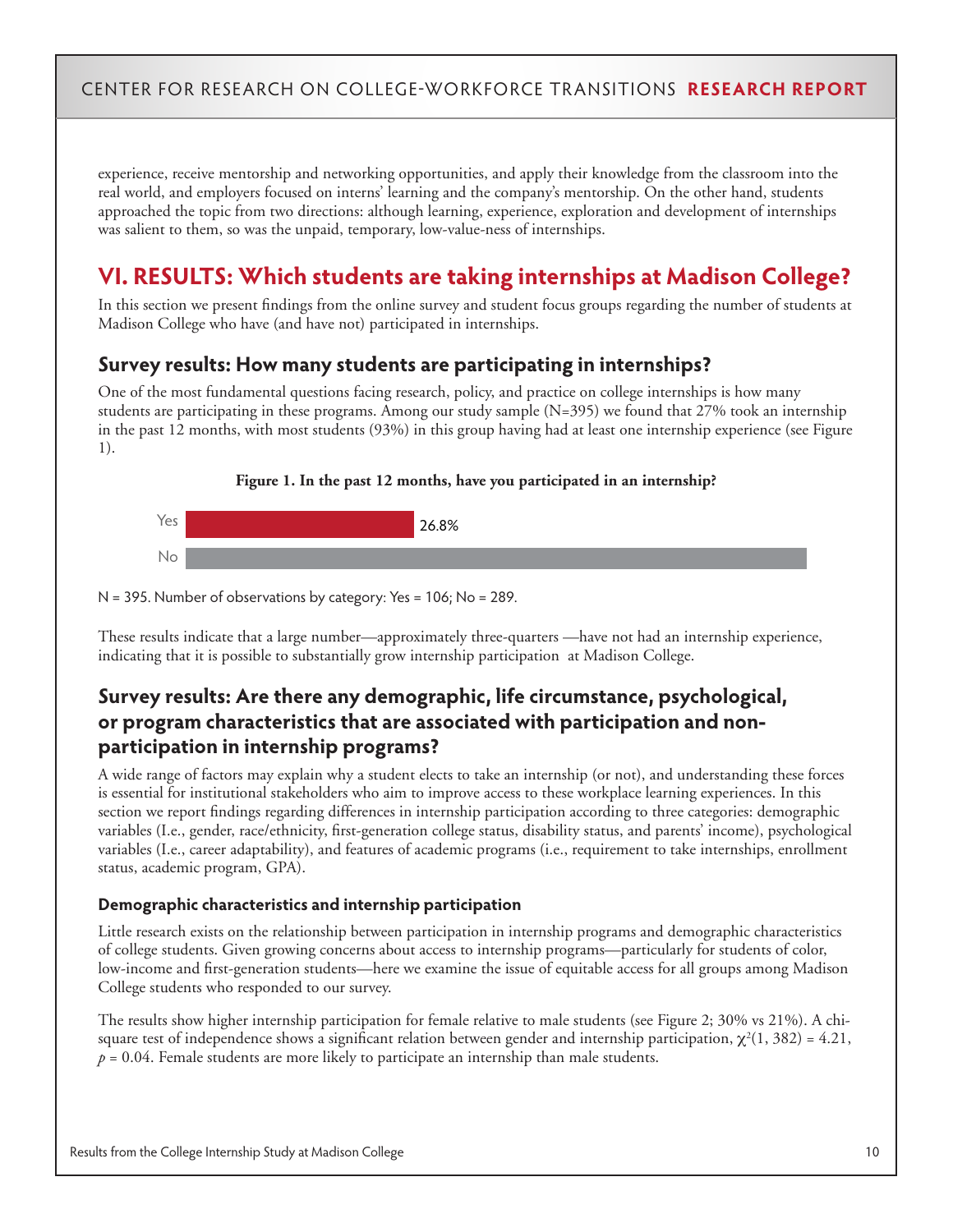

N = 382. Number of observations by category: Female / Yes Internship = 64; Female / No Internship = 147; Male / Yes Internship = 36; Male / No Internship = 135.

The results also indicate that a higher participation of Hispanic (39%) and White or Caucasian students (27%) participated in internships relative to Black (21%) and Asian students (19%, see Figure 3). Participation in internships were also analyzed for student respondents by the following variables: disability status, first-generation status, and parental income (see Figures 4, 5 and 6). The relationship between internship participation and these variables were not statistically significant.





N = 395. Number of observations by category: Asian or Asian-American / Yes Internship= 6; Asian or Asian-American / No Internship = 25; Black or African American / Yes Internship = 4; Black or African American / No Internship = 15; Hispanic or Latino / Yes Internship = 7; Hispanic or Latino / No Internship = 11; White or Caucasian / Yes Internship = 83; White or Caucasian / No Internship = 229.

Note: American Indian excluded due to confidentiality restrictions

#### **Figure 4. Internship in the Past 12 Months (Yes/No), by Disability Status (DS)**



N = 371. Number of observations by category: Yes DS / Yes Internship = 7; Yes DS / No Internship = 21; No DS / Yes Internship = 92; No DS / No Internship = 251.

Although we are using *p* value to infer statistical significance in the current study, it is worth noting that *p* value should not be taken as a definitive validation of relationships between variables. Many factors may influence *p* value such as effect size, size of sample and spread of the data (Dahiru, 2008; Ziliak and McCloskey, 2008), so *p* value does not necessarily preclude a cautious analysis of results based on survey data. *p* should be used as a warning signal on the possibility how likely it is that any observed difference between groups is due to chance.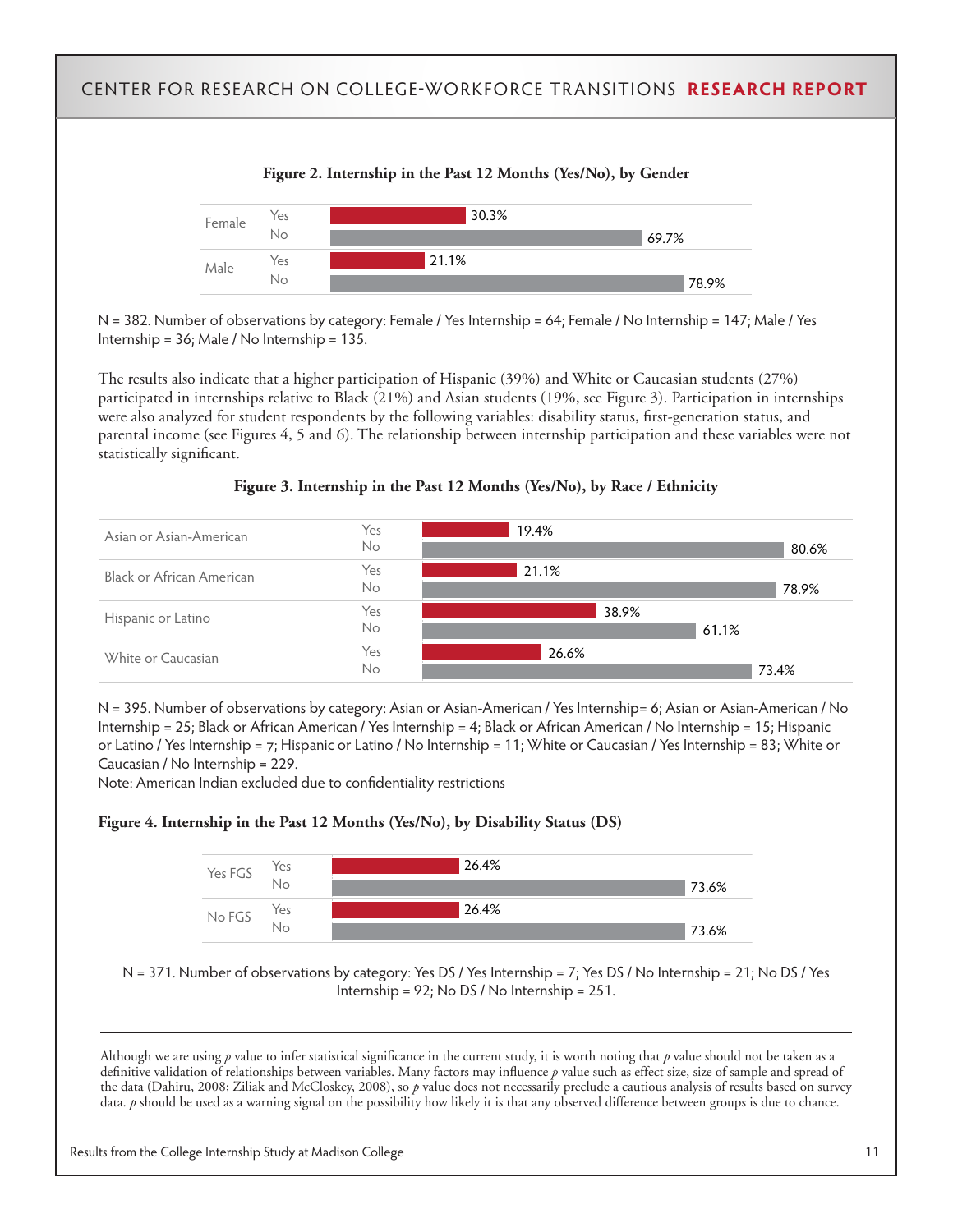**Figure 5. Internship in the Past 12 Months (Yes/No), by First Generation College Student Status (FGS)**



N = 386. Number of observations by category: Yes FGS / Yes Internship = 29; Yes FGS / No Internship = 81; No FGS / Yes Internship = 73; No FGS / No Internship = 203.





N = 368. Number of observations by category: Less than \$24,999 / Yes Internship = 20; Less than \$24,999 / No Internship = 56; \$25,000 - \$49,999 / Yes Internship = 20; \$25,000 - \$49,999 / No Internship = 65; \$50,000 - \$74,999 / Yes Internship = 23; \$50,000 - \$74,999 / No Internship = 50; \$75,000 - \$99,999 / Yes Internship = 18; \$75,000 - \$99,999 / No Internship = 32; \$100,000 - \$124,999 / Yes Internship = 5; \$100,000 - \$124,999 / No Internship = 25; \$125,000 - \$149,000 / Yes Internship = 5; \$125,000 - \$149,000 / No Internship = 18; \$150,000 - \$199,000 / Yes Internship = 3; \$150,000 - \$199,000 / No Internship = 12; \$200,000 or more / Yes Internship = 2; \$200,000 or more / No Internship = 14.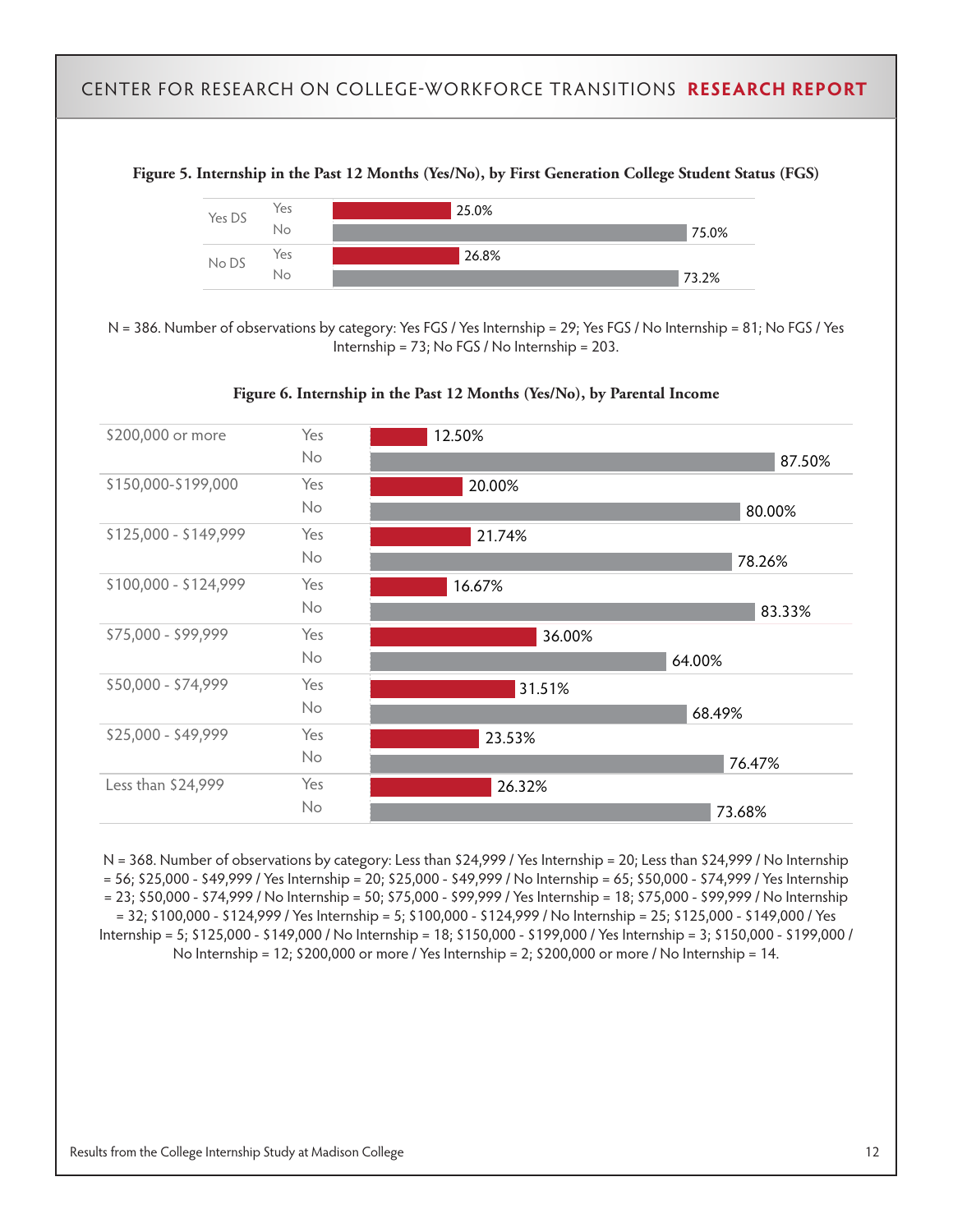#### **Life circumstances and internship participation**

Next, research on college affordability and students' basic needs has indicated that issues such as food insecurity, rising costs of college tuition, and related issues have a negative impact on student persistence and achievement (e.g., Maroto, Snelling & Linck, 2015). To examine these issues we report employment status, reliance on food assistance, challenges with the cost of housing, and skills and knowledge provided by current main job for the entire study sample. In addition, we also examine the relationship between these variables and internship participation.

The chart reports employment status (PT/FT) for those who worked in paid employment in the previous 12 months (see Figure 7). For students who had an internship in the last 12 months, 75% worked PT and 25% worked FT. For students who didn't have an internship, 62% worked PT and 38% worked FT. As expected, there's a comparatively larger proportion of PT workers (75% vs. 62%) among students who had an internship in the last 12 months vs. those without an internship.

Awareness about college students' challenges with securing adequate food, or what is known as food insecurity, is growing in the US (Broton & Goldrick-Rab, 2016). In our survey, we included a question asking if students had received free food or meals using the Supplemental Nutrition Assistance Program or a food bank, and the results indicate that for students who have and who have not had an internship, approximately 7% of all students reported relying on these resources in the past 30 days (see Figure 8). Given that housing costs can strain a students' financial situation, we also asked about problems with paying rent or mortgages, with 4% of students reported having problems with housing costs (See Figure 9).





N = 318. Number of observations by category: employment part-time / Yes Internship = 81; employment part-time / No Internship = 200; employment full-time / Yes Internship = 7; employment full-time / No Internship = 30.

**Figure 8. Internship in the Past 12 Months (Yes/No) by Students Requiring Food Assistance** 



N = 385. Number of observations by category: No food assistance / Yes Internship = 92; No food assistance / No Internship  $= 265$ ; Yes food assistance / Yes Internship  $= 7$ ; Yes food assistance / No internship  $= 21$ .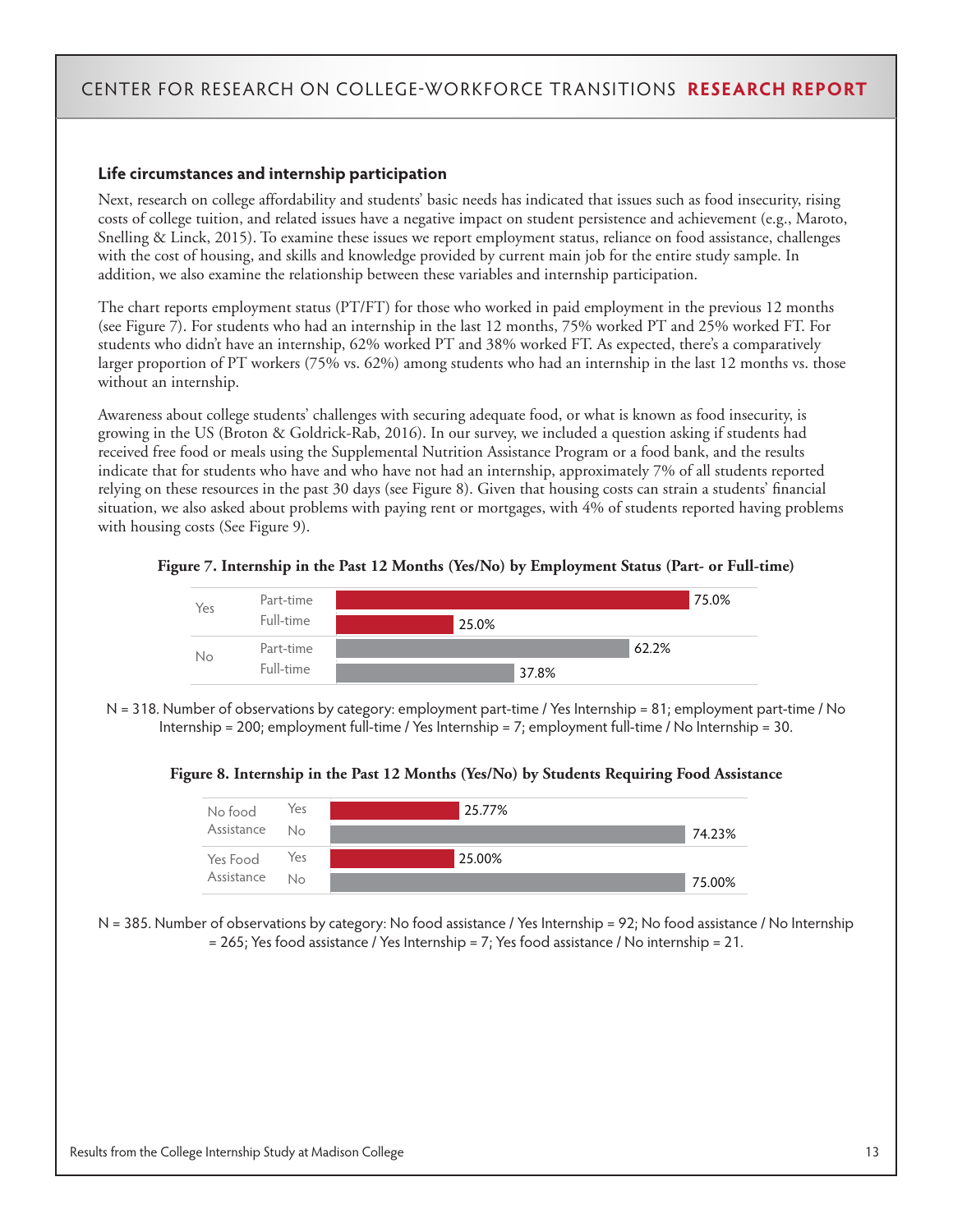#### **Figure 9. Internship in the Past 12 Months (Yes/No) by Students Having Trouble Paying Rent or Mortgage**



N = 385. Number of observations by category: Not having trouble paying rent / Yes Internship = 95; Not having trouble paying rent / / No Internship = 275; Having trouble paying rent / / Yes Internship = 4; Having trouble paying rent / / No internship = 11.

In addition to these potential constraints on internship participation, given that many students work part- or full-time, we explored whether or not their job was contributing to their career goals. In addition to these potential constraints on internship participation, given that many students work part- or full-time, we asked them whether or not their job was contributing to their career goals.

#### **Figure 10. How well do you think that your main job provides you with important work-related skills, knowledge, and abilities that you will need in your desired career? (N = 317)**



The results indicate that for approximately 46% of the study sample, the students felt that their main job was providing important career-related skills (see Figure 10). This result raises the prospect that for some students, their "main" paying job may in fact be providing career-relevant skills, albeit without the potential added benefit of close coordination with their academic program that some internships may provide . In addition, we also found that students' participation in an internship was positively and significantly associated with how well their main job provides them with important career-related skills, knowledge, and abilities (see Figure 11). The more work-related skills, knowledge and abilities the main jobs provide, the higher probabilities that a student participated in an internship (β = 0.32, *p* = 0.002). The odds ratio is 1.38, which indicated that for everyone unit increase in skills and knowledge the main job provides, the likelihood that a student participates in internship increases by approximately 1.38 times.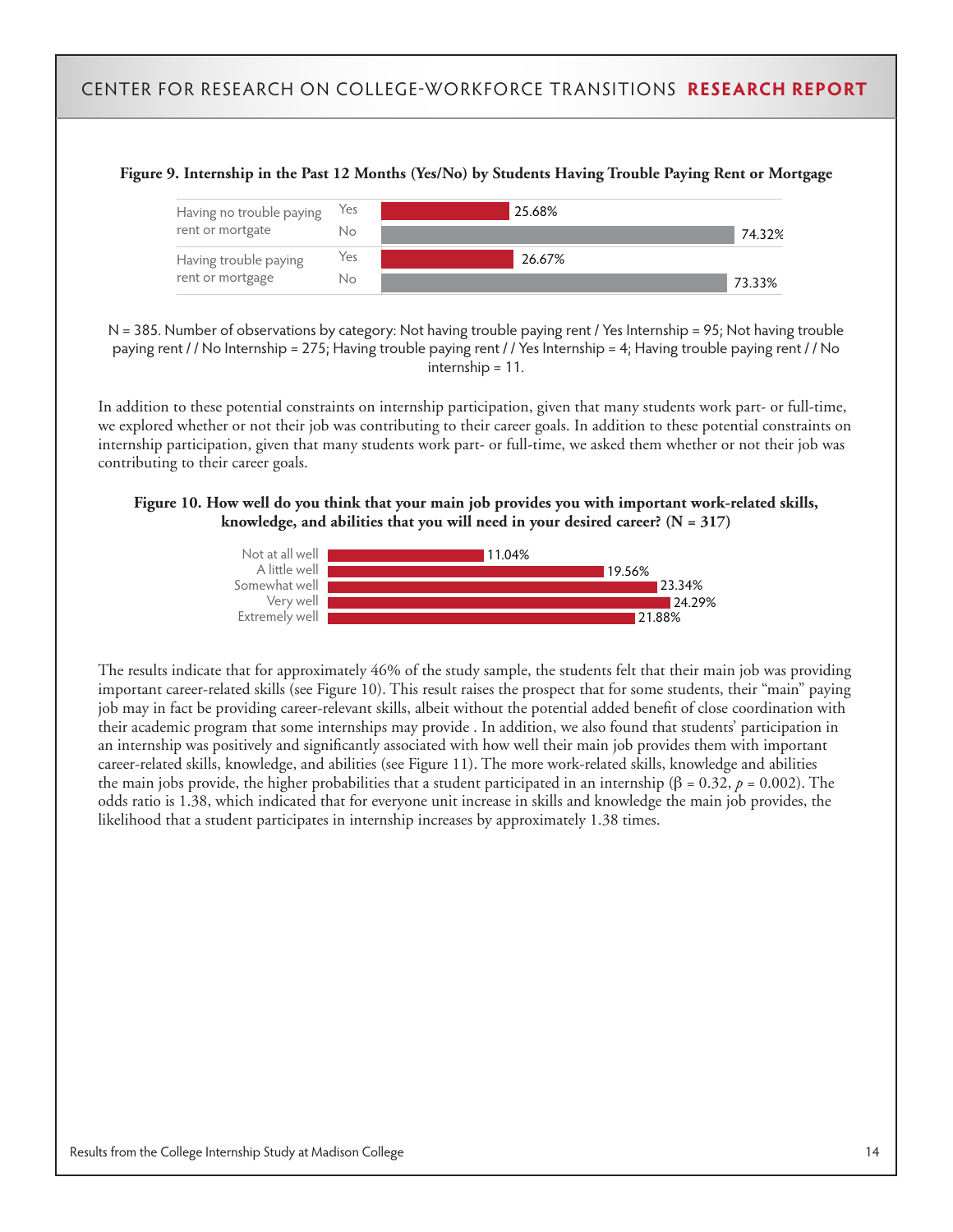



N = 317. Number of observations by category: Not at all well / No Internship = 28; Not at all well/ Yes Internship = 7; A little well/ No Internship = 51; A little well / Yes Internship = 11; Somewhat well / No Internship =61; Somewhat well/ Yes Internship = 13; very well/ No Internship = 44; very well / Yes Internship = 33; extremely well / No Internship = 45; extremely well/ Yes Internship = 24.

#### **Psychological factors and internship participation**

Research in counseling and vocational psychology indicates that psychological factors are also strongly related to a variety of career-related outcomes. For instance, career adaptability is a psychosocial resource that facilitates a person's ability to manage career-related tasks and changes (Savickas, 1997), which is significantly associated with one's adaptive behaviors (e.g., career planning, career exploration, self-efficacy), employability, vocational self-identity, and satisfaction regarding life, career and school experiences (Rudolph, Lavigne, & Zacher, 2017).

In this study, we are examining the relationship between career adaptability and internship programs, using a validated career adaptability survey developed by Savickas and Porfelli (2012). These survey items encompass four sub-scales including concern about the future, control over one's future, curiosity about different career options, and confidence to achieve one's goals, each of which are measured by six items that elicit how strongly the respondent rates themselves on these attributes. These items use a five-point Likert style set of response options (1=not strong; 5=strongest), resulting in a range of 6-30 for each sub-scale. Cronbach's alpha of the four subscales, using the current data, range from 0.84 to 0.89. To illustrate the types of questions that are included in the career adaptability survey, we report two examples below from the Madison College dataset (see Figures 12, 13).

#### **Figure 12. Please rate how strongly you have developed each of the following abilities: Becoming aware of the educational and vocational choices that I must make (N = 395)**

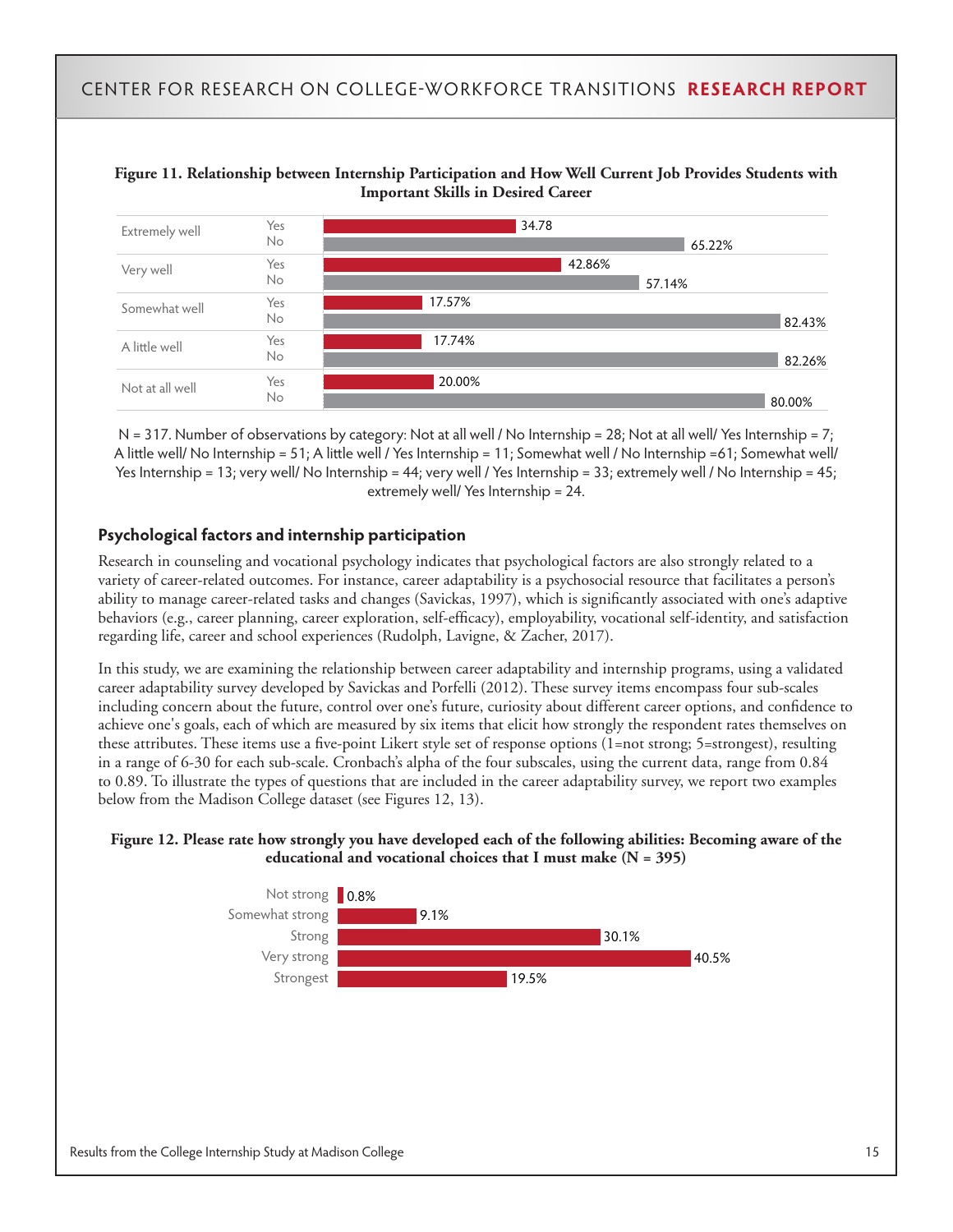



The results indicate that the survey respondents from Madison College rate themselves relatively highly across the career adaptability sub-scales: concern  $(M=22.1, SD=4.44)$ , control  $(M=22.63, SD=4.34)$ , curiosity  $(M=21.22, SD=4.77)$ , and confidence (M=23.21, SD=4.25). A logistic regression analysis testing the relationship between the composite career adaptability score and internship participation indicated no significant relationship between the two variables.

#### **Features of academic programs and internship participation**

It is also possible that some features of a students' academic program and performance may be related to their participation in internships. Here, we examine the relationship between students' academic programs and students' participation in internship programs.

The results indicate that just under half (44%) of the student respondents were in academic programs that required internships, and that more full-time students (57%) took an internship than part-time students (43%) (see Figures 14, 15). Finally, we examined internship participation rates by disciplinary sector (i.e., high-level disciplinary categories) instead of by individual departments, given the large number of individual programs at Madison College. These results (see Figures 16.1, 16.2) indicate that disciplinary sector with the largest number of students with internships was STEM (50%), followed by social science (17%), Business (17%), and Art (16%). In addition, internship participation rates significantly differ across those program disciplinary sectors,  $\chi^2(3,395)$  = 18.10, p < 0.001. STEM has the highest participation rate (36%); Art (31%) and Social Science (14%) have relatively lower participation rate; and Business has the lowest participation rate (14%).





**Figure 15. Internship in the Past 12 Months (Yes/No) by Enrollment Status**



N = 395. Number of observations by category: Enrollment Part-time / Yes Internship = 60; Enrollment Part-time / No Internship = 137; Enrollment Full-time / Yes Internship = 46; Enrollment Full-time / No Internship = 152.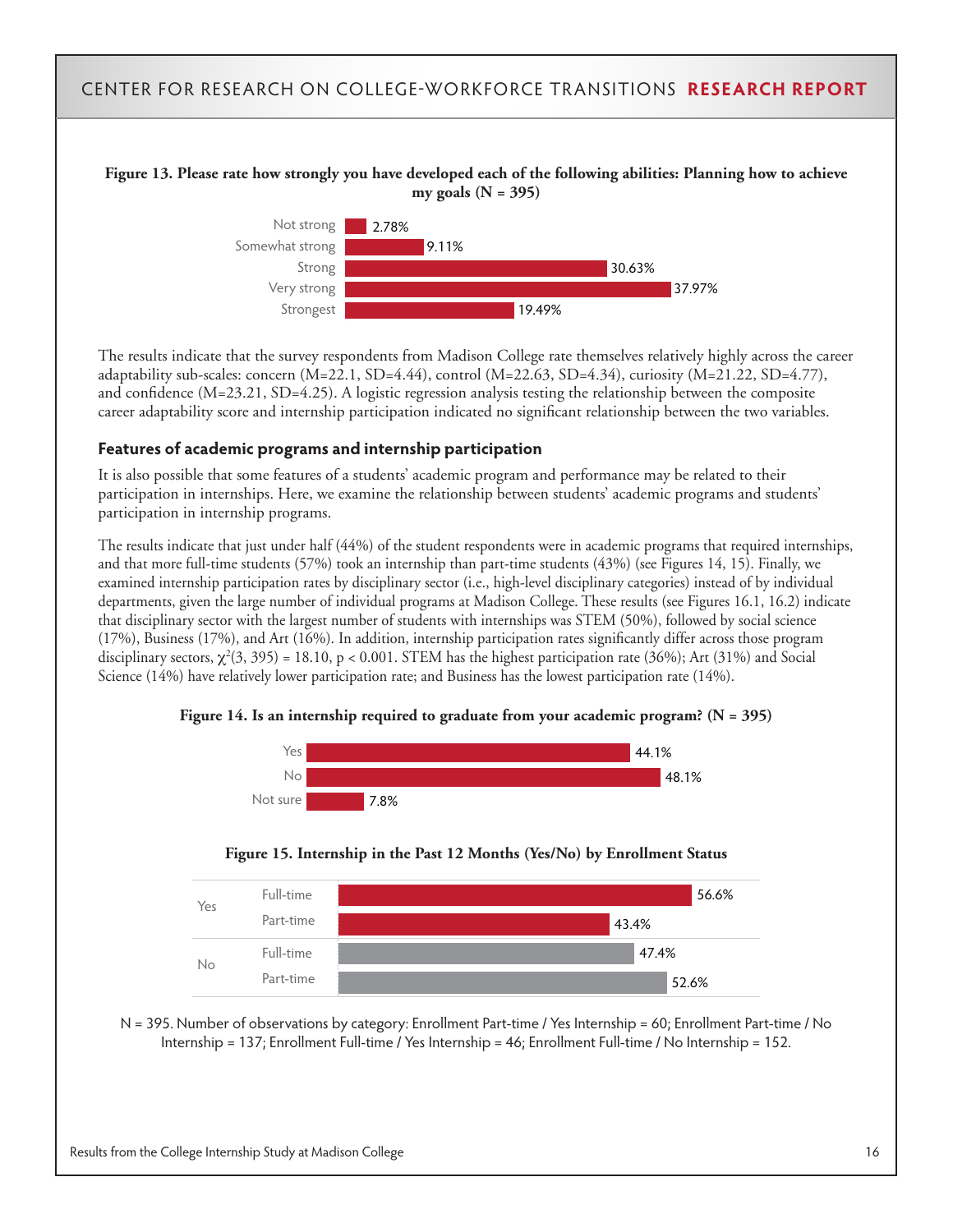

**Figure 16.2. Relationship between Internship Participation and Students' Program Disciplinary Sector**



N = 395; Number of observations by category: STEM / Yes Internship = 53; STEM / No Internship = 94; Art / Yes Internship = 17; Art / No Internship = 38; Social Science / Yes Internship = 18; Social Science / No Internship = 45; Business / Yes Internship = 18; Business / No Internship = 112.

Finally, there exists a positive and statistically significant relationship between students' grade-point average (GPA) and internship participation, such that the higher the students' GPA the more likely they are to have taken an internship (See Figure 17,  $\beta$  = 0.16, p = 0.03). The odds ratio is 1.78, which indicated that for every one unit increase in GPA, the likelihood that a student participates in internship increases by approximately 1.78 times. These results suggest that students with low GPAs (B- and below) may require additional support, encouragement, or assistance with securing an internship.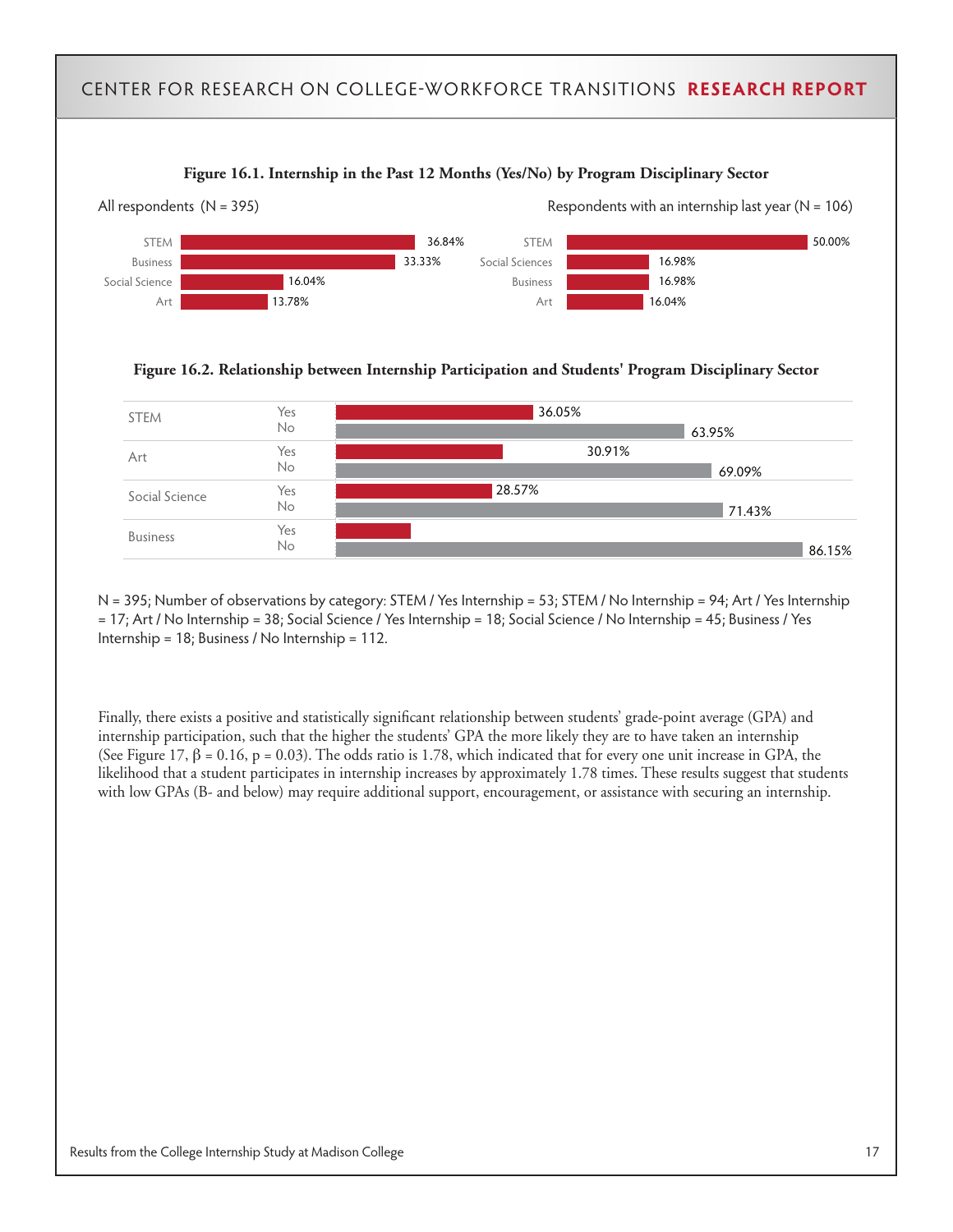

**Figure 17. Relationship between Internship Participation and Students' Grade Point Average**

N = 391. Number of observations by category: D / No Internship = 1; C / No Internship = 11; C / Yes Internship = 1; C+ / No Internship = 10; C+/ Yes Internship = 3; B-/ No Internship = 16; B-/ Yes Internship = 7; B/ No Internship = 36; B/ Yes Internship = 8; B+ / No Internship =  $45$ ; B+/ Yes Internship =  $10$ ; A- / No Internship =  $61$ ; A- / Yes Internship =  $28$ ; A / No Internship = 106; A / Yes Internship = 48;

# **VII. RESULTS: Barriers to participation in internships for Madison College students**

In this section we present findings from the online survey and student focus groups regarding barriers to participation in internships for students at Madison College. Who has access to internships and who does not is a critical issue with respect to the problems of inequality and social mobility that are facing higher education and society at large. Since internships may provide students with valuable social and cultural capital, and enhance their employability in the labor market, these barriers to internship participation should be viewed as one of many potential roadblocks that many students must contend with.

### **How many students wanted to participate in an internship but could not? If not, why not?**

For the 289 students who did not participate in an internship, 53% of them had wanted to do so (see Figure 18). We asked them about various reasons why they were not able to participate and present these results here (see Figure 19). Improving our understanding of the barriers to participation in internships for this population is a critical issue facing our nation's colleges and universities.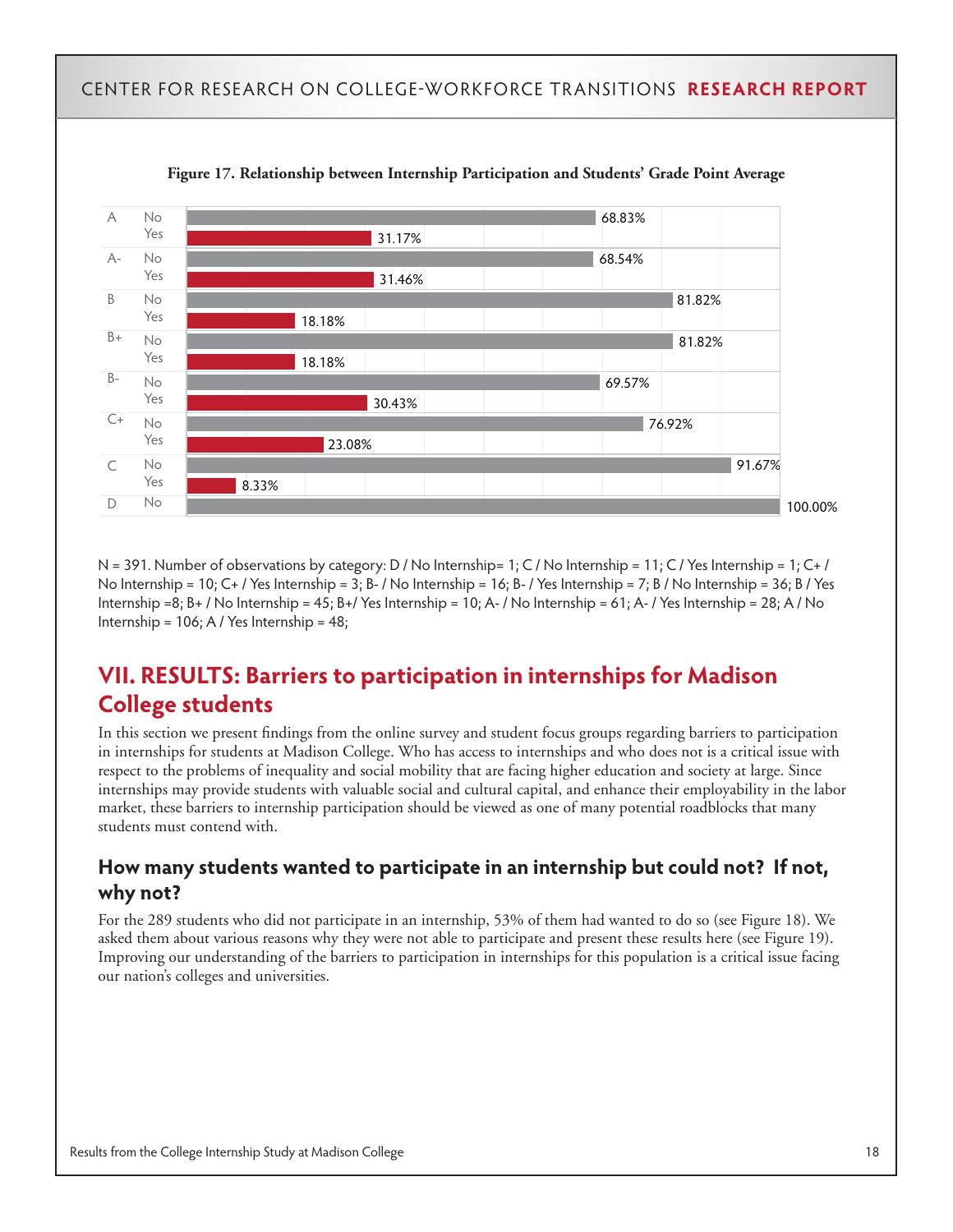**Figure 18. You indicated that you did not participate in an internship in the past 12 months. In the past 12 months, were you interested in participating in an internship? (N = 289)**



**Figure 19. In the past 12 months, why were you not able to pursue an internship? (N = 151)**



#### **Table 4. Madison College Student Concerns and Difficulties in Participating in Internships (N=14, focus group students)**

| <b>Concern/Difficulty</b>     | <b>Examples</b>                                                                                                          |
|-------------------------------|--------------------------------------------------------------------------------------------------------------------------|
| Financial considerations      | Issues with the need for financial stability, inability to take unpaid internships; needing to<br>travel for internships |
| Finding a placement           | Issues finding an internship, navigating the campus requirements, and limited availability<br>of internships by field    |
| Finding a relevant internship | Issues with internship tasks and relevance to their career trajectory; concerns about not<br>wanting to do menial work   |
| Timing of internship          | Issues balancing internship hours and requirements with course schedule and paid work                                    |

Notes. \*This sample includes all focus group participants from Madison College; these difficulties include those that were discussed most frequency, in descending order of frequency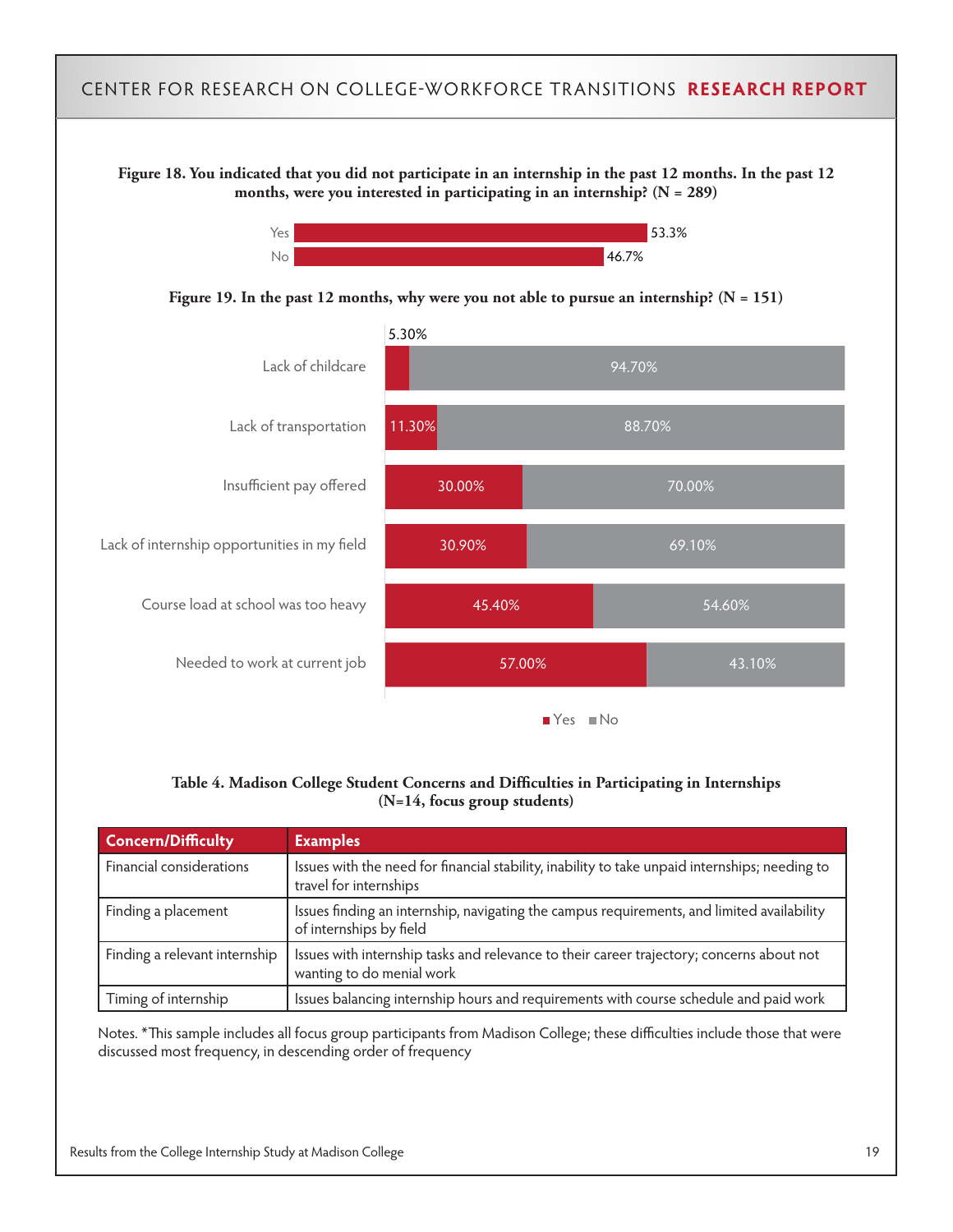Some of the barriers to internship participation that students discussed included financial considerations, finding a placement, finding a relevant internship, and the timing or balance of their internship (see Table 4). Students who underscored financial considerations as a particular barrier noted that this included their need for financial stability. One student noted that returning to Madison College, in general, "[has] been harder than my bachelor's degree, you know, partially because I'm older and have kids and a mortgage, you know, that's part of a function of it."

Other concerns involved finding an internship and balancing it with school and paid work. One student explained, "I find that most internships anyplace will require at least 20 hours, or part time." And another said that this bulk of hours can be a burden, which they considered in planning for future semesters:

*"It's thinking ahead and thinking next semester I'm going to have to be juggling internship and X amount of classes. And I know my program specifically says you shouldn't do it if you still have more than a certain amount of credits to go, so it's like eight credits per semester or something like that, so you don't overwork and overload yourself with so much left to do if you work an internship 16 hours a week as well. A lot of people are still going to be working their normal jobs too, so."*

As this student notes, the time students spend at an internship, being present and available for school, and managing "normal jobs" can be a tenuous balancing act for students. Students who maintained normal jobs typically did so because they did not have experience in their intended field—which they sought internships to provide. However, given that internship pay (if available) was often not enough money to cover tuition, they would continue to work elsewhere as well.

# **VIII. RESULTS: What types of internships are students at Madison College taking, and what are their experiences in them?**

In this section we present findings regarding the types of internship programs that students at Madison College have taken, and their experiences in and with the internship. After describing key features of students' internship programs from the survey data (e.g., organization type, sector, length, compensation), we then report how students described their internship with respect to characteristics that the literature suggests are associated with positive student outcomes and experiences (e.g., supervisor support, task clarity, etc.). Finally, we discuss students' observations about their internship experiences from focus group discussions.

### **Survey results: Features of internship programs**

For the 106 students at Madison College in our study sample that had taken an internship in the past year, 58% of them did so at a for-profit company, with the remainder at government agencies (23%) and non-profit organizations (20%; Figure 20). Many of these internships were concentrated in fields such as information (18%), other services not classified as other sectors (e.g., machine repair, personal care services,) (17%), health care (11%) and science and technical services (8%; Figure 21).





As defined by the North American Industry Classification System (NAICS), the Information sector "comprises establishments engaged in the following processes: (a) producing and distributing information and cultural products, (b) providing the means to transmit or distribute these products as well as data or communications, and (c) processing data." More information on this sector is available at https://www.bls. gov/iag/tgs/iag51.htm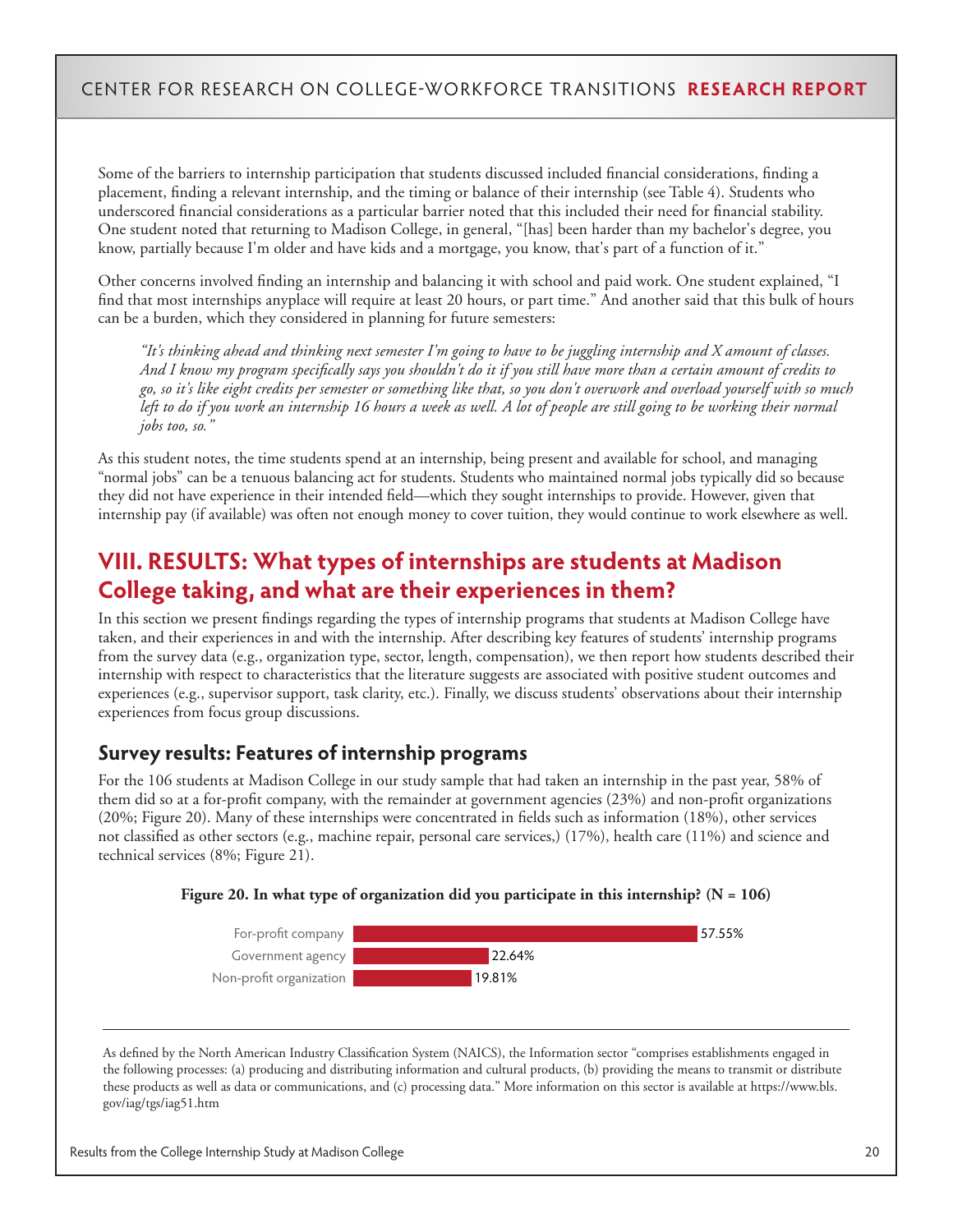

#### **Figure 22. For how many weeks did you participate in this internship? (N = 104)**



**Figure 23. Was the internship paid or unpaid? (N = 106)**





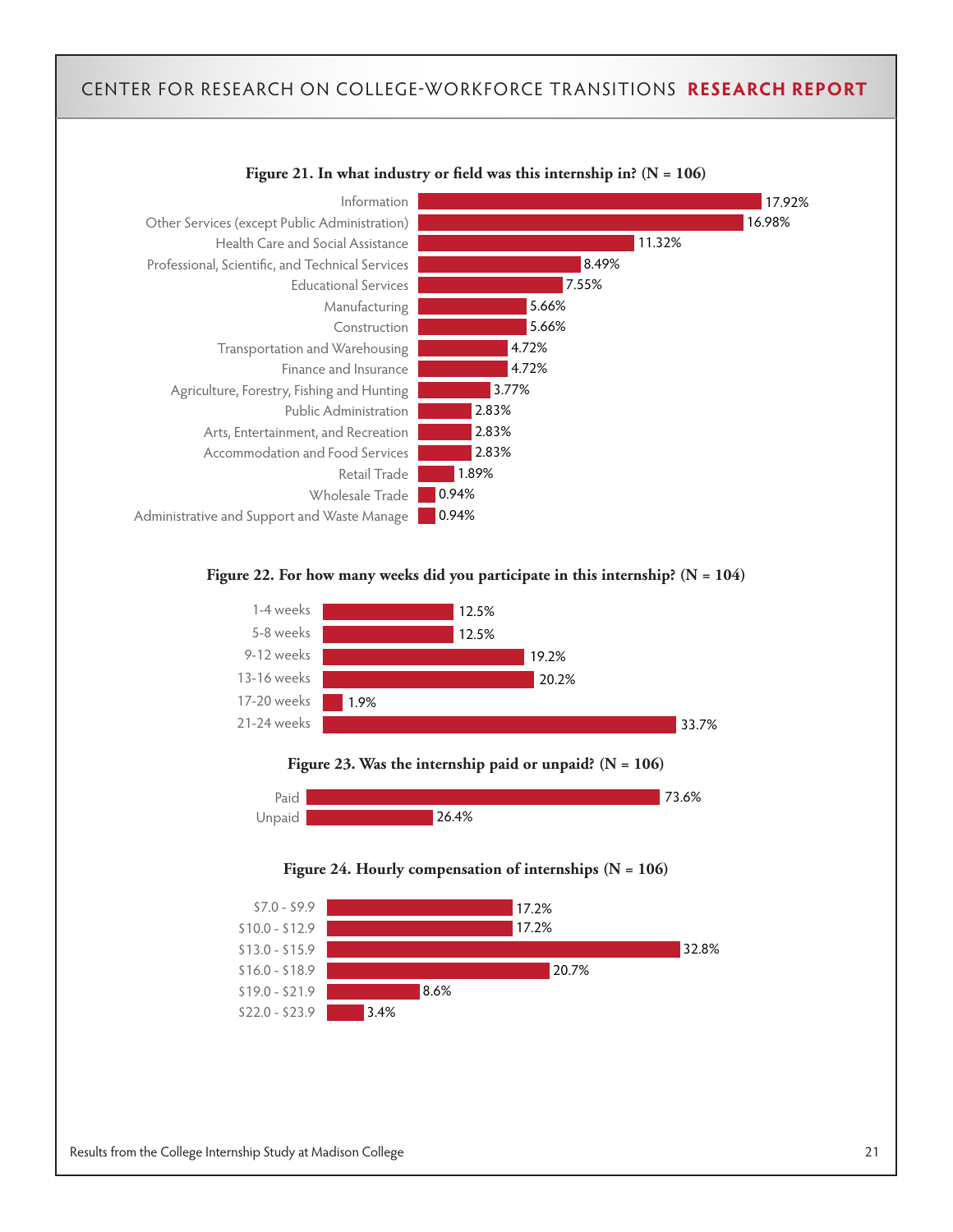These results also indicate that the largest proportion of survey respondents (33.7%) who had taken an internship did so for 21-24 weeks, with the remainder having had an internship experience that lasted less than 16 weeks (Figure 22). Further, 74% of these students were compensated for their internship work, whereas 26% were not (Figure 23). Finally, 65.5% of student interns at Madison College are paid \$13/hour or more (Figure 24), which is more than estimates of living wages for one adult in Wisconsin (\$11.03) (MIT Living Wage Calculator, 2018).

### **Survey results: presence of internship characteristics associated with positive student outcomes**

Next, we turn to one of the primary research questions driving this study: what is the structure and format of internship programs that Madison College students are taking? Examining this issue, we focus on features of internships that the research literature suggests are associated with positive student outcomes.

#### **Link between academic program and internship**

One of the core principles of experiential education is the integration of academic or theoretical concepts with opportunities to apply new knowledge in hands-on situations. Research on internships also indicates that close coordination between academic coursework and internship experiences is also linked to interns' satisfaction (e.g., Hergert, 2009). For Madison College students who participated in an internship, 82% felt that their internship was very or extremely related to their academic coursework (Figure 25). However, fewer students reported that their academic and internship supervisors cooperated to ensure this integration (Figure 26). Here, we report results from the two questions focused on this topic.





#### **Figure 26. How well did your job site supervisor and your academic program or faculty coordinate with one**  another to ensure the internship tasks were related to the curriculum?  $(N = 102)$



#### **Perceived supervisor support**

Next, the literature also indicates that supervisors' active support of interns' career development and on-the-job satisfaction is strongly associated with positive student outcomes (McHugh, 2017). This construct was measured using four questions (M=16.09 , SD=3.93), and below we report results from two of these items. For example,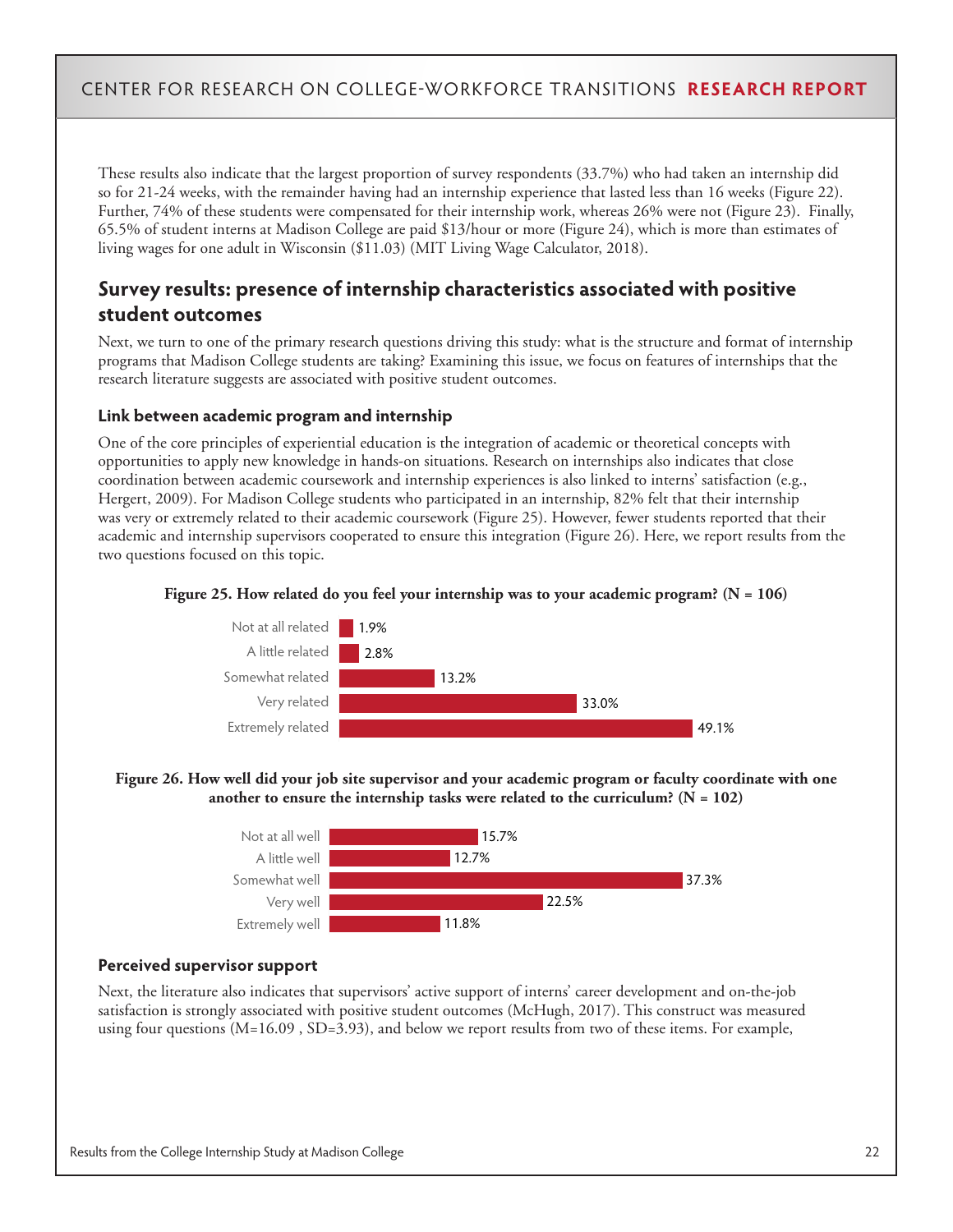Madison College students who had recently taken an internship, 75% reported that their supervisors cared about their satisfaction at work and 74% participants reported that their supervisors appreciate effort they made, two important indicators of supervisor support (Figure 27).









#### **Supervisor mentoring**

Another aspect of supervisor behavior found to be positively associated with intern satisfaction is supervisor mentoring, which pertains to the provision of direction and feedback about task performance and career planning. This construct was measured using five questions (M=17.98, SD=5.15), and below we report results from two of these items. While many Madison College students reported that their supervisors provided feedback sometimes, very often, or extremely often, it is concerning that the other half of the respondents reported that their internship supervisors rarely or never encouraged them to use new ways of performing tasks. In addition, although 41.8% of respondents' supervisors very often or extremely often gave interns feedback regarding job performance, 22.3% of the supervisors failed to give feedback (see Figure 29, 30).





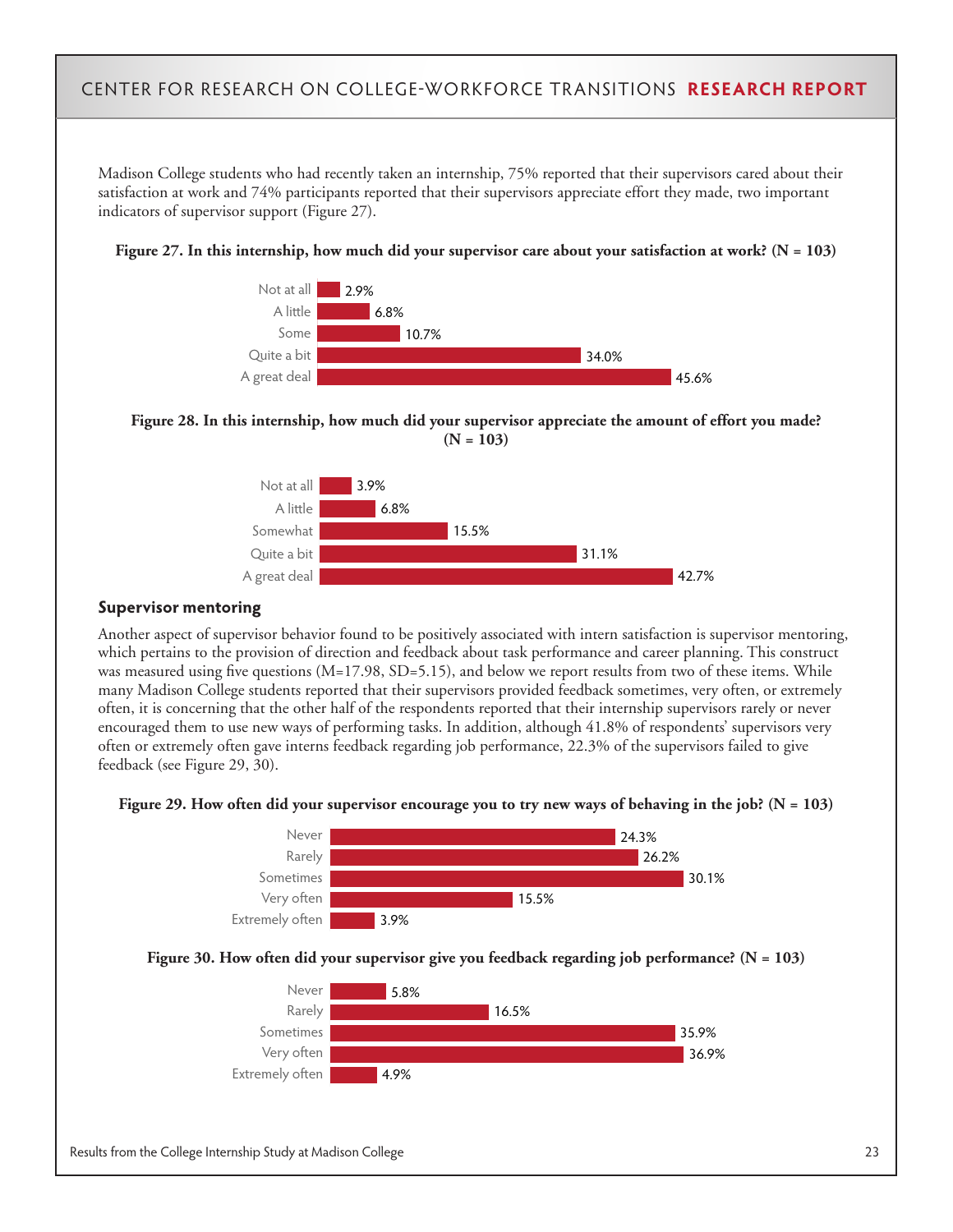#### **Task goal clarity**

Clear expectations regarding work products and how they are evaluated is known as task goal clarity in the literature, and this feature of internships is associated with reduced stress and increased satisfaction on the job site (Beenen & Rousseau, 2010). For some internships that are poorly designed and lack meaningful work, students may end up working on ill-structured and poorly managed tasks (Frenette, 2013). This construct was measured using two questions  $(M=7.45, SD=1.85)$ , and below we report results from these items (see Figures 31, 32).

The results indicate that 64% of Madison College students taking internships felt that they were given clear objectives and 62% of students felt that they received clear explanation of what they need to accomplish, though the rest of the students who did not report such task goal clarity raise questions about the work that some students are being asked to perform in their internships.

#### **Figure 31. In this internship, how clear were the objectives you were given about what you needed to accomplish? (N = 103)**



#### **Figure 32. In this internship, how clear was the explanation of what you needed to accomplish? (N = 103)**



#### **Task autonomy**

Besides benefiting from clearly defined tasks, interns also reported higher rates of satisfaction when given autonomy and discretion to perform the tasks assigned to them (McHugh, 2017). This construct was measured using two questions (M=7.50, SD=1.99), and below we report results for these items (see Figures 33, 34). For Madison College students, 67% reported having considerable flexibility in how they completed their work and 60% reported having much freedom to decide how to do their work, indicating that for these students the internship is an opportunity to function with autonomy in the workplace.



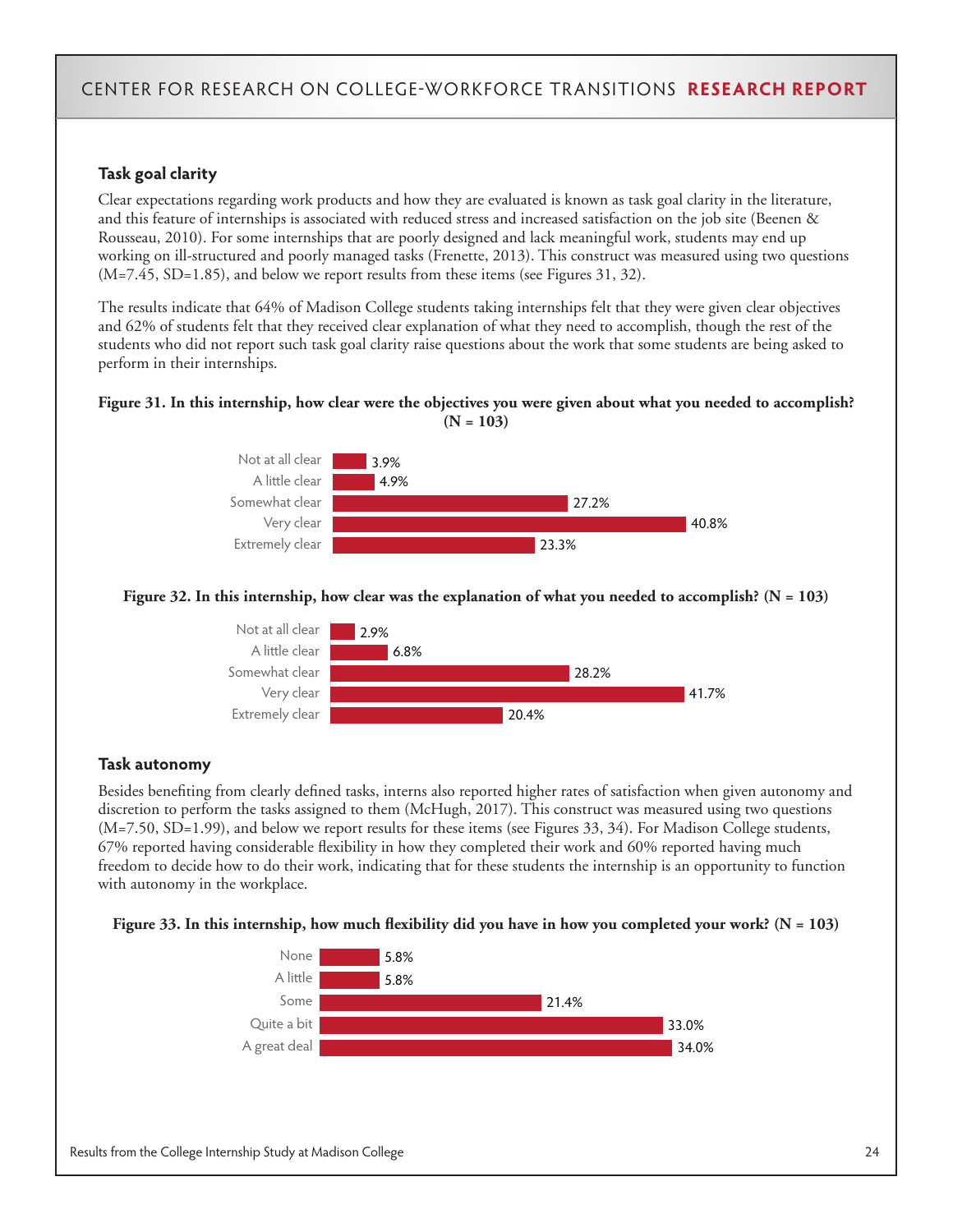

**Figure 34. In this internship, how much freedom did you have to decide how to do your work? (N = 103)**

#### **Task similarity to entry-level jobs**

Finally, one of the persistent questions in the literature is whether interns are provided with work that is of equal difficulty to entry-level employees (Hora, Wolfgram & Thompson, 2017). 62.2% of the respondents reported that their internship tasks were very similar or extremely similar to entry level jobs. However, 18.5% of students felt their internship tasks were a little similar or not at all similar to entry-level jobs. Answers to this question have implications for both compensation and the meaningfulness of the work itself (see Figure 35).





#### **Focus group and interview results: What were students experiences with their internship?**

In addition to these results from our online survey, we held 6 focus groups with 18 students at Madison College. Eight of these students had taken an internship and they described in detail precisely what they did at their internship site and their experiences with mentoring, feedback, and the degree of "fit" between the internship and their coursework and career goals.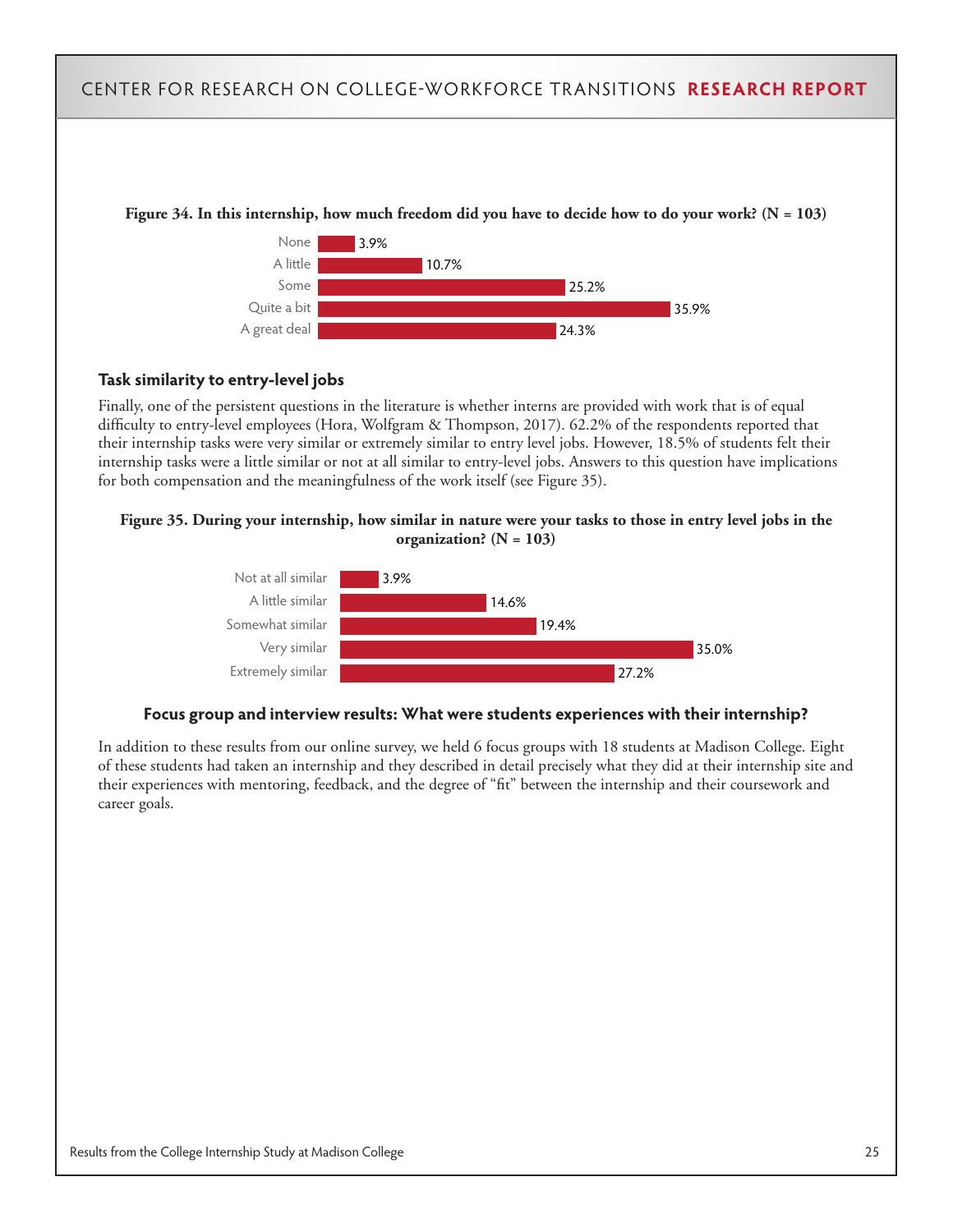| <b>Relation to Academics</b>      |                                                                                                                                                 |  |  |  |  |
|-----------------------------------|-------------------------------------------------------------------------------------------------------------------------------------------------|--|--|--|--|
| Highly Related                    | Used what was learned in class at internship; taught software used in internship; enter internship<br>"job-ready"                               |  |  |  |  |
| Somewhat<br>Related               | Standards and principles similar between courses and internship, but application in new area;<br>learning additional/new techniques             |  |  |  |  |
| Not Related                       | Internship experience entirely separate; new skills, area of focus, or both                                                                     |  |  |  |  |
| <b>Supervision</b>                |                                                                                                                                                 |  |  |  |  |
| Autonomous                        | Fully autonomous; worked on project separate from supervisor; limited training, guidance, or<br>feedback on task                                |  |  |  |  |
| Some Autonomy                     | Supervisors present, provide feedback, but supervision is lenient                                                                               |  |  |  |  |
| Scaffolded<br>Experience          | More supervision and feedback when learning new skills but less supervision as students<br>advance; learned from supervisor, then worked on own |  |  |  |  |
| <b>Highly</b><br>Supervised       | N/A—was not reported by students at Madison College                                                                                             |  |  |  |  |
| <b>Feedback / Mentoring</b>       |                                                                                                                                                 |  |  |  |  |
| Lots of<br>Mentoring              | Feedback provided at scheduled times; meetings occurred frequently                                                                              |  |  |  |  |
| Lack of<br>Mentoring              | Limited meetings with supervisor; feedback provided only when issues occur                                                                      |  |  |  |  |
| <b>Relevance / Fit for Career</b> |                                                                                                                                                 |  |  |  |  |
| Highly relevant                   | Saw internship as directly related to future employment; engaged in work that is similar to future<br>employment                                |  |  |  |  |
| Transferrable                     | Experience in internship was transferrable; applied skills they already had in another field to a<br>new one                                    |  |  |  |  |
| Not relevant                      | Internship not related to future employment; tasks or skills are not related to employment; work<br>is lower-level                              |  |  |  |  |

#### **Table 5. Madison College Student Experiences in Internships (N=8)**

Notes: \*This sample only includes those Madison College focus group participants who had internships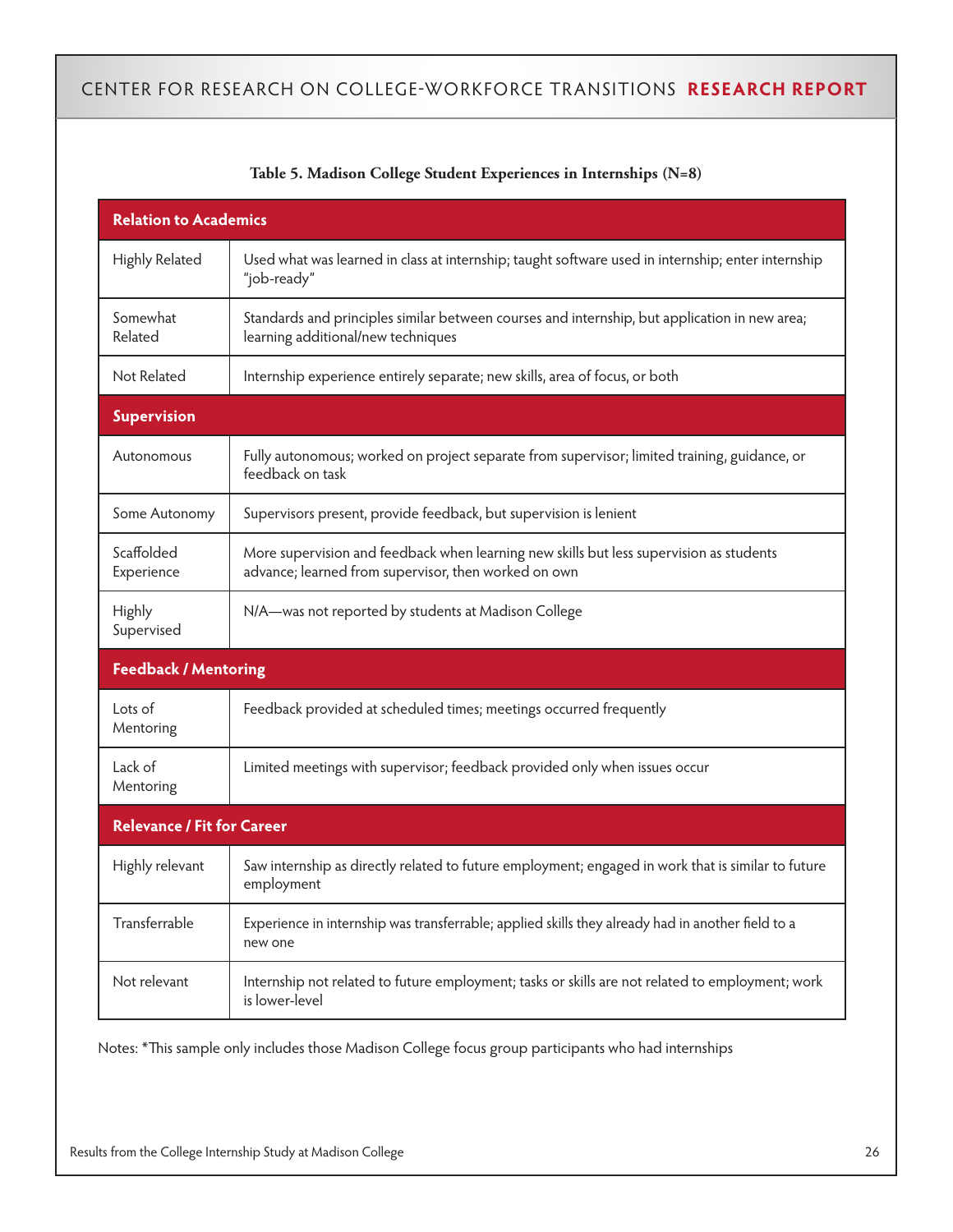Table 5 illustrates the main descriptions of students' experiences in internships from the eight participants who had participated in an internship during their time at Madison College. In terms of their relation to their academic coursework, most felt that their internship experience was highly related to their academic work, there were some that felt that it was either somewhat or not related. Participants who felt that their coursework was related to their internship gave examples of using what they learned in school during their internship experience, being taught software that they used as an intern. One student explained that they were so well prepared by what they learned at Madison College, they felt "job ready."

Students also described different kinds of supervision and feedback during their internship experience. Some students described their work as highly autonomous—meaning that they had little training, guidance, and feedback as they completed their tasks. Others felt somewhat autonomous, meaning that they were trained and supervised when necessary—one student said that his supervisor was "not there watching" but that "he's there to answer questions and to fix, you know, issues that come up." Students also described a scaffolded supervision, describing how their supervisors were highly engaged early, as students were learning the skills necessary for the internship, and then they were less involved later in their skill development. One student described it this way: "as I learn more things and as I learn newer things that I don't know about, I have a lot of supervision. But then when it comes to something… that I feel comfortable with, I'm good until I ask, 'Okay, I need help on this, or what do I do next?' or things like that." Regarding their supervisors, students also discussed their level of mentoring—some had internship supervisors that provided mentoring often whereas others' had limited opportunities for mentoring.

Putting their internship experience in the context of their career development, some students felt that their work was directly related to their future careers. This often meant that they felt the tasks they were doing, the skills they were building, and the personal growth they were engaged in would serve them well in the future; some of these students said they were basically doing the work of an entry-level employees (e.g., filing taxes like a tax accountant).

Some students felt that their skills where transferrable to their careers, if not directly relevant. This often included their technical skills (e.g., learning a skill during their internship that would be useful in their future careers), but in lieu of skills some students described their own personal growth that would benefit them in their future employment (e.g., communication, teamwork, self-confidence). One student described the growth she gained from a generally negative experience during an internship:

*It just really—it gave me a chance to do a lot of personal growing—less like on-the-job learning, more just personal growing for jobs in general. And I really appreciated that because I'd been in management and sales before, and so I'd led teams and things, but I'd never really had to deal with someone over above me basically being the worst human being possible. And so getting that experience now—very nice to have. Yes, because it prepped me for the next time I run into somebody like that so I can just be like, "Mm-hmm. I'm going to just go do my work now." So I got a lot of personal growth out of it.*

Students who did not feel that their tasks were as relevant often described their work as lower-level (e.g., sorting mail) or not related to or transferrable to what they would be doing later in their careers. Few students described this limited relevance; most described it as important in one way or another.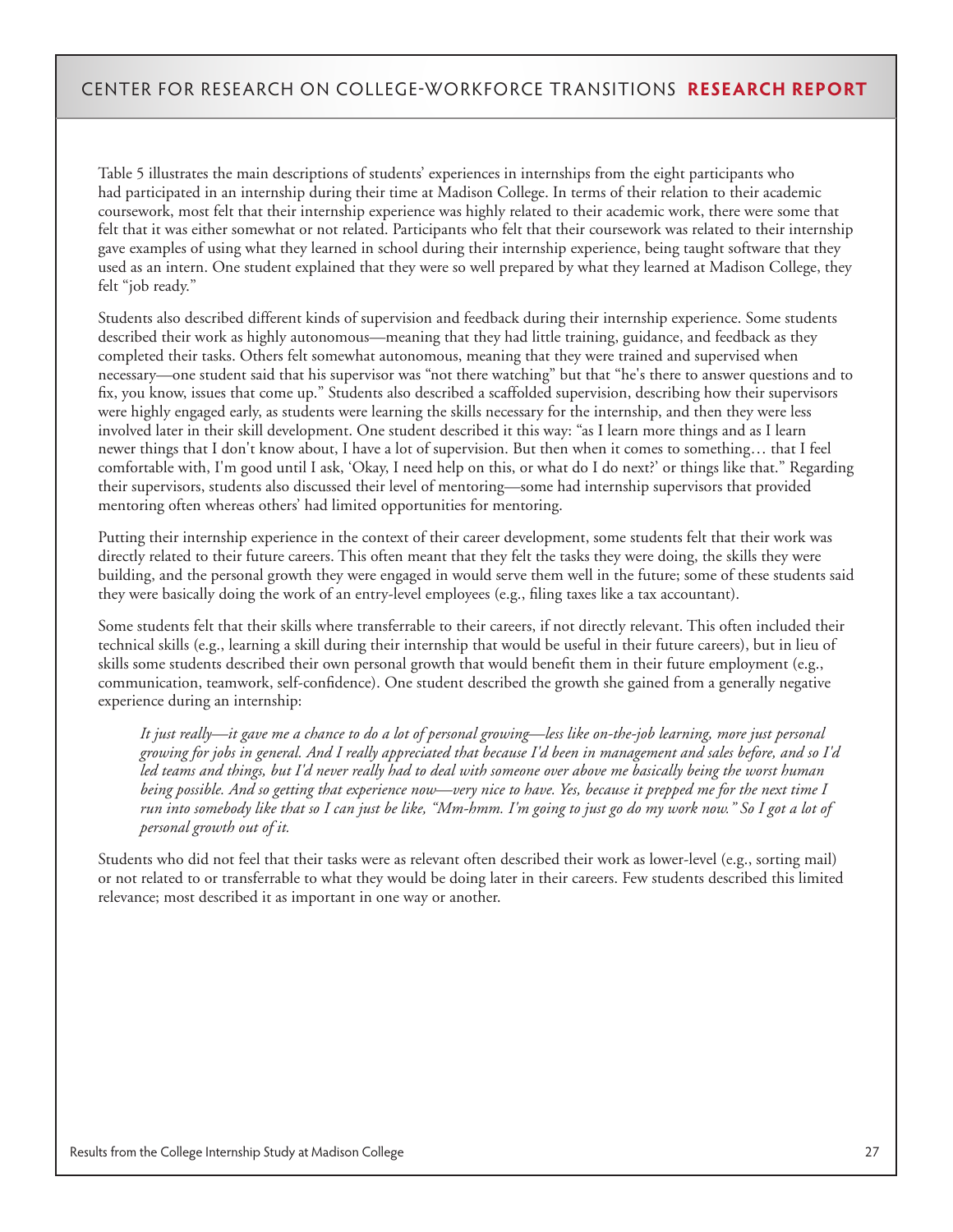# **IX. RESULTS: Outcomes of internships**

The impacts that internships have on students appears as one of the most important questions facing the field of higher education and workforce development, given their growing prominence in educational policy and programming. In empirical research on internships, this question is answered by tracking changes in variables such as employment status, wages, or vocational self-concept over time. In fact, our research team will be following the panel of students who participated in T1 of our study at Madison College for at least two additional years, with these questions being addressed in the Spring of 2019 and 2020. However, for this cross-sectional analysis of T1 data, we report outcomes in terms of satisfaction with the internship and student perceptions of how well (or poorly) the experience enhanced their career aspirations.

### **Survey results: Outcomes of internships**

#### **Level of satisfaction with internship experience**

An important indicator of the usefulness and impact of an internship experience is how students themselves perceive their experience. For this issue we asked a single question about satisfaction, and 68% of Madison College students reported that they were "very" or "extremely" satisfied with their experience. The fact that 24% were only "somewhat" satisfied and 8% were not satisfied with their internship indicates that work remains to be done to improve internships for all students (see Figure 36).





Next, to investigate the relationship between internship satisfaction with other factors that potentially could have contributed to higher or lower rates of satisfaction, we conducted a series of simple linear regressions to test associations between program characteristics and satisfaction. Analyses indicated that several program characteristics can positively predict college students' internship satisfaction, including supervisor support, goal clarity, supervisor mentoring, link between academic program and internship, task similarity to entry-level jobs, and task autonomy. In addition, students' career adaptability (see page 38) also significantly predicted their internship satisfaction.

The following points summarize the results of these analyses (see Appendix B for details):

- Internship satisfaction will increase along with increasing **supervisor support.** Specifically, When students' perceived supervisor support increases by one, satisfaction of internship experiences are expected to increase 0.16;  $b = 0.16$ , t(101) = 8.29, p < 0.001. Supervisor support also explained a significant proportion (40%) of variance in internship satisfaction,  $R^2 = 0.40$ ,  $F(1, 101) = 68.74$ ,  $p < 0.001$ .
- **• Goal Clarity** also significantly predicted internship satisfaction, which is predicted to increase 0.31 when goal clarity increases by one;  $b = 0.31$ ,  $t(101) = 7.28$ ,  $p < 0.001$ . Goal Clarity also explained a significant proportion (34%) of variance in internship satisfaction,  $R^2 = 0.34$ ,  $F(1, 101) = 53.05$ ,  $p < 0.001$ .
- Internship satisfaction can also be predicted by **supervisor mentoring.** Specifically, when students' perceived supervisor mentoring increases by one, internship satisfaction is expected to increase  $0.11$ ;  $b = 0.11$ ,  $t(101) =$ 6.85, p < 0.001. Supervisor Mentoring also explained a significant proportion (31%) of variance in internship satisfaction,  $R^2 = 0.31$ ,  $F(1, 101) = 46.92$ ,  $p < 0.001$ .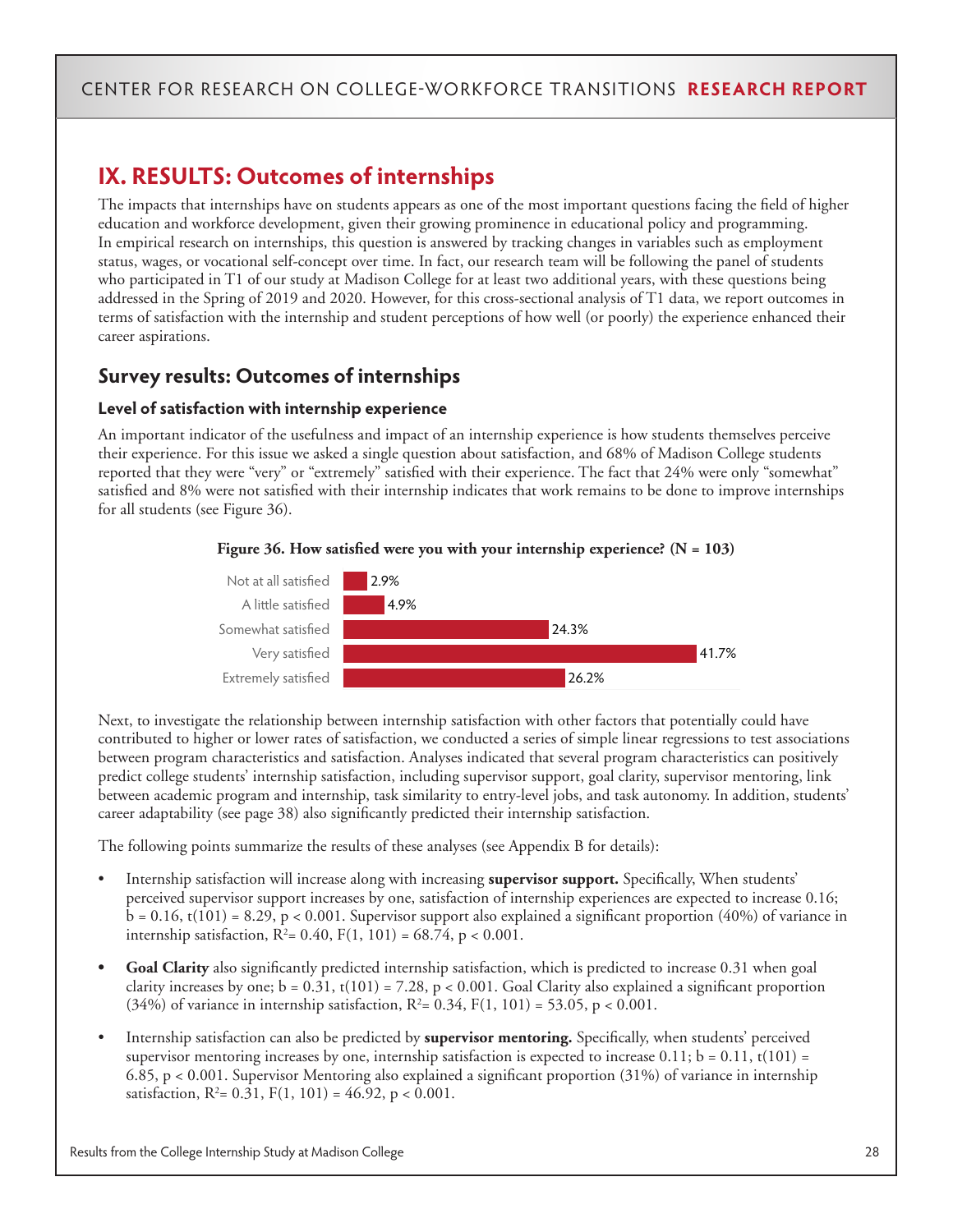- Internship satisfaction is also expected to increase 0.37 when the **link between academic program and internship**  increases by one;  $b = 0.37$ ,  $t(101) = 3.85$ ,  $p < 0.001$ . Link between academic program and internship also explained a significant proportion (12%) of variance in internship satisfaction,  $R^2$ = 0.12, F(1, 101) = 14.79, p < 0.001.
- **• Task similarity to entry-level jobs** also significantly predicted internship satisfaction. Satisfaction is expected to increase 0.47 when task similarity to entry-level jobs increases one;  $b = 0.47$ ,  $t(101) = 6.65$ ,  $p < 0.001$ . Task similarity to entry-level jobs also explained a significant proportion (30%) of variance in internship satisfaction,  $R^2$  = 0.30, F(1, 101) = 44.27, p < 0.001.
- Internship satisfaction can also be predicted by **task autonomy.** When task autonomy increases by one, one's internship satisfaction is expected to increase 0.16; b = 0.16, t(101) = 3.55, p < 0.001. Task autonomy also explained a significant proportion (11%) of variance in internship satisfaction,  $R^2 = 0.11$ ,  $F(1, 101) = 12.58$ ,  $p < 0.001$ .
- Finally, **career adaptability** serves as a significant predictor of internship satisfaction. When students' career adaptability attributes (e.g., concern, control, curiosity, and confidence) increase by one, internship satisfaction is expected to increase  $0.02$ ;  $b = 0.02$ ,  $t(101) = 3.71$ ,  $p < 0.001$ . Task autonomy also explained a significant proportion (11%) of variance in internship satisfaction,  $R^2 = 0.11$ ,  $F(1, 101) = 13.79$ ,  $p < 0.001$ .

#### **Developmental value of the internship experience**

Next, we examine the impact of program structure on another important outcome of internships – students' perception of how well the experience contributed to their own career development (i.e., developmental value). This construct was developed by McHugh (2017) and we report below the results from the three items that comprise this variable (see Figures 37-39).

#### **Figure 37. How important were the skills or knowledge you learned at this internship for your career development? (N = 106)**



#### **Figure 38. How much did this internship help clarify your career objectives? (N = 106)**





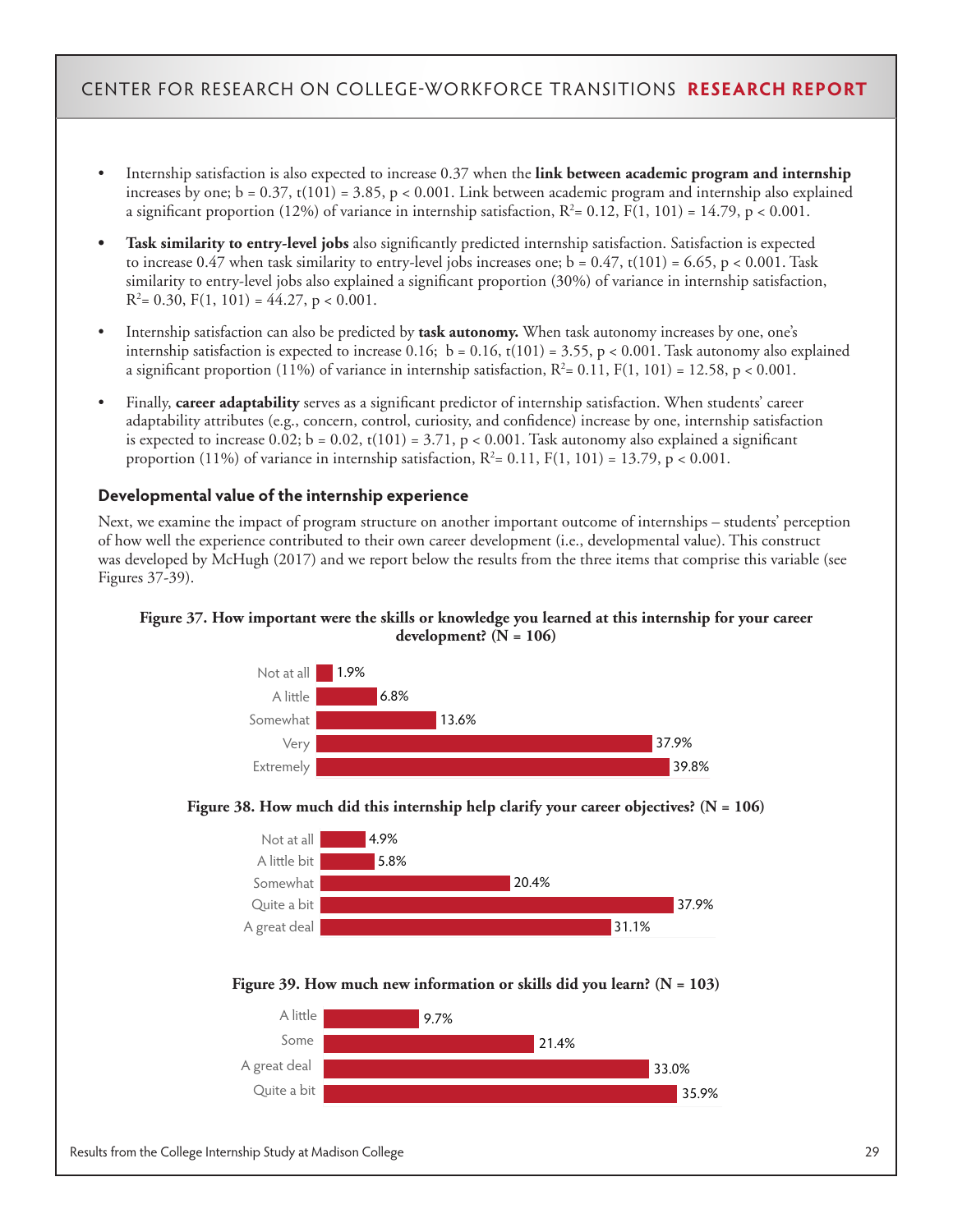To investigate the relationship between internship program structure and development value, we conducted a series of simple linear regressions to test associations between these sets of variables. Analyses indicated that some program characteristics can positively predict students' development value including supervisor support, goal clarity, supervisor mentoring, link between academic program and internship, task similarity to entry-level jobs, and task autonomy. In addition, students' career adaptability also significantly predicted their perception of the developmental value of an internship.

The following points summarize the results of these analyses (see Appendix B for details):

- Individuals' development value will increase when they perceive increasing supervisor support. Specifically, when students' **perceived supervisor support** increases by one, development value is expected to increase 0.31; b = 0.31, t(101) = 5.46, p < 0.001. Supervisor support also explained a significant proportion (22%) of variance in development value, =  $0.22$ ,  $F(1, 101) = 29.83$ , p <  $0.001$ .
- **• Goal clarity** also significantly predicted development value, which is predicted to increase by 0.62 when perceived goal clarify increases by one;  $b = 0.62$ ,  $t(101) = 5.17$ ,  $p < 0.001$ . Goal Clarity also explained a significant proportion (20%) of variance in development value, = 0.20,  $F(1, 101) = 26.69$ , p < 0.001.
- **• Supervisor mentoring** significantly predicted development value, where development value is predicted to increase 0.27 when supervisor mentoring increases by one;  $b = 0.27$ ,  $t(101) = 6.58$ ,  $p < 0.001$ . Supervisor Mentoring also explained a significant proportion (29%) of variance in development value, =  $0.29$ , F(1, 101) =  $43.29$ , p <  $0.001$ .
- The development value is also expected to increase when academic program and internship link more closely. Specifically, one's development value will increase 1.26 when the l**ink between academic program and internship**  increases by one;  $b = 1.26$ ,  $t(101) = 5.20$ ,  $p < 0.001$ . Link between academic program and internship also explained a significant proportion (20%) of variance in development value, = 0.20,  $F(1, 101) = 27$ , p < 0.001.
- **• Task similarity to entry-level jobs** significantly predicted development value, which is expected to increase 1.32 when task similarity to entry-level jobs increases one;  $b = 1.32$ ,  $t(101) = 7.39$ ,  $p < 0.001$ . Task similarity to entrylevel jobs also explained a significant proportion  $(34%)$  of variance in development value, = 0.34, F(1, 101) = 54.6,  $p < 0.001$ .
- When **task autonomy** increases by one, development value is expected to increase  $0.37$ ; b =  $0.37$ , t(101) =  $3.11$ , p < 0.001. Task autonomy also explained a significant proportion (8%) of variance in internship satisfaction, = 0.08,  $F(1, 101) = 9.70, p = 0.002.$
- Finally, **career adaptability** significantly predicted development value. When students' career adaptability (e.g., concern, control, curiosity, and confidence) increase by one, development value is expected to increase 0.05;  $b = 0.05$ , t(101) = 2.99, p < 0.001. Task autonomy also explained a significant proportion (7%) of variance in development value, =  $0.07$ ,  $F(1, 101) = 8.95$ , p <  $0.001$ .

These results indicate that there are a variety of structural and psychological factors that may contribute to a students' perception that their internship was a satisfactory and valuable experience. Thus, as institutions and employers work towards improving these co-curricular experiences, these factors should be on the table as areas worthy of further attention, investment, and improvement.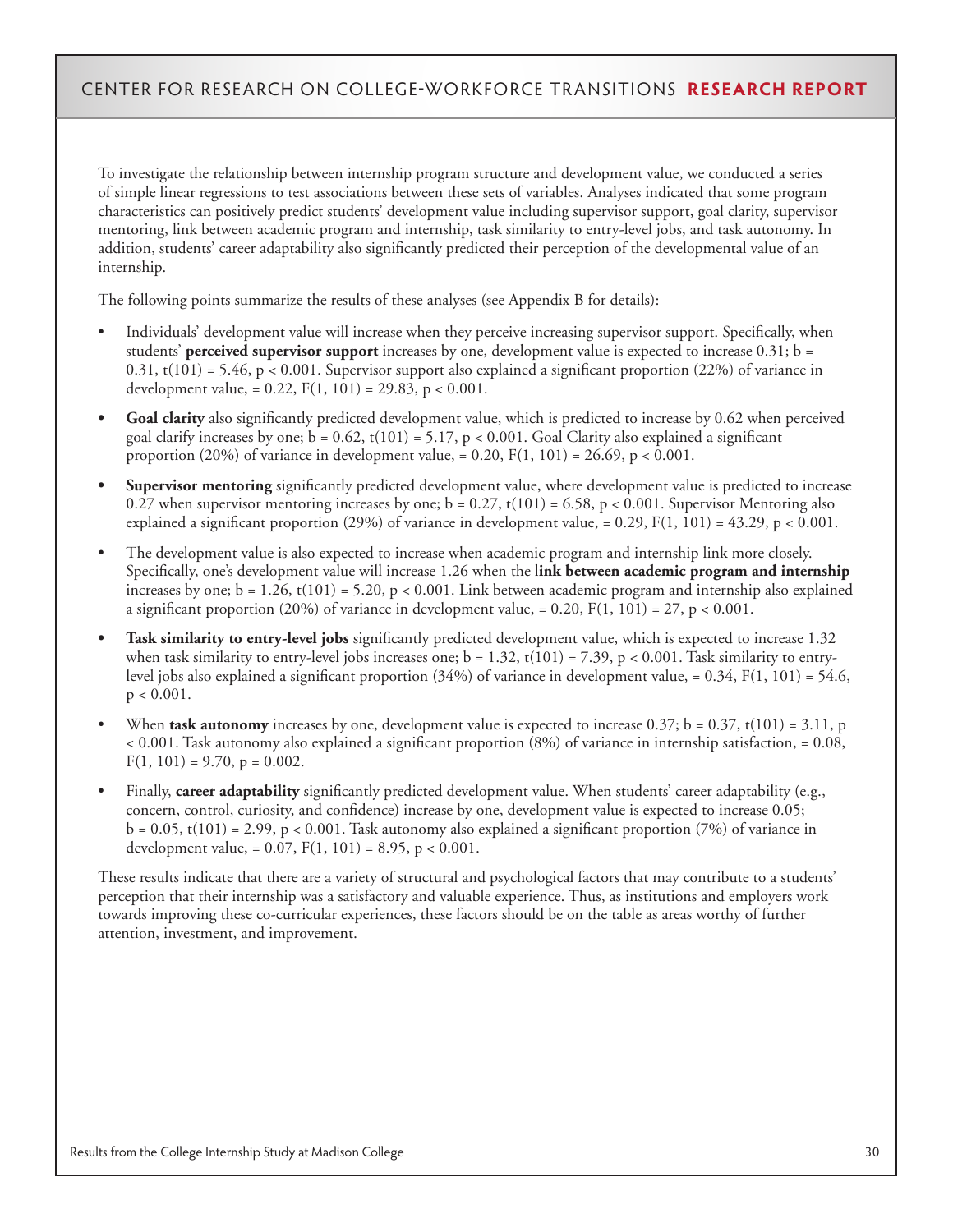### **Focus group results: Outcomes of internships**

Next, we review students' accounts of internship outcomes and impacts from the focus group data (see Table 6).

| <b>Outcome</b>                | <b>Examples</b>                                                                                                                       |
|-------------------------------|---------------------------------------------------------------------------------------------------------------------------------------|
| Real world<br>experience      | Gained experience that is different from classroom, hands-on, practice in field, experience in<br>the setting, with people            |
| Professional<br>socialization | Learned how to interact with managers, coworkers, customers, communication (e.g., writing<br>professional emails, making phone calls) |
| Exploration of self           | Developed understanding of self, personal interests, likes/dislikes, career/degree goals,<br>perspective, flexibility, independence   |
| Exploration of field          | Narrowed focus for specific career goals and trajectory; Exploring the specific environments,<br>skill sets, or workplaces to aim for |
| Getting a job                 | Transitioned from internship to part- or full-time employee; direct job offers from internship<br>host                                |
| Networking                    | Met other people (e.g. mentors and coworkers) in the field who can support future job searches                                        |

#### **Table 6. Perceived Outcomes of Internship Participation Madison College Students (N=8)\***

Notes. \*This sample only includes those Madison College focus group participants who had internships; outcomes are listed in descending order of frequency

Students who had participated in internships (N=8) discussed what they gained from their participation in internships, these included real world experience, professional socialization, self and field exploration, getting a job and networking. By far, the most cited outcome of an internship was experience—students underscored the importance of "hands-on experience," One student explained, "I decided to take on an internship right away because, again, I was paid. I was looking for a job and I wanted the -- I talked earlier about the hands-on experience, it really being helpful for my education. And what better way to get hands-on experience than to get a job or get an internship in the career path that you've chosen?"

Students also discussed their internships as important ways for them to explore the field and themselves before jumping into their careers. For one student, getting an internship in administration helped her to broaden her scope, she explained

*I've been really thinking about [how] I've worked with families extensively in my work experience and I'm looking at careers that might effectively help families at a systems level, maybe more like a social work route or a degree in human development and family studies…Which is a little bit more like you get some psych, some social work, some early childhood or, you know, early development… and wider pool of careers that you could think about then. Instead of, if I'm doing early childhood, you're kind of expected to be a teacher.* 

For another student, the internship experience helped him to narrow the scope that he was looking at, by eliminating a specific field and particular organization. When asked what he gained from his internship he explained: "A lot of personal growth. I definitely got to narrow my lens… in where I want to go and it solidified the fact that I'm going to get my bachelor's and my master's and my CPA." But, he clarified, "I don't want to go into private CPA work. I love my CPA, I want to work for myself—and definitely not them." By getting experience in the real world, these students were able to better focus their post-college career path.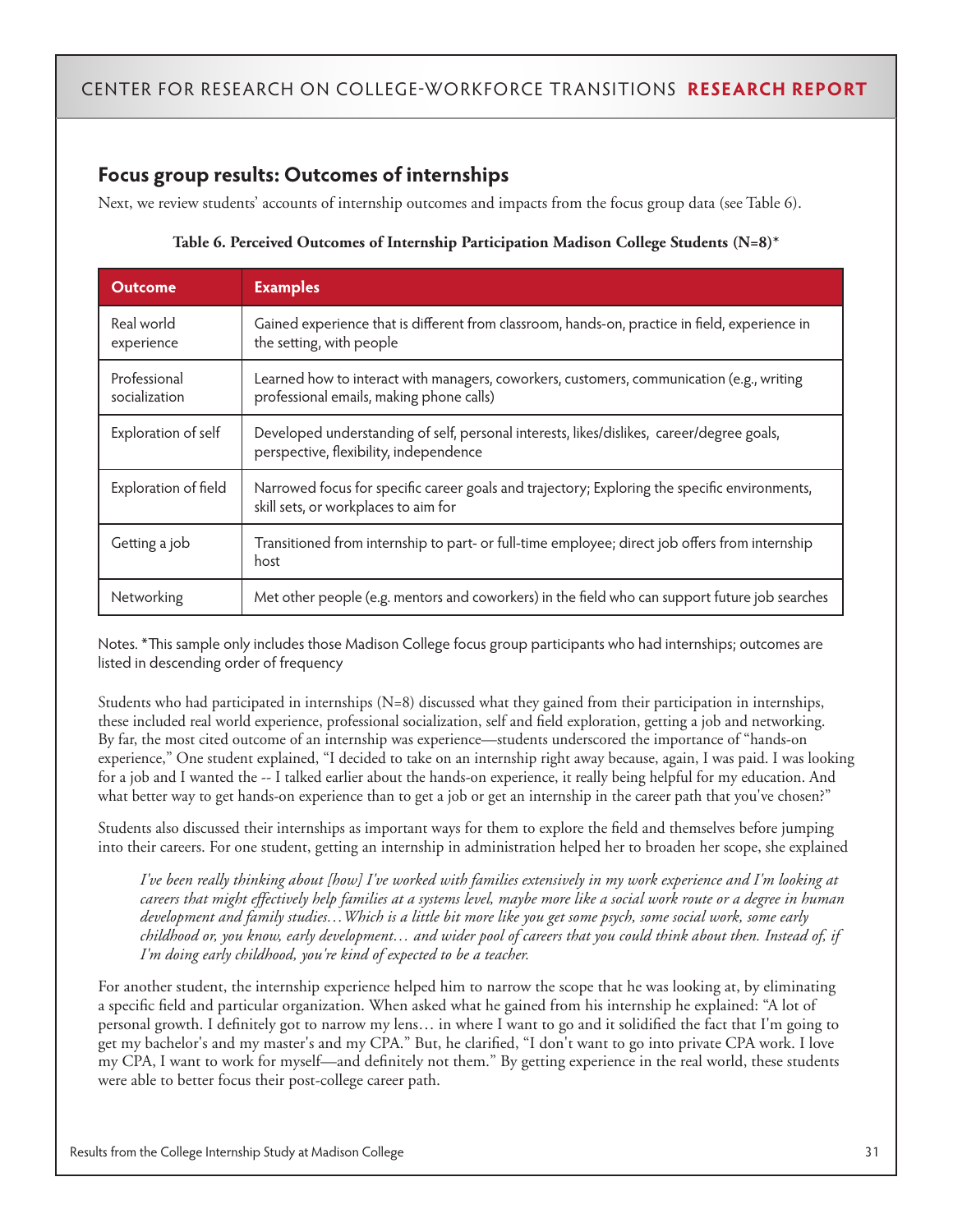# **X. RECOMMENDATIONS FOR PROVIDING EQUITABLE, HIGH-QUALITY INTERNSHIPS FOR ALL**

In this final section we provide some recommendations for students, higher education professionals and employers for increasing the availability of high-quality and equitable internship programs for all students at Madison College.

### **What students can do**

Students are drivers of their self-exploration, career exploration and career planning and management. They need to actively pursue quality Internship experiences, which serve as important work-based learning opportunities that help college students better know their interests, boost skills, and become adaptive to future challenges and changes.

- As illustrated by Figures 2-9 (pages 11-14) there is considerable social-economic variation among the students at Madison College in our survey, including demographic characteristics that may impact students' ability to access an internship experience, especially gender (Figure 2), race (Figure 3), and parental income (Figure 6). Students in the focus groups highlighted the issue of financial considerations as a factor affecting their internship participation (Table 4, page 19). For their part, students should actively search for resources, connections and assistance such as utilizing connections between academic program and potential employers, disclosing financial difficulties, seeking for support, and increasing self-management and time management skills.
- Internship experiences have an impact on students' outcomes including the internship satisfaction and the perceived developmental value (pages 28-30), which may directly influence college students' post-graduation career development and psychological well-being. It is critical for students to manage their relationships with internship supervisors or mentors, pay attention to the mentorship quality that they receive and actively establish effective communication and professional development opportunities as an intern. In addition, one needs to cultivate career adaptability, accumulating both internal and external resources to cope with present as well as potential challenges and transitions.
- Although one's internship satisfaction and perceived contributions of internship to their personal and professional development could be limited by many contextual factors, students ought to treat internship as an opportunity for personal and professional development opportunity, no matter if the internship is required or elective. Table 5 (page 26) and Table 6 (page 31) presents some findings from the focus groups about factors that have the potential to impact students' efforts to work towards their educational and career goals. Students identify their own shortterm and long-term goals before entering an internship, and just as important, these goals need be communicated with their academic program coordinator/faculty and internship supervisor at the sites.
- When facing difficulties and psychological stress or distress, students need seek advice and professional help (some of these resources are reviewed in the section of this report titled Institutional Capacity and Procedures for Administering Internship Programs, starting on page 7).

### **What faculty and institutions can do**

Faculty are people who guide the students to know about the world of work and to explore the career future of a major. They play a critical role in building academic foundation for students' future career, connecting the students to employers and educating students work ethics. To facilitate a quality internship program, faculty need to make effort on the following:

• Institutional leaders at Madison College would benefit from carefully scrutinizing the results of our analysis of the institutional capacity for internship programs, and consider which areas represent strengths, weaknesses, and opportunities. Regardless of whether a centralized or de-centralized approach is taken with respect to internship programming, leaders should pay close attention to ensuring that issues related to access and program quality are addressed before expanding or even mandating internships across the entire institution.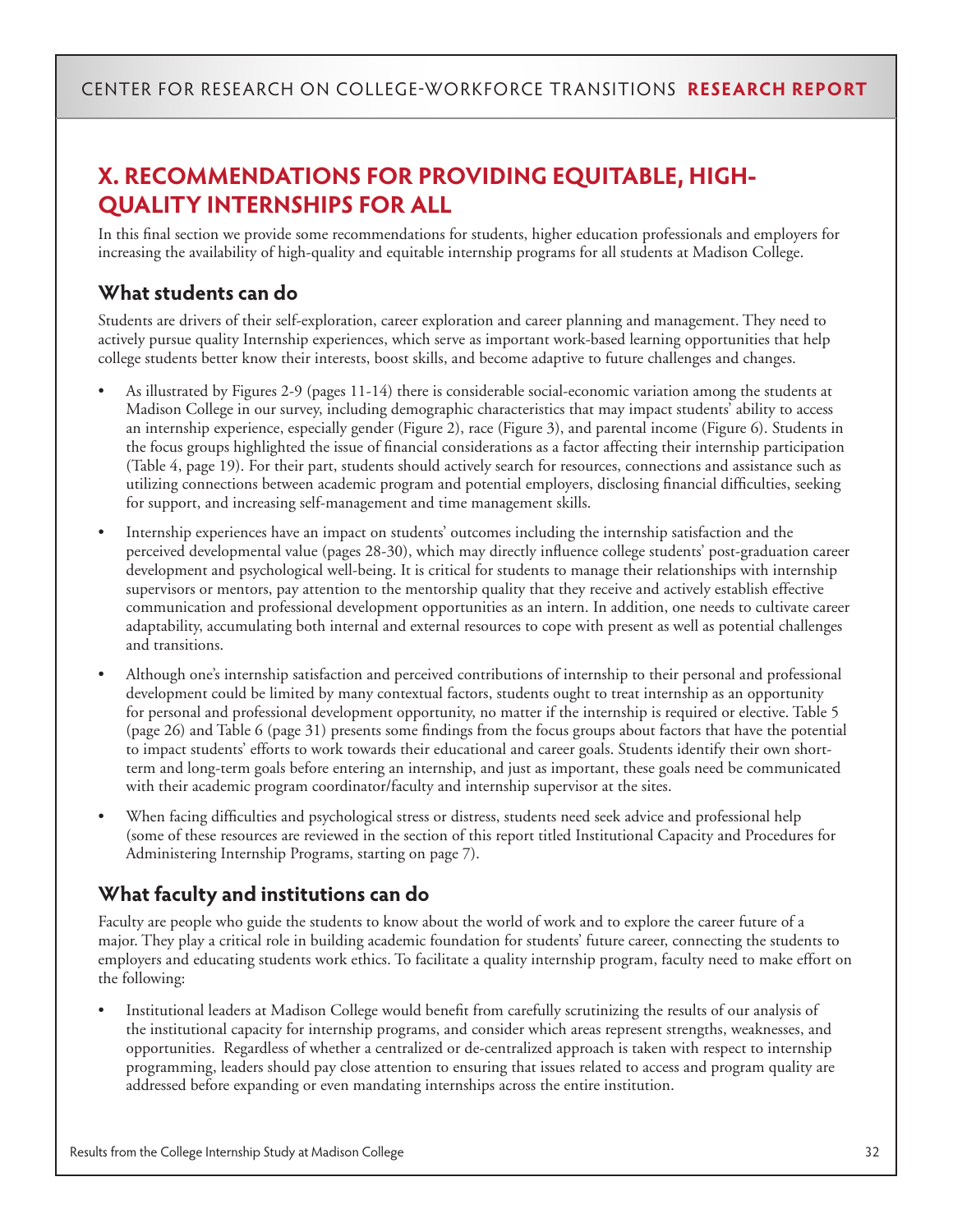- Given some of the social and economic needs of students at Madison College which may be an obstacle to participating in an internship (see Figures 2-9, pages 11-14), staff should understand and advocate for students' if they disclose such needs, including attending to potential concerns with the students' psychological status and mental health. For students who choose not to do internship, staff can communicate with them to understand reasons and seek resources to resolve problems.
- Students indicate that a lack of internship opportunities and challenges finding a placement and in finding a relevant internship (Figure 19 & Table 4, page 19). Staff can help with such challenges by continuing to cultivate relationships with employers, and working with students and employers to increase the link between academic learning and workforce practices. Staff can also work to maintain connections with former students to build an alumni network for the purpose of internship referrals.
- Factors such as an internship's relevance to the student's academic program, the level of task autonomy, the quality of supervisor support, and the presence of mentorship are predictors of internship satisfaction and perceived developmental value (pages 28-30), and all of these factors were described by students as important features of their internship experiences (Table 5, page 26 & Table 6, page 31). Staff can support such desirable outcomes by carefully working with students and employers to design, implement, and evaluate the internship program, to ensure that quality work, supervision and mentorship, and relevance to academic program are maintained.

### **What employers can do**

Employers' recruitment, work setting and design, and mentorship and feedback directly determine students' internship experiences and outcomes. Therefore, employers who host internships or employers who are planning to host internships should attend to the following:

- In addition to the labor and recruitment goals of that employers may have for their internship program, internships should primarily be considered as an educational and developmental opportunity for the students. Given that the quality of supervisor support and the presence of mentorship are predictors of student internship satisfaction and perceived developmental value, employers can enhance this opportunity by carefully designing internship program to include a consistent quality supervision and mentorship by the supervisor or by other senior staff in the organization (peer mentorship programs can also be supportive). Lastly, employers can value interns' efforts and time through providing emotional support and financial support, if possible.
- The clarity of the goals of work tasks and the amount of task autonomy associated with work tasks are both predictors of satisfaction and developmental value, and the presence of quality feedback from supervisors was a theme that students discussed in the focus groups (Table 5, page 26). Supervisors can allow for some task autonomy for their interns by encouraging their creativity, but still provide clear assignments, strategies, and deadlines; and provide periodic feedback to interns which highlights their progress, accomplishments, as well as pointing out shortcomings and proposing action plans.
- The relevance of the internship experience to the academic program and the similarity of the work tasks to entrylevel positions in the profession are both predictors of positive student outcomes. The academic relevance of the internship and its fit to the students' career goals were also emphasized by the students in the focus groups (Table 5, page 26). Supervisors should discuss short-term goals and long-term goals with their interns, and adjust the internship program to provide experiences that can support those goals. And supervisors should coordinate with academic program faculty and career advisors to work to align the student's internship and academic program in relevant ways.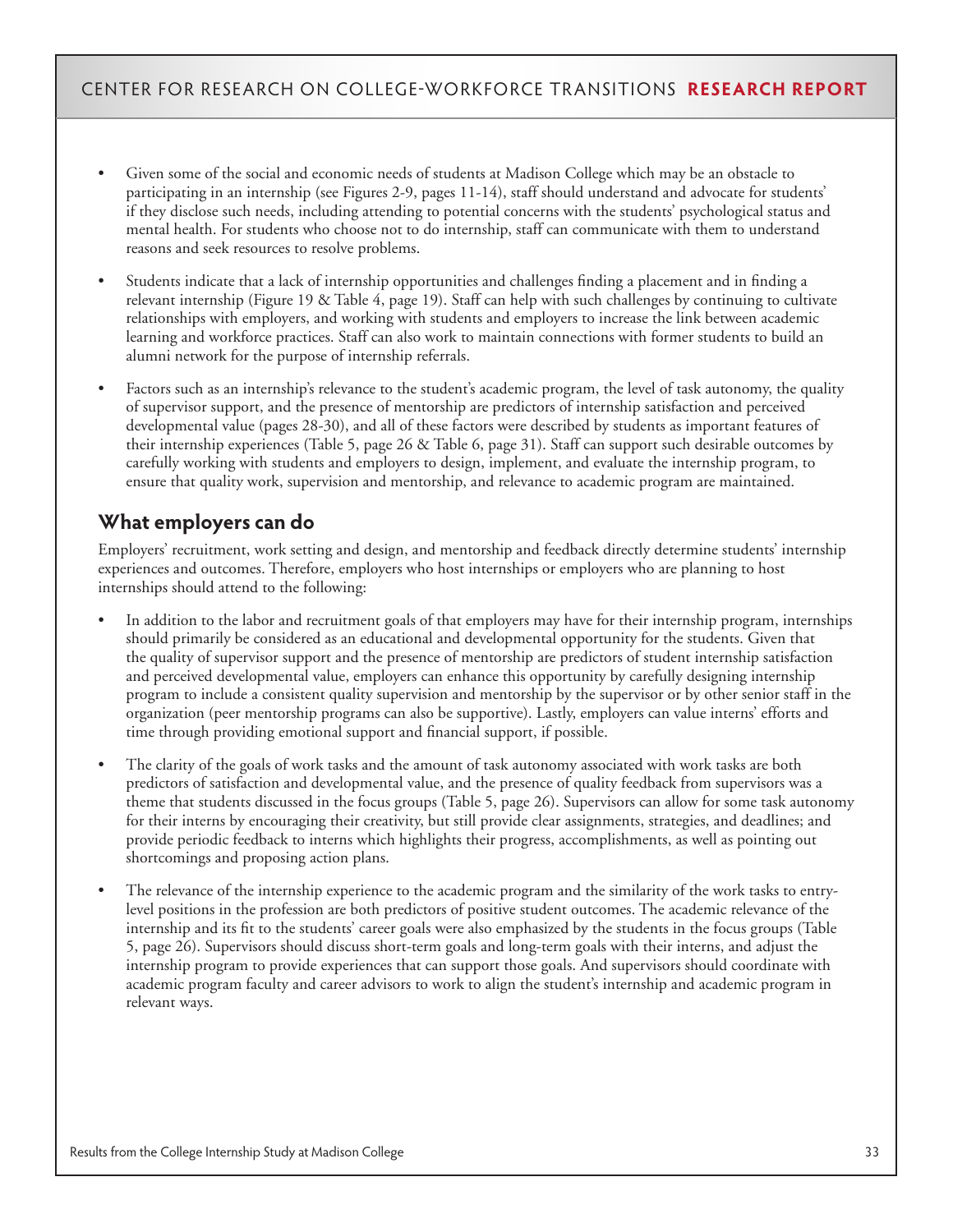### **REFERENCES**

- Bauer, T. N., Bodner, T., Erdogan, B., Truxillo, D. M., & Tucker, J. S. (2007). Newcomer adjustment during organizational socialization: a meta-analytic review of antecedents, outcomes, and methods. *Journal of Applied Psychology, 92*(3), 707. 37
- Beenen, G., & Rousseau, D. M. (2010). Getting the most from MBA internships: Promoting intern learning and job acceptance. *Human Resource Management, 49*(1), 3-22.
- Borgatti, S. P. (1994). Cultural domain analysis. *Journal of Quantitative Anthropology, 4*(4), 261–278.
- Borgatti, S. P. (1992). *AnthroPac methods guide.* Columbia, SC: Analytic Technologies.
- Broton, K., & Goldrick-Rab, S. (2016). The dark side of college (un) affordability: Food and housing insecurity in higher education. Change: *The Magazine of Higher Learning, 48*(1), 16-25.
- Callanan, G., & Benzing, C. (2004). Assessing the role of internships in the career-oriented employment of graduating college students. *Education+ Training, 46*(2), 82-89.
- Curiale, J. L. (2009). America's new glass ceiling: unpaid internships, the Fair Labor Standards Act, and the urgent need for change. *Hastings LJ, 61,* 1531.
- Corbin, J., Strauss, A., & Strauss, A. L. (2014). *Basics of qualitative research.* Sage Publications.
- Creswell, J. W. (2014). *A concise introduction to mixed methods research.* Sage Publications.
- D'abate, C. P., Youndt, M. A., & Wenzel, K. E. (2009). Making the most of an internship: An empirical study of internship satisfaction. *Academy of Management Learning & Education, 8*(4), 527-539.
- Dewey, J. (1938). *Experience and education.* Touchstone: New York, NY.
- Dykema, J., Stevenson, J., Klein, L., Kim, Y., & Day, B. (2013). Effects of e-mailed versus mailed invitations and incentives on response rates, data quality, and costs in a web survey of university faculty. *Social Science Computer Review, 31*(3), 359-370.
- Finley, A., & McNair, T. (2013). *Assessing underserved students' engagement in high-impact practices.* Washington, DC. Association of American Colleges and Universities.
- Hergert, M. (2009). Student perceptions of the value of internships in business education. *American Journal of Business Education, 2*(8), 9-14.
- Jung, J. & Lee, S. (2017). Impact of internship on job performance among university graduates in South Korea. *International Journal of Chinese Education, 5*(2), 250-284.
- Katula, R. & Threnhauser, E. (1999). Experiential education in the undergraduate curriculum. Communication Education 43, 3, 238-255.Kerka, Sandra. "Community asset mapping." Clearinghouse on adult, career, and vocational education: *Trends and Issues Alert 47* (2003): 1-2.
- Kitzinger, J. (1995). Qualitative research: introducing focus groups. *Bmj, 311*(7000), 299-302.
- Loeb, S., Dynarski, S., McFarland, D., Morris, P., Reardon, S., & Reber, S. (2017). Descriptive analysis in education: A guide for researchers. *NCEE 2017-4023.* National Center for Education Evaluation and Regional Assistance.
- Maroto, M. E., Snelling, A., & Linck, H. (2015). Food insecurity among community college students: Prevalence and association with grade point average. *Community College Journal of Research and Practice, 39*(6), 515-526.
- McCall, Tony. "Institutional design for community economic development models: Issues of opportunity and capacity." *Community Development Journal 38.2* (2003): 96-108.
- McHugh, P. P. (2017). The impact of compensation, supervision and work design on internship efficacy: implications for educators, employers and prospective interns. *Journal of Education and Work, 30*(4), 367-382.

Massachusetts Institute of Technology Living Wage Calculator (2018). Accessed at: http://livingwage.mit.edu/states/55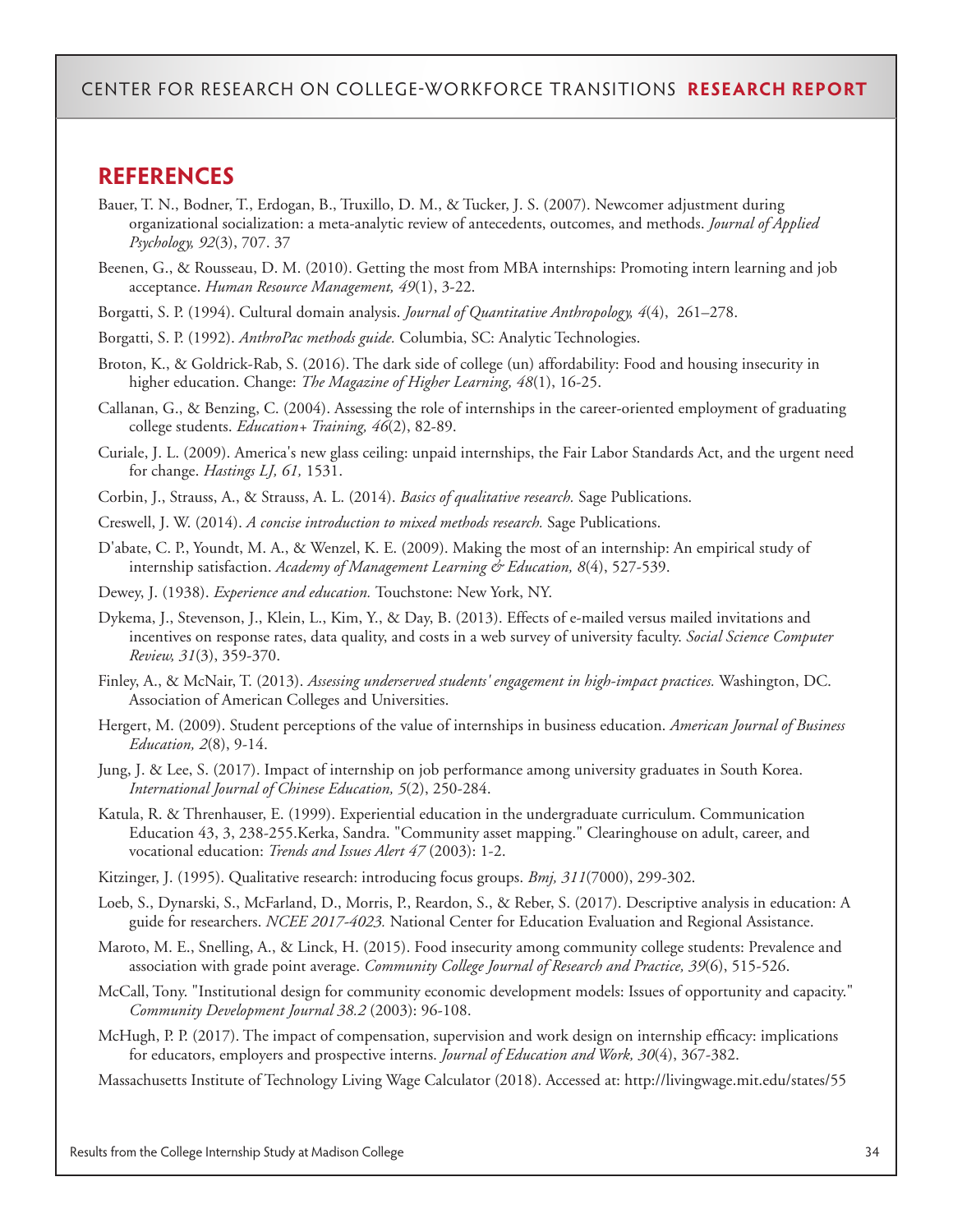- Murphy, D., Merritt, W., & Gibbons, S. (2013). Student and supervisor perspectives on the benefits of criminal justice internships. *Journal of Criminal Justice Education, 24*(2), 235-250.
- Narayanan, V. K., Olk, P. M., & Fukami, C. V. (2010). Determinants of internship effectiveness: An exploratory model. *Academy of Management Learning & Education, 9*(1), 61-80.
- Nunley, J. M., Pugh, A., Romero, N., & Seals Jr, R. A. (2016). College major, internship experience, and employment opportunities: Estimates from a résumé audit. *Labour Economics, 38,* 37-46.
- Paulson, S. K., & Eugene Baker III, H. (1999). An experiential approach to facilitate anticipatory socialization. *The International Journal of Organizational Analysis, 7*(4), 365-378.
- Perlin, R. (2012). *Intern nation.* London, UK: Verso Books.
- Resnick, L. B. (1987). The 1987 presidential address learning in school and out. *Educational Researcher, 16*(9), 13-54.
- Rothman, M. (2007). Lessons learned: Advice to employers from interns. *Journal of Education for Business 82*(3): 140- 144.
- Rudolph, C. W., Lavigne, K. N., & Zacher, H. (2017). Career adaptability: A meta-analysis of relationships with measures of adaptivity, adapting responses, and adaptation results. *Journal of Vocational Behavior, 98,* 17-34.
- Savickas, M. L. (1997). Career adaptability: An integrative construct for life-span, life-space theory. *The Career Development Quarterly, 45*(3), 247-259.S
- Savickas, M. L. (2005). The theory and practice of career construction. In R. W. Lent, & S. D. Brown (Eds.), *Career development and counseling: Putting theory and research to work* (pp. 42–70). Hoboken, New Jersey: John Wiley & Sons.
- Silva, P., Lopes, B., Costa, M., Melo, A. I., Dias, G. P., Brito, E., & Seabra, D. (2018). The million-dollar question: can internships boost employment?. *Studies in Higher Education, 43*(1), 2-21.
- Savickas, M. L., & Porfeli, E. J. (2012). Career Adapt-Abilities Scale: Construction, reliability, and measurement equivalence across 13 countries. *Journal of vocational behavior, 80*(3), 661-673.
- Taylor, S. (1988). Effects of college internships on individual participants. *Journal of Applied Psychology 73*(3): 393.
- Smith, J. J. (1993). Using ANTHOPAC 3.5 and a spreadsheet to compute a free-list salience index. *CAM, 5*(3), 1-3.
- Teddlie, C., & Tashakkori, A. (2003). Major issues and controveries inthe use of mixed methods in the social and behavioral sciences. *Handbook of mixed methods in social & behavioral research,* 3-50.
- Weible, R., & McClure, R. (2011). An exploration of the benefits of student internships to marketing departments. *Marketing Education Review, 21*(3), 229-240.
- Ziliak, S. T., & McCloskey, D. N. (2008). *The cult of statistical significance: How the standard error costs us jobs, justice, and lives* (1st edition). Ann Arbor: University of Michigan Press.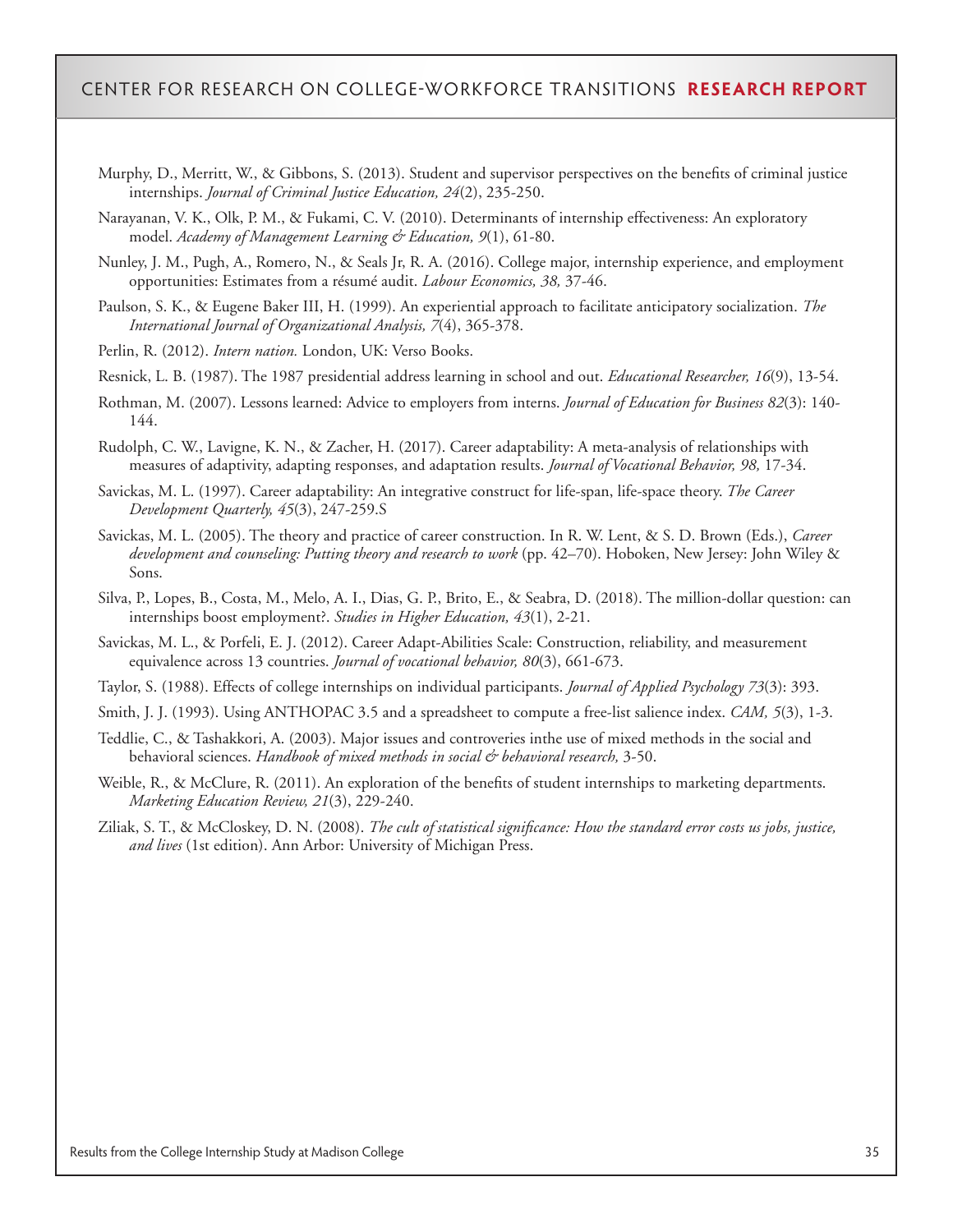# **APPENDICES**

### **Appendix A: Research Methodology**

*The College Internship Study* is a mixed-methods longitudinal study (Creswell, 2014; Tashakkori & Teddlie, 2003) of internship programs with three distinct yet inter-related components: (1) an online survey of students while in college and then the workforce, (2) focus groups and interviews with students while in college and then at work (3) interviews with career advisors and other educators involved in internship program administration and with area employers who host interns from the college. Primary data is collected in two phases: Spring of 2018 (T1) and then 12 months later in the Spring of 2019 (T2). The study aims to document the effects of internship participation and program characteristics on a variety of student outcomes, group differences (e.g., socio-economic status, race, gender, discipline, and first-generation status) in internship participation and student outcomes, and institutional experiences with hosting and implementing internship programs.

The survey of students and other data collection activities were conducted in Spring 2018; the current report is based on this data. The online survey was administered to students in the second half their degree programs. In order to focus on students' experiences in internships and not on other internship-like programs, data collection for the survey excluded students in programs with a required clinical practicum (e.g., nursing and other health fields), students in apprenticeship programs, and students in the Liberal Arts Transfer Program. The definition of the term "internship" that we employed for the survey and other data collection activities was as follows:

*An internship is a position held within an established company or organization while completing a college degree, certificate, or diploma program. It involves working at the company or organization and performing tasks similar in nature and skill-level to tasks done by entry-level employees in the organization.*

To participate in the survey, students were contacted with a letter and cash incentive mailed to their home address, and with two subsequent email recruitment letters, which directed them to a unique password-protected URL. The inclusion of incentives for surveys to raise response rates is based on best practices in survey research (Dykema, et al., 2013). Via the link, the students could review the IRB-approved consent form and signal their consent to participate in the research by entering their full name and birthdate. Students who completed the survey via this link received an additional cash incentive by mail.

This survey contains questions regarding whether or not a student has participated in an internship in the last 12 months while in college, their employment status, and demographic characteristics. Students who answered "no" to having participated in an internship in the last 12 months while in college also answered questions about their career preparation and any factors that may have dissuaded them from pursuing an internship (e.g., finances, child care), as well as questions that measure their level of career adaptability. For students who answered "yes" to already having participated in an internship while in college, questions were asked about the design features of their internship (e.g., compensation, type of mentoring, job-site activities, etc.), along with questions about demographics, career adaptability, and their satisfaction and perceptions of the developmental value of their internship experience. A comparison between the overall student population of Madison College and the sample of students who responded to the survey found that (compare to institutional populations – race, gender, majors?).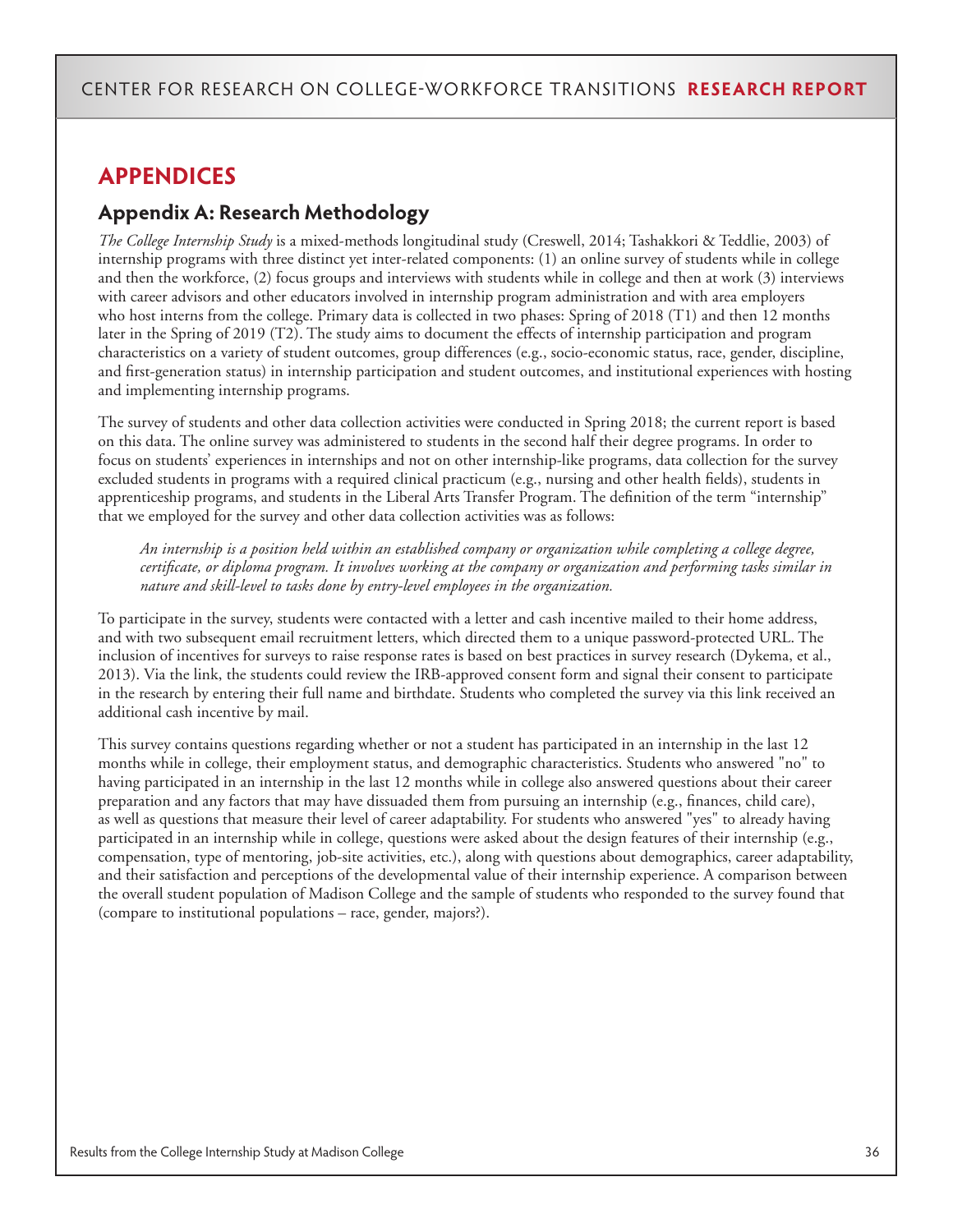| <b>Item</b>                   | Mean  | <b>SD</b> | α    |
|-------------------------------|-------|-----------|------|
| Supervisor support            | 16.09 | 3.93      | 0.93 |
| Supervisor mentoring          | 17.97 | 5.15      | 0.85 |
| Goal clarity                  | 7.45  | 1.85      | 0.87 |
| Task autonomy                 | 7.50  | 1.98      | 0.75 |
| Development value             | 11.83 | 2.43      | 0.78 |
| Career adaptability composite | 89.16 | 14.81     | 0.85 |
| Concern                       | 22.10 | 4.44      | 0.84 |
| Control                       | 22.63 | 4.34      | 0.86 |
| Curiosity                     | 21.22 | 4.77      | 0.88 |
| Confidence                    | 23.21 | 4.25      | 0.89 |

#### **Descriptive statistics and Cronbach alpha coefficients of the measuring instruments (n = 106)**

The results of the survey were analyzed using methods such as Pearson Chi-square test, and ordinal logistic regression to explore the effects of demographic background on internship participation. In addition, correlation, simple regression, multiple regression was utilized to explore influential factors on college students' internship satisfaction and development value.

After completing the survey, the students were asked if they were willing to be contacted to participate in an in-person focus group and to be contacted a year later to participate in the follow-up survey. Students who had and had not participated in internships at the time of the T1 survey were asked to participate in the follow-up survey, thereby constituting distinct groups that can be statistically compared to one another during analysis. Additionally, students who complete the survey at T2 will be asked if they can be contacted for a follow-up online or phone interview.

For the focus groups at T1, groups comprised of one to three students were separated into those who have participated in an internship (N=8 students in 4 groups) and those who have not (N=6 students in 2 groups). Prior to the start of the focus group, students were given the opportunity to review the IRB-approved consent forms, ask questions, and to voluntarily consent to participate in the research by signing the form. Students received a cash incentive after consenting to participate in the audio-recorded focus group. Focus groups allow for interactions among participants that explore their experiences and thought processes (Kitzinger, 1995). All students who participated in the focus group completed a free list exercise, where they were asked to identify short words or phrases associated with the term "internships," and to comment on the reasoning for the first term on the list. Students who had an internship experience during college answered questions about the nature of their experience, support from both the academic program and their job-site supervisor, their general level of career adaptability, and so on. For those who have not had an internship, questions focused on the reasons why they have not participated in an internship, as well as their level of career adaptability, and so on.

Finally, we conducted audio-recorded interviews with career services professionals and faculty at Madison College who support student internships  $(N=12)$ , and with employers who host Madison College students as interns  $(N=18)$ . A list of potential recruits from among the Madison College staff and area employers was provided by our colleagues at Madison College, and we employed snowball sampling to expand our list of potential recruits, by asking staff to identify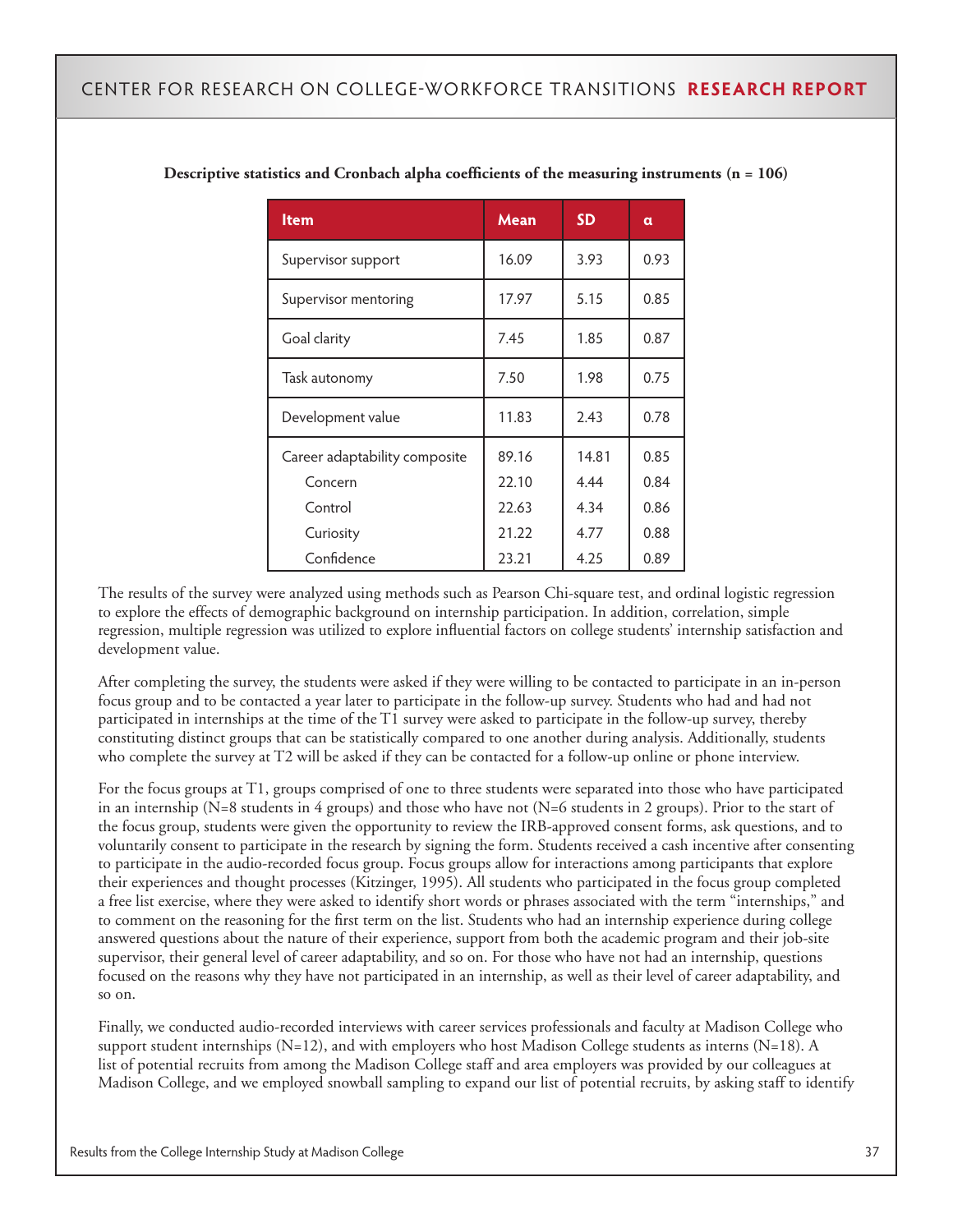colleagues and employers who they know to be involved in supporting student internships. Prior to the start of the interview, participants were given the opportunity to review the IRB-approved consent forms, ask questions, and to voluntarily consent to participate in the research by signing the form. Similar to the student focus groups, all interview participants completed a free list exercise and discussed their responses. Educators and employers' interviews focused on the types of resources available for their college and/or company, their views on the sufficiency of these resources, and issues related to designing, managing, and implementing effective programs. Lastly, documents from career services, academic departments, and employers that offer internships themselves, were also collected and analyzed for details about design features of internship opportunities.

The data from the free-list exercises collected in these focus groups was analyzed to derive a salience measure that indicates the terms respondents most identify with the concept of internships (Romney & D'Andrade, 1964). The analysts reviewed the freelist data and transformed participants' raw data into standardized list of terms, since respondents may use different words for similar ideas. Once a list of standardized terms was settled on, two researchers applied the terms in parallel to 10% of raw data. The few discrepancies that were identified were resolved by the researchers and the standardized terms were applied to the rest of the raw data. Data were analyzed using Anthropac software to identify the concepts considered most salient to internships by different groups of respondents (e.g., students, educators, employers) (Smith, 1993; Borgatti, 1992).

Focus groups and interviews were transcribed and analyzed in MaxQDA software, which is a discourse analysis software which for sorting and coding transcript data, and ultimately, to identify themes and patterns in the corpus. First, two researchers created a procedure to segment the interviews based on the interview protocol. Both researchers practiced with the protocol and coded two interviews in parallel; and the few discrepancies that were identified were resolved and the rest of the interviews were coded by the two researchers. Then, the researchers reviewed the corpus of transcripts to identify themes in the data regarding the obstacles to participating internship and the characteristics of internship experience (Ryan & Bernard, 2003; Corbin & Strauss, 2014). The codes developed through this process were checked by the pair of researchers applying them in parallel to a selection of 10% of the transcript data; a few discrepancies were identified and resolved by the researchers, and the codes were then applied by the researchers to the entire corpus.

The limitations of this study are the small sample size of the student focus groups which could not be representative of students from the wide range of academic programs offered at Madison College. This was also a non-random sample, with students self-selecting into the pool of volunteers who we contacted and tried to schedule for focus groups. Finally, in our study we did not examine whether or not study participants had participated in other work-based learning programs (e.g., apprenticeships), and the potential impacts of these experiences on their learning and career goals.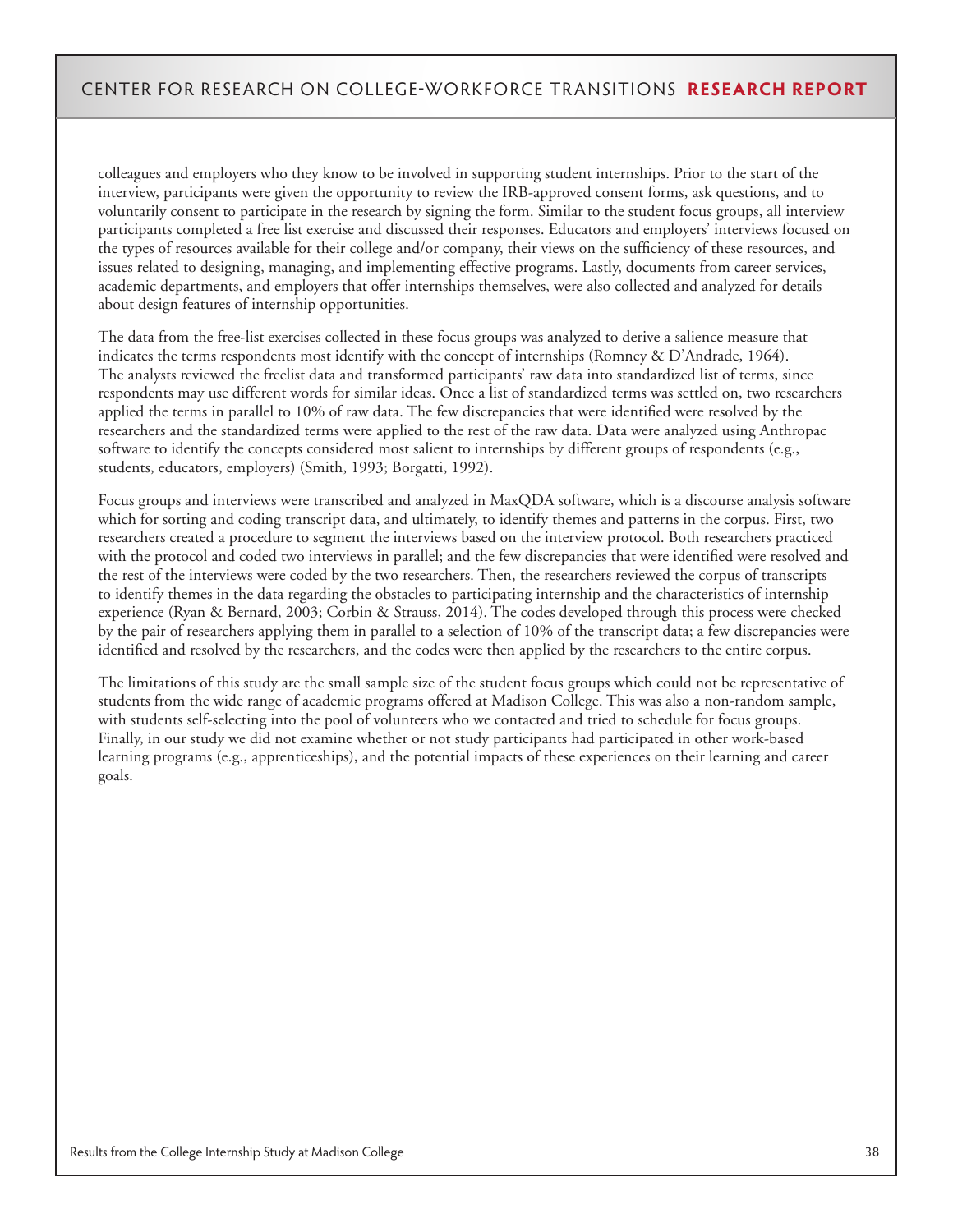# **Appendix B: Results of Regression tables**

**Table 1. Results of simple linear regression of internship program features and career adaptability on students' internship satisfaction**

| <b>Predictor</b>                                | B    | SE <sub>B</sub> | β         | t    | p       | adj. $R2$ |
|-------------------------------------------------|------|-----------------|-----------|------|---------|-----------|
| Supervisor support                              | 0.16 | 0.02            | $0.64***$ | 8.29 | < 0.001 | 0.40      |
| <b>Goal Clarity</b>                             | 0.31 | 0.04            | $0.59***$ | 7.28 | < 0.001 | 0.34      |
| <b>Supervisor Mentoring</b>                     | 0.11 | 0.02            | $0.56***$ | 6.85 | < 0.001 | 0.31      |
| Link between academic<br>program and internship | 0.37 | 0.10            | $0.36***$ | 3.85 | < 0.001 | 0.12      |
| Task similarity to entry-<br>level jobs         | 0.47 | 0.07            | $0.55***$ | 6.65 | < 0.001 | 0.30      |
| Task autonomy                                   | 0.16 | 0.05            | $0.33***$ | 3.55 | < 0.001 | 0.11      |
| <b>Career Adaptability</b>                      | 0.02 | 0.01            | $0.35***$ | 3.71 | < 0.001 | 0.11      |

Dependent variable: Internship satisfactions

β refers to the standardized regression coefficient that demonstrated the change in internship satisfaction per unit change in internship satisfaction.

Adjusted R square is a modified version of R square, which is also called coefficient of determination. R square measures the percentage of the variation in dependent variable (Y) explained by independent variable (X) for a linear regression model. Therefore, higher the R squared, the more variation is explained by input variables and hence better is the model.

All models and predictors are significant. \*p < 0.05, \*\*p < 0.01, \*\*\*p < 0.001

#### **Table 2. Results of simple linear regression of internship program features and career adaptability on students' development value**

| Predictor                                          | B    | <b>SEB</b> | ß         | t    | p       | adj. $R2$ |
|----------------------------------------------------|------|------------|-----------|------|---------|-----------|
| Supervisor support                                 | 0.31 | 0.06       | $0.48***$ | 5.46 | < 0.001 | 0.22      |
| <b>Goal Clarity</b>                                | 0.62 | 0.12       | $0.46***$ | 5.17 | < 0.001 | 0.20      |
| <b>Supervisor Mentoring</b>                        | 0.27 | 0.04       | $0.55***$ | 6.58 | < 0.001 | 0.29      |
| Link between<br>academic program<br>and internship | 1.26 | 0.24       | $0.46***$ | 5.20 | < 0.001 | 0.20      |
| Task similarity to<br>entry-level jobs             | 1.32 | 0.17       | $0.59***$ | 7.39 | < 0.001 | 0.34      |
| Task autonomy                                      | 0.37 | 0.12       | $0.30***$ | 3.11 | < 0.001 | 0.08      |
| Career Adaptability                                | 0.05 | 0.02       | $0.29***$ | 2.99 | < 0.001 | 0.07      |

Dependent variable: Perceived development value

All models and predictors are significant. \*p < 0.05, \*\*p < 0.01, \*\*\*p < 0.001

Results from the College Internship Study at Madison College 39